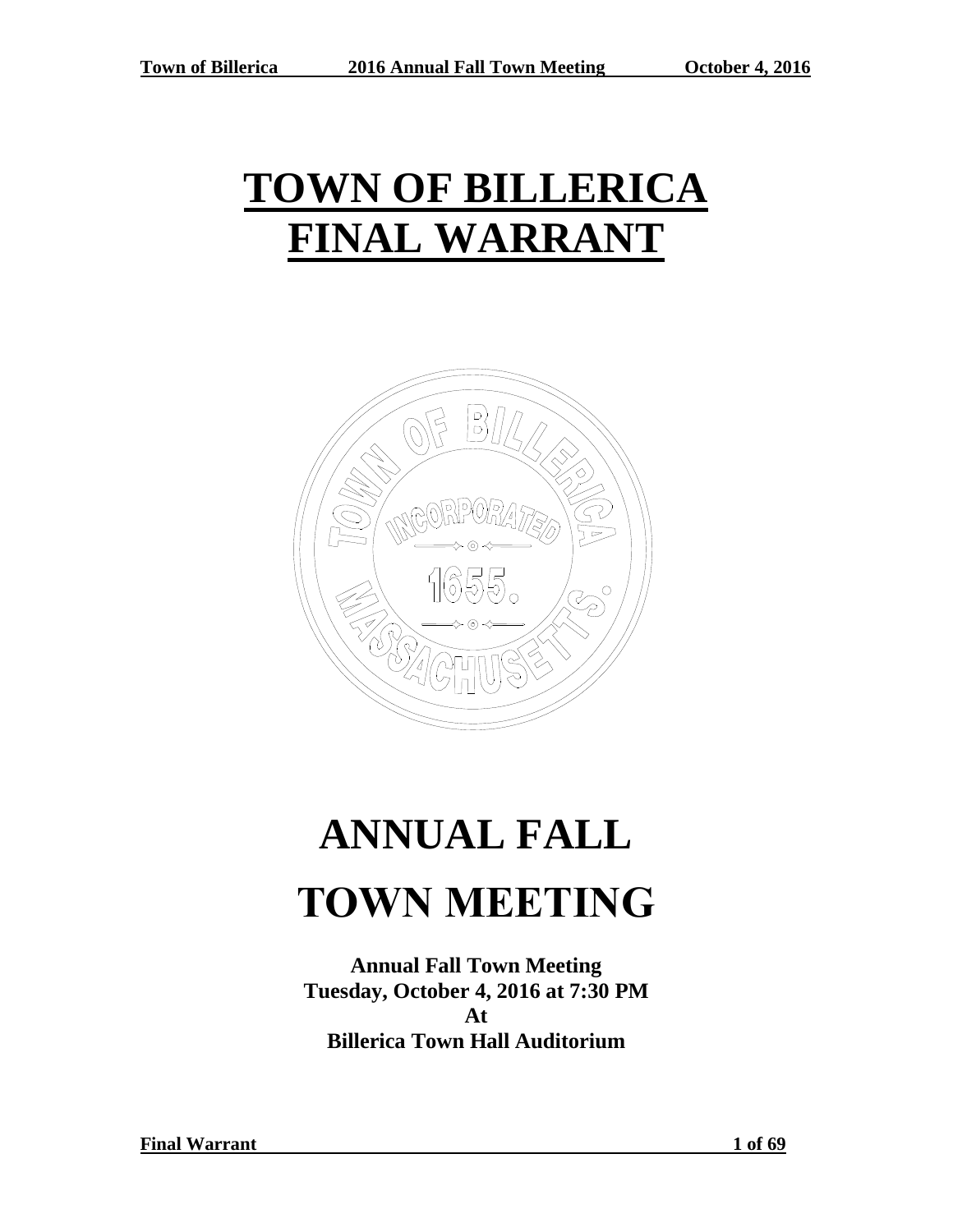#### **Town of Billerica** 2016 Annual Fall Town Meeting October 4, 2016

| Article<br><b>Number</b> | <b>Purpose</b> | <b>Value</b> | <b>Funding Source</b> | <b>Submitted by:</b> | <b>Finance Committee</b><br>Recommendation |
|--------------------------|----------------|--------------|-----------------------|----------------------|--------------------------------------------|
|--------------------------|----------------|--------------|-----------------------|----------------------|--------------------------------------------|

*Committee Articles* 

| To Appoint One Member to the<br>Bowers Fund                      |  | Town Manager:<br>authorized by BOS | Recommends |
|------------------------------------------------------------------|--|------------------------------------|------------|
| To Hear Reports of Town<br>Departments, Committees &<br>Officers |  | Town Manager;<br>authorized by BOS | Recommends |

#### *Financial Articles*

| 3              | To Fund Collective Bargaining<br>Agreement for IUPE Clerical Unit                                                                                       |             | Raise & Appropriate /<br>Available Funds        | Town Manager;<br>authorized by BOS | Reserves<br>Recommendation |
|----------------|---------------------------------------------------------------------------------------------------------------------------------------------------------|-------------|-------------------------------------------------|------------------------------------|----------------------------|
| $\overline{4}$ | To Fund Collective Bargaining<br>Agreement for IAFF Civilian Fire<br><b>Alarm Operators</b>                                                             |             | Raise & Appropriate /<br><b>Available Funds</b> | Town Manager;<br>authorized by BOS | Reserves<br>Recommendation |
| 5              | To Fund Collective Bargaining<br>Agreement for IAEP Police<br>EMT's & Paramedics                                                                        |             | Raise & Appropriate /<br><b>Available Funds</b> | Town Manager;<br>authorized by BOS | Reserves<br>Recommendation |
| 6              | To Fund Collective Bargaining<br>Agreement for NEPBA Police<br>Civilian Dispatchers                                                                     |             | Raise & Appropriate /<br>Available Funds        | Town Manager;<br>authorized by BOS | Reserves<br>Recommendation |
| $\tau$         | To Fund Collective Bargaining<br>Agreement for BMEA DPW<br>Workers                                                                                      |             | Raise & Appropriate /<br>Available Funds        | Town Manager;<br>authorized by BOS | Reserves<br>Recommendation |
| 8              | To Fund Collective Bargaining<br>Agreement for SEIU Local 888<br>Administrative Unit                                                                    |             | Raise & Appropriate /<br>Available Funds        | Town Manager;<br>authorized by BOS | Reserves<br>Recommendation |
| 9              | To Fund Collective Bargaining<br><b>Agreement for IAFF Firefighters</b>                                                                                 |             | Raise & Appropriate /<br>Available Funds        | Town Manager;<br>authorized by BOS | Reserves<br>Recommendation |
| 10             | To Fund Collective Bargaining<br>Agreement for NEPBA Police<br>Officers - Group (A) Patrolmen                                                           |             | Raise & Appropriate /<br>Available Funds        | Town Manager;<br>authorized by BOS | Reserves<br>Recommendation |
| 11             | To Fund Collective Bargaining<br>Agreement for NEPBA Police<br>Officers - Group (B) Superior<br><b>Officers</b>                                         |             | Raise & Appropriate /<br>Available Funds        | Town Manager;<br>authorized by BOS | Reserves<br>Recommendation |
| 12             | Fiscal Year 2017 Budget<br>Amendment                                                                                                                    | \$947,300   | Raise & Appropriate                             | Town Manager;<br>authorized by BOS | Reserves<br>Recommendation |
| 13             | To Vote from Free Cash to the<br>Debt Stabilization Fund                                                                                                | \$6,000,000 | Raise & Appropriate /<br>Available Funds        | <b>Finance Committee</b>           | Reserves<br>Recommendation |
| 14             | To Fund Fiscal Year 2017 Town<br>Capital Budget                                                                                                         | \$1,048,000 | Raise & Appropriate /<br><b>Available Funds</b> | Town Manager;<br>authorized by BOS | Reserves<br>Recommendation |
| 15             | To Fund Fiscal Year 2017 School<br>Capital Budget                                                                                                       | \$500,000   | Raise & Appropriate /<br>Available Funds        | <b>School Committee</b>            | Recommends                 |
| 16             | To Fund the Purchase of a New<br>Ambulance and Construction<br>Costs to Perform Expansion and<br>Renovation to the EMS Vehicle<br><b>Storage Garage</b> | \$425,000   | Raise & Appropriate /<br><b>Available Funds</b> | Town Manager;<br>authorized by BOS | Recommends                 |

# **Final Warrant 2 of 69**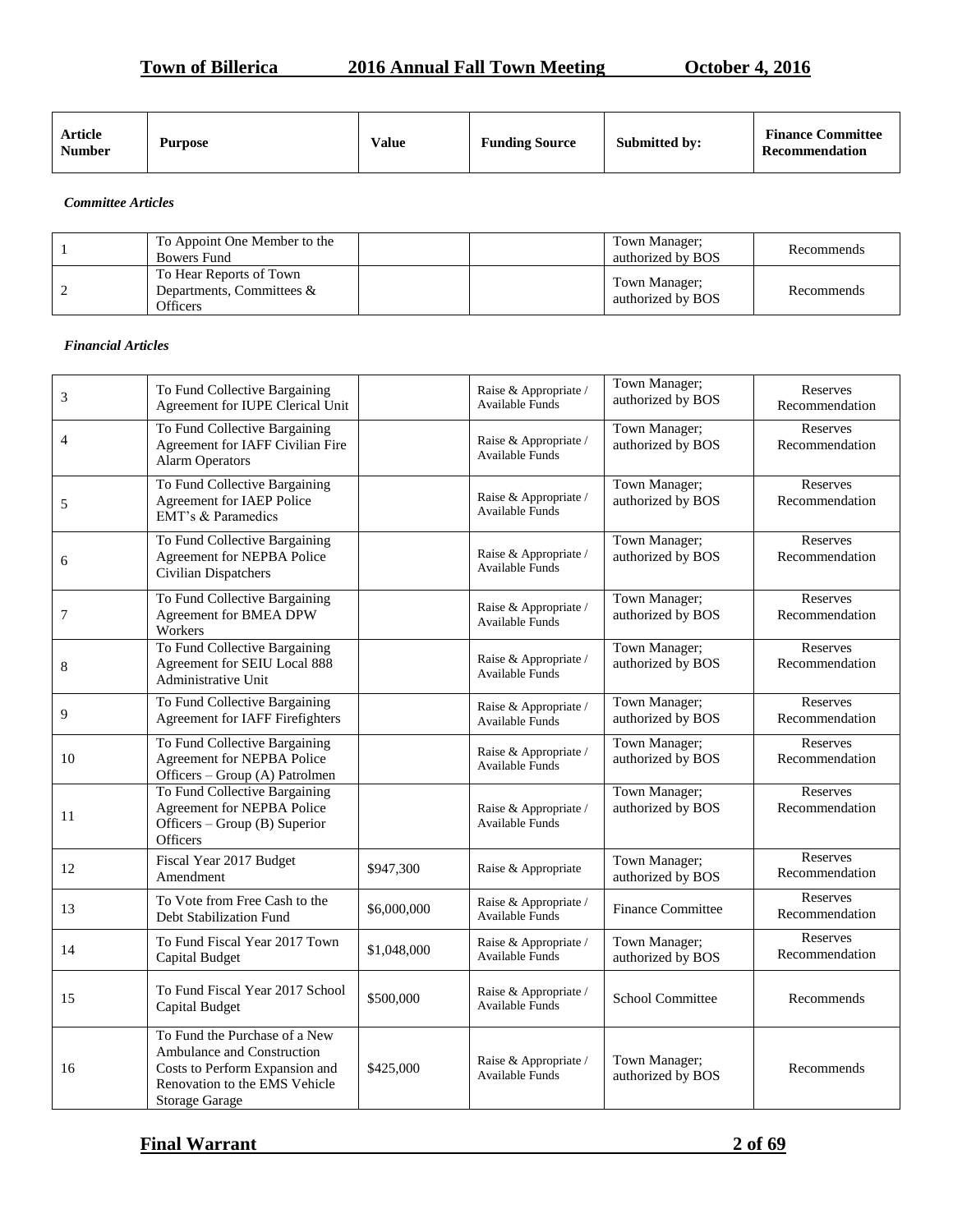| <b>Article</b><br><b>Number</b> | <b>Purpose</b>                                                                                                                     | <b>Value</b>                    | <b>Funding Source</b>                                   | Submitted by:                      | <b>Finance Committee</b><br><b>Recommendation</b> |
|---------------------------------|------------------------------------------------------------------------------------------------------------------------------------|---------------------------------|---------------------------------------------------------|------------------------------------|---------------------------------------------------|
| 17                              | To Fund Fire Station Feasibility<br>Study                                                                                          | \$100,000                       | Raise & Appropriate /<br>Available Funds                | Town Manager;<br>authorized by BOS | Reserves<br>Recommendation                        |
| 18                              | To Fund the Replacement of the<br>Town Vehicles Fuel Facility                                                                      | \$1,500,000                     | Raise & Appropriate /<br>Available Funds                | Town Manager;<br>authorized by BOS | Reserves<br>Recommendation                        |
| 19                              | To Fund Design and Permitting<br>Costs for the Yankee Doodle Bike<br>Path                                                          | \$450,000                       | Raise & Appropriate /<br>Available Funds                | Town Manager;<br>authorized by BOS | Reserves<br>Recommendation                        |
| 20                              | To Fund Aquatic Treatment of<br>Nutting Lake                                                                                       | \$35,000                        | Raise & Appropriate /<br><b>Available Funds</b>         | Town Manager;<br>authorized by BOS | Recommends                                        |
| 21                              | To Fund PanAm Right of Way<br>Taking to Access Alumni Field                                                                        |                                 |                                                         | This Article has been Withdrawn    |                                                   |
| 22                              | To Fund the Rehabilitation of the<br>Water Mains Program                                                                           | \$500,000                       | Raise & Appropriate /<br>Available Funds                | Town Manager;<br>authorized by BOS | Reserves<br>Recommendation                        |
| 23                              | To Fund the Inflow Infiltration<br>Removal Phase III                                                                               | This Article has been Withdrawn |                                                         |                                    |                                                   |
| 24                              | To Fund the Lease/Purchase of<br>DPW Capital Equipment                                                                             | This Article has been Withdrawn |                                                         |                                    |                                                   |
| 25                              | To Fund the Roof Replacement<br>and Repairs for Town Buildings                                                                     | \$2,000,000                     | Raise & Appropriate /<br>Available Funds /<br>Borrowing | Town Manager;<br>authorized by BOS | Reserves<br>Recommendation                        |
| 26                              | To Fund Phase III WWTP<br><b>Improvement Design</b>                                                                                |                                 |                                                         | This Article has been Withdrawn    |                                                   |
| 27                              | To Fund the Fox Hill Cemetery<br><b>Expansion Project</b>                                                                          |                                 |                                                         | This Article has been Withdrawn    |                                                   |
| 28                              | To Fund Certain Items on the<br>Town Recreation Capital Plan                                                                       |                                 |                                                         | This Article has been Withdrawn    |                                                   |
| 29                              | To Vote from Free Cash to the<br><b>Stabilization Fund</b>                                                                         | \$6,000,000                     | Raise & Appropriate /<br>Available Funds                | <b>Finance Committee</b>           | Reserves<br>Recommendation                        |
| 30                              | To Vote From Free Cash to the<br><b>Land Bank Account</b>                                                                          | \$6,000,000                     | Raise & Appropriate /<br>Available Funds                | <b>Finance Committee</b>           | Reserves<br>Recommendation                        |
| 31                              | To Vote from Free Cash a Sum of<br>Money to be Applied or Expended<br>for the Purpose of Reducing the<br>Fiscal Year 2017 Tax Levy |                                 | Raise & Appropriate /<br>Available Funds                | <b>Finance Committee</b>           | Reserves<br>Recommendation                        |
| 32                              | To Vote from Free Cash a Sum of<br>Money to Fund the Snow and<br>Sand Deficit                                                      | \$1,000,000                     | Raise & Appropriate /<br><b>Available Funds</b>         | <b>Finance Committee</b>           | Reserves<br>Recommendation                        |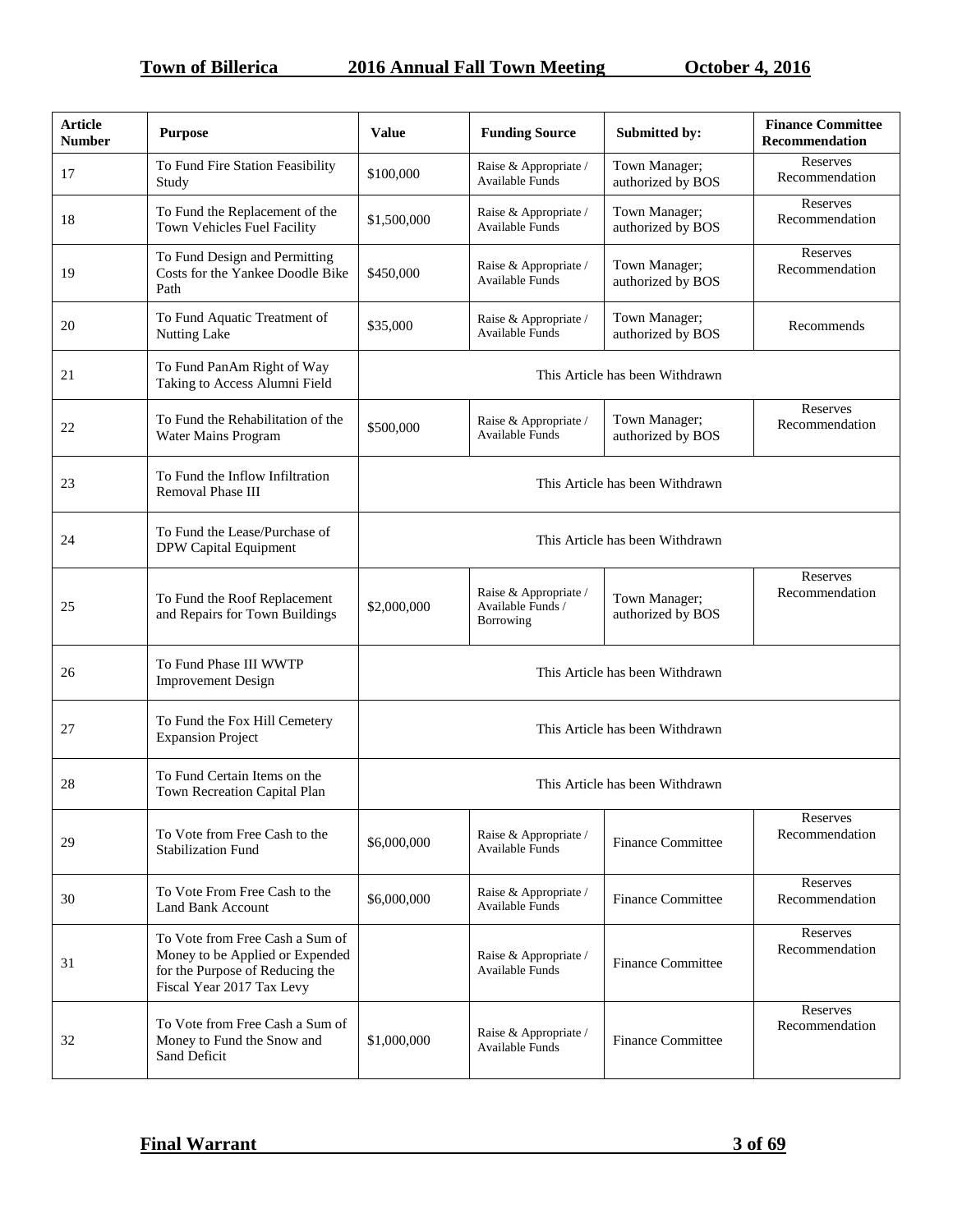# **Town of Billerica** 2016 Annual Fall Town Meeting October 4, 2016

| Article<br>$T$ $T$<br>√alue<br><b>Purpose</b><br>Number | $\mathbf{r}$<br>Source<br>Funding | $\blacksquare$<br>.`ommittee<br>Finance<br>Submitted by:<br><b>Recommendation</b> |
|---------------------------------------------------------|-----------------------------------|-----------------------------------------------------------------------------------|
|---------------------------------------------------------|-----------------------------------|-----------------------------------------------------------------------------------|

#### *Local Acceptance of State Statutes*

| 33 | To Accept the Provisions of<br>M.G.L. Chapter 126 of the Acts of<br>1988 and Chapter 73 of the Acts<br>of 1986                                                      | Board of Assessors &<br>Town Manager;<br>authorized by BOS | Recommends |  |
|----|---------------------------------------------------------------------------------------------------------------------------------------------------------------------|------------------------------------------------------------|------------|--|
| 34 | To Accept M.G.L. Chapter 40U<br>Relative to Procedures for<br>Collecting Finds and Fees                                                                             | This Article has been Withdrawn                            |            |  |
| 35 | To Accept M.G.L. Chapter 90,<br>Sections 17C and 18B, Inserted<br>by Sections 193 and 194 of the<br>Municipal Modernization Act,<br>Chapter 218 of the Acts of 2016 | Town Manager;<br>authorized by BOS                         | Recommends |  |

#### *Land Articles*

| 36 | To Authorize the Board of<br>Selectmen to Accept as Public<br>Ways                   | Town Manager;<br>authorized by BOS | Does Not Recommend |
|----|--------------------------------------------------------------------------------------|------------------------------------|--------------------|
|    | To Transfer Custody and Control<br>of Certain Town Owned Parcels<br>on Republic Road | Town Manager;<br>authorized by BOS | Recommends         |

#### **Miscellaneous**

| ാറ<br>эc | To Approve Amendments to the<br>Town Charter as Recommended<br>by the Charter Review Committee |  |  | <b>Charter Review</b><br>.ommittee | Recommends |
|----------|------------------------------------------------------------------------------------------------|--|--|------------------------------------|------------|
|----------|------------------------------------------------------------------------------------------------|--|--|------------------------------------|------------|

#### *By-Law Change Articles*

| 39 | Water Conservation By-Law<br>Modification                                                       | Town Manager;<br>authorized by BOS | Recommends                 |
|----|-------------------------------------------------------------------------------------------------|------------------------------------|----------------------------|
| 40 | Proposed Zoning By-Law<br><b>Changes Regarding Parking</b><br>Requirements for Industrial Users | Planning Board                     | Recommends                 |
| 41 | Proposed Zoning By-Law<br>Changes Regarding Contractor's<br>Yard                                | <b>Planning Board</b>              | Recommends                 |
| 42 | Proposed Zoning By-Law<br>Changes to Add PUD Overlay<br>Language                                | Planning Board                     | Recommends                 |
| 43 | Proposed Zoning Map Changes to<br><b>Add PUD Overlay Districts</b>                              | Planning Board                     | Recommends                 |
| 44 | Proposed Zoning Map Changes to<br><b>Add PUD Overlay Districts</b>                              | <b>Planning Board</b>              | Recommends                 |
| 45 | Proposed Zoning Map Changes to<br><b>Add PUD Overlay Districts</b>                              | <b>Planning Board</b>              | Recommends                 |
| 46 | Proposed Zoning By-Law and<br>Zoning Map Change                                                 | <b>Planning Board</b>              | Recommends                 |
| 47 | To Amend General By-Law<br>Article VII2. Regulation of Dogs                                     | Town Manager;<br>authorized by BOS | Reserves<br>Recommendation |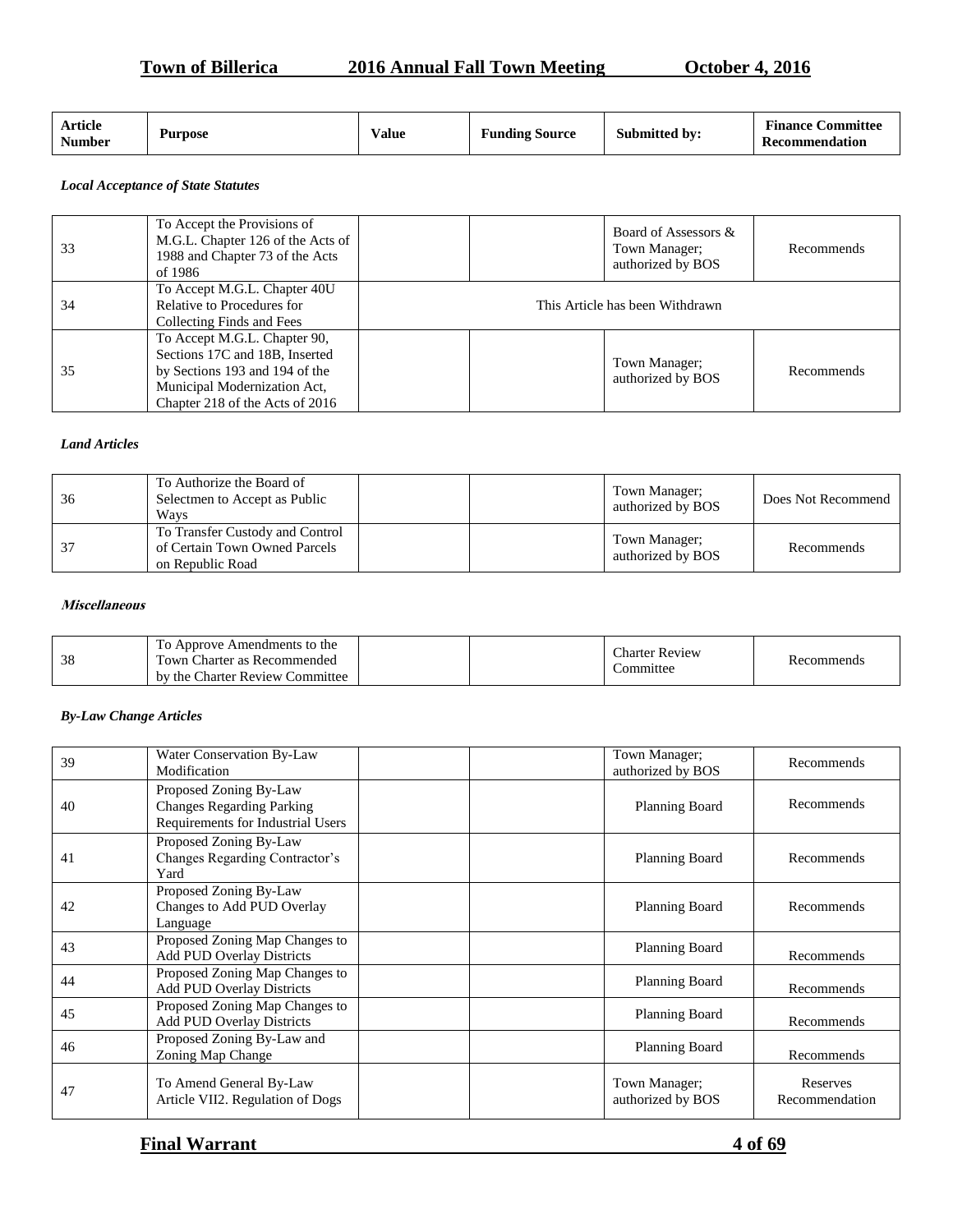**Town of Billerica** 2016 Annual Fall Town Meeting October 4, 2016

*Petitioner Article*

| $\overline{A}$<br>-48 | --<br>moner<br>Article |  |  | Pot<br>tioner | erves<br>n.<br>.<br>п |
|-----------------------|------------------------|--|--|---------------|-----------------------|
|-----------------------|------------------------|--|--|---------------|-----------------------|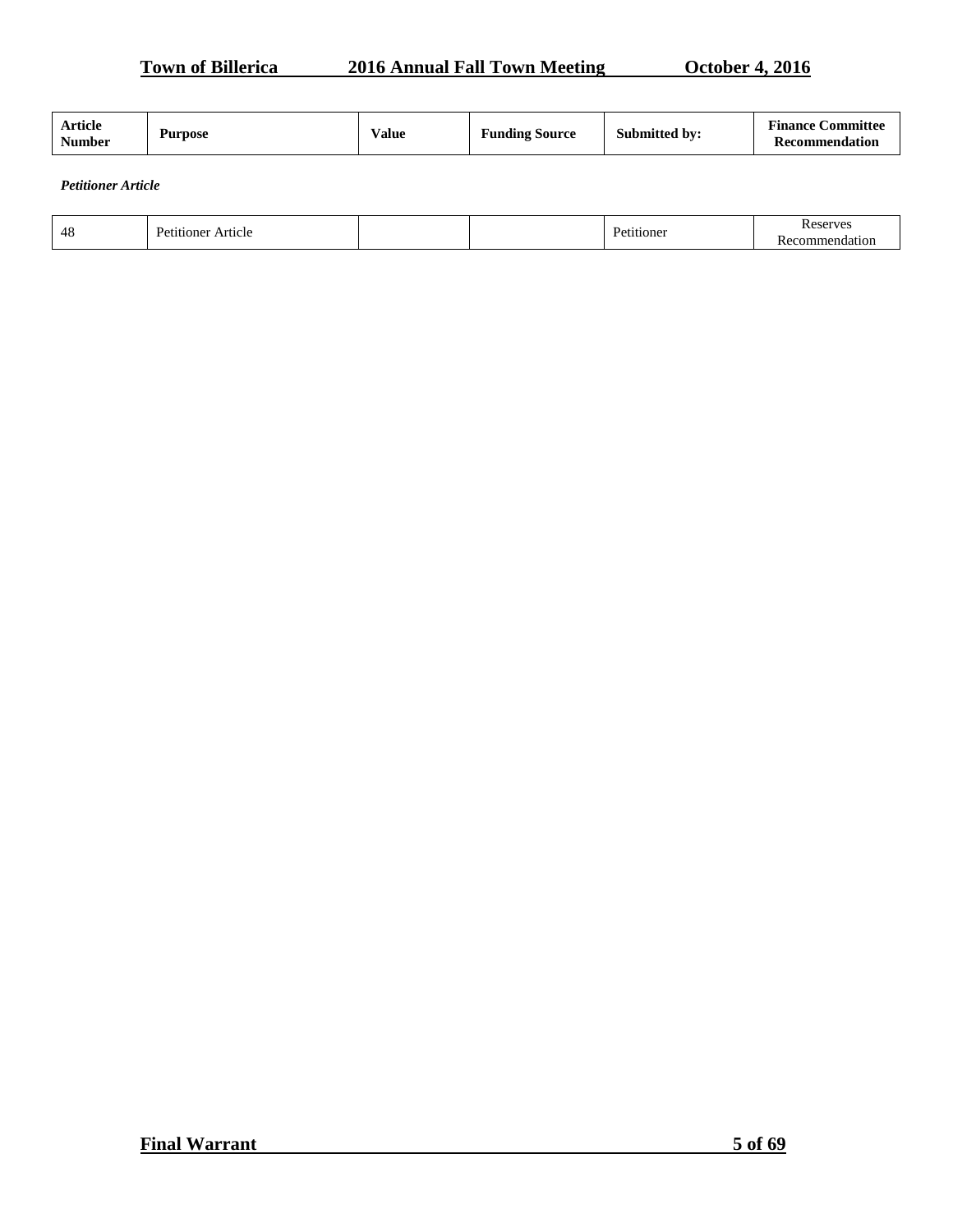# **FINAL WARRANT OCTOBER 4, 2016 ANNUAL FALL TOWN MEETING**

Middlesex, ss. To Any Constable in the Town of Billerica

Greetings,

You are hereby authorized and requested to notify and warn the inhabitants of said Town of Billerica qualified by law to vote in Elections and Town Affairs, to meet at the Maurice A. Buck Memorial Auditorium, Town Hall, 365 Boston Road, Billerica, MA on Tuesday, October 4, 2016 at 7:30 PM and subsequent Thursdays and Tuesdays until all of the business in the Warrant shall have been acted upon, then and there to vote on the following articles:

# **ARTICLE 1 - TO APPOINT ONE MEMBER TO THE BOWERS FUND**

To see if the Town will vote to appoint one (1) member to the Bowers Fund for a term of five (5) years; or act in relation thereto.

Submitted by the Town Manager; authorized by the Board of Selectmen

#### *Finance Committee recommends approval.*

Article 1 Explanation: The Bowers Fund was established in the late 1800's when the Bower sisters left their entire estate to the Town of Billerica, approximately \$11,000, with the express intent of assisting the poor of Billerica. The current expendable balance in the fund is \$ 10,242 and the principal balance is \$ 132,054. Town Meeting appoints members to the Bowers Fund. Committee member Jeanne LeGallo's term is expiring and she is requesting that she be reappointed.

\_\_\_\_\_\_\_\_\_\_\_\_\_\_\_\_\_\_\_\_\_\_\_\_\_\_\_\_\_\_\_\_\_\_\_\_\_\_\_\_\_\_\_\_\_\_\_\_\_\_\_\_\_\_\_\_\_\_\_\_\_\_\_\_\_\_\_\_\_\_\_\_

# **ARTICLE 2 - TO HEAR REPORTS OF TOWN DEPARTMENTS, COMMITTEES & OFFICERS**

To see if the Town will vote to hear and act upon the reports of Town Departments, Committees and Officers; or act in relation thereto.

Submitted by the Town Manager; authorized by the Board of Selectmen

#### *Finance Committee recommends approval.*

Article 2 Explanation: This article provides an opportunity to hear and act upon reports of Town Meeting Committees.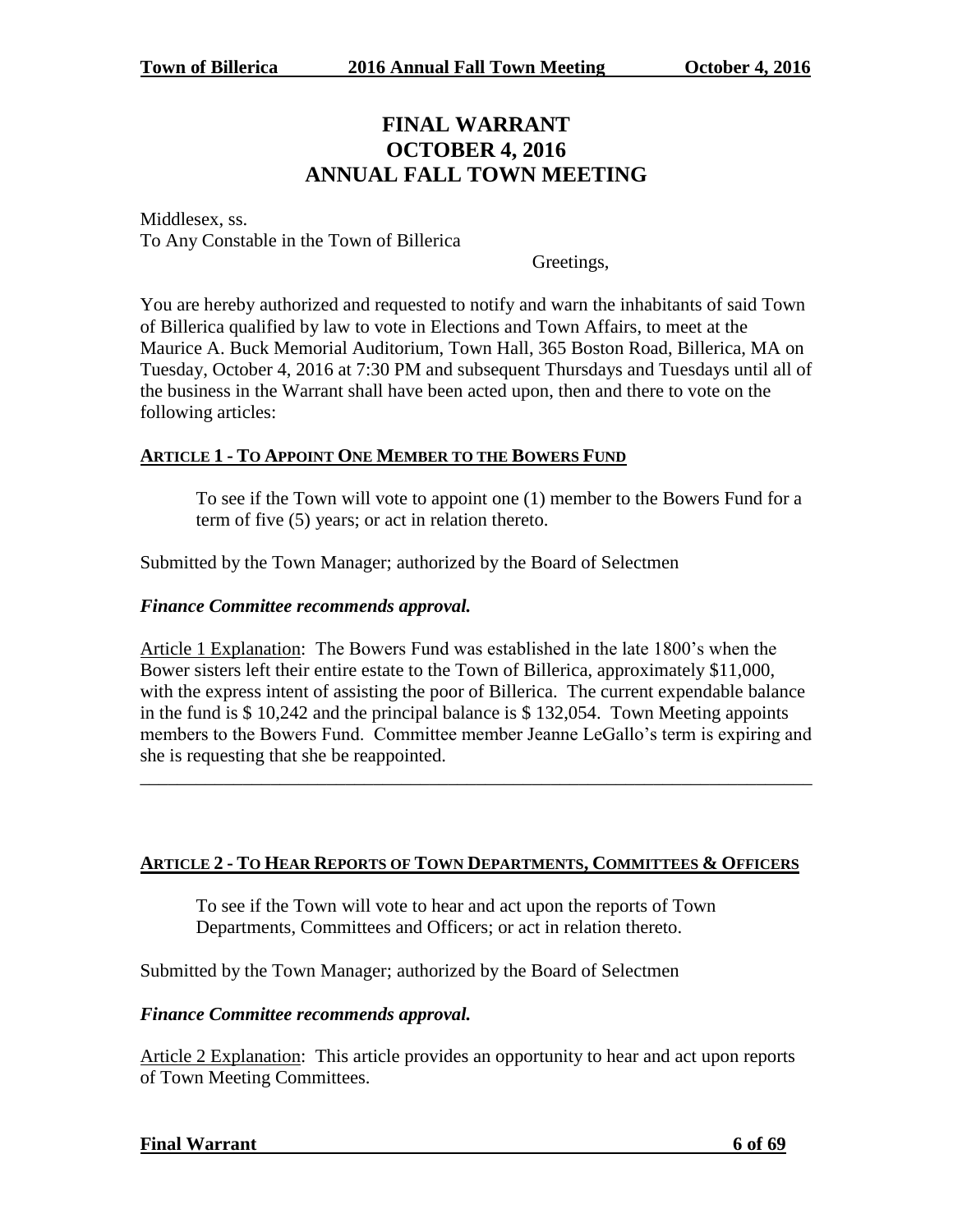#### **ARTICLE 3 - TO FUND COLLECTIVE BARGAINING AGREEMENT - IUPE CLERICAL UNIT**

To see if the Town of Billerica will vote to raise and appropriate or transfer from available funds a sum of money to fund the cost items of the first fiscal year of a Collective Bargaining Agreement between the Town and IUPE Clerical Unit (Independent Union of Public Employees), which has a term of July 1, 2016 through June 30, 2019; or act in relation thereto.

Submitted by the Town Manager; authorized by the Board of Selectmen

#### *Finance Committee has not yet made final recommendation.*

Article 3 Explanation: At the time of printing, there was no Collective Bargaining Agreement.

#### **ARTICLE 4 - TO FUND COLLECTIVE BARGAINING AGREEMENT - IAFF CIVILIAN FIRE ALARM OPERATORS**

\_\_\_\_\_\_\_\_\_\_\_\_\_\_\_\_\_\_\_\_\_\_\_\_\_\_\_\_\_\_\_\_\_\_\_\_\_\_\_\_\_\_\_\_\_\_\_\_\_\_\_\_\_\_\_\_\_\_\_\_\_\_\_\_\_\_\_\_\_\_\_\_

To see if the Town will vote to raise and appropriate or transfer from available funds a sum of money to fund the cost items of the first fiscal year of a Collective Bargaining Agreement between the Town and IAFF Civilian Fire Alarm Operators (International Association of Firefighters), which has a term of July 1, 2016 through June 30, 2019; or act in relation thereto.

Submitted by the Town Manager; authorized by the Board of Selectmen

#### *Finance Committee has not yet made final recommendation.*

Article 4 Explanation: At the time of printing, there was no Collective Bargaining Agreement.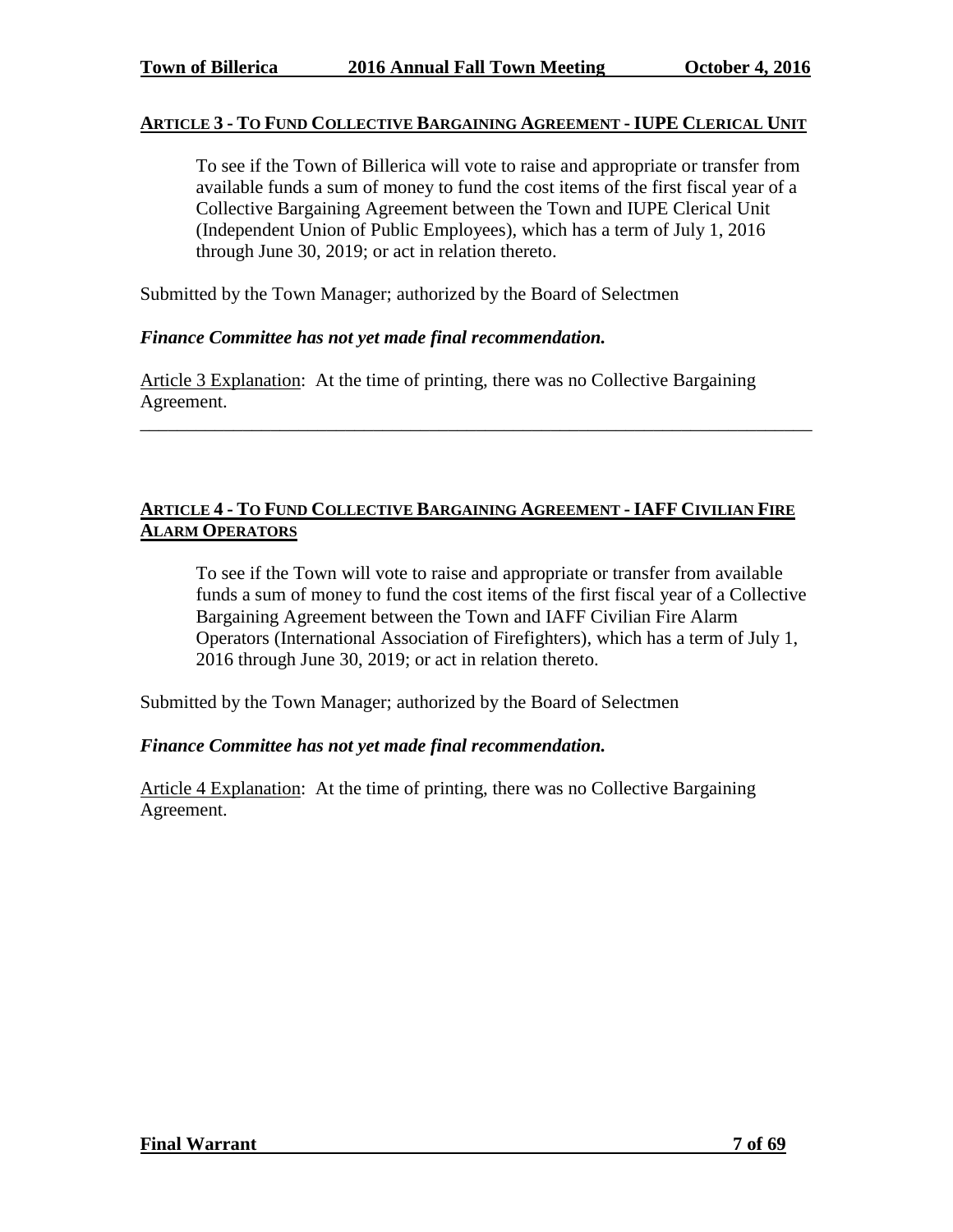# **ARTICLE 5 - TO FUND COLLECTIVE BARGAINING AGREEMENT - IAEP POLICE EMT'S & PARAMEDICS**

To see if the Town of Billerica will vote to raise and appropriate or transfer from available funds a sum of money to fund the cost items of the first fiscal year of a Collective Bargaining Agreement between the Town and IAEP Police EMT's & Paramedics (International Association of EMT's & Paramedics), which has a term of July 1, 2016 through June 30, 2019; or act in relation thereto.

Submitted by the Town Manager; authorized by the Board of Selectmen

#### *Finance Committee has not yet made final recommendation.*

Article 5 Explanation: At the time of printing, there was no Collective Bargaining Agreement.

\_\_\_\_\_\_\_\_\_\_\_\_\_\_\_\_\_\_\_\_\_\_\_\_\_\_\_\_\_\_\_\_\_\_\_\_\_\_\_\_\_\_\_\_\_\_\_\_\_\_\_\_\_\_\_\_\_\_\_\_\_\_\_\_\_\_\_\_\_\_\_\_

# **ARTICLE 6 - TO FUND COLLECTIVE BARGAINING AGREEMENT - NEPBA POLICE CIVILIAN DISPATCHERS**

To see if the Town of Billerica will vote to raise and appropriate or transfer from available funds a sum of money to fund the cost items of the first fiscal year of a Collective Bargaining Agreement between the Town and NEPBA Police Civilian Dispatchers (New England Police Benevolent Association, Inc.), which has a term of July 1, 2016 through June 30, 2019; or act in relation thereto.

Submitted by the Town Manager; authorized by the Board of Selectmen

# *Finance Committee has not yet made final recommendation.*

Article 6 Explanation: At the time of printing, there was no Collective Bargaining Agreement.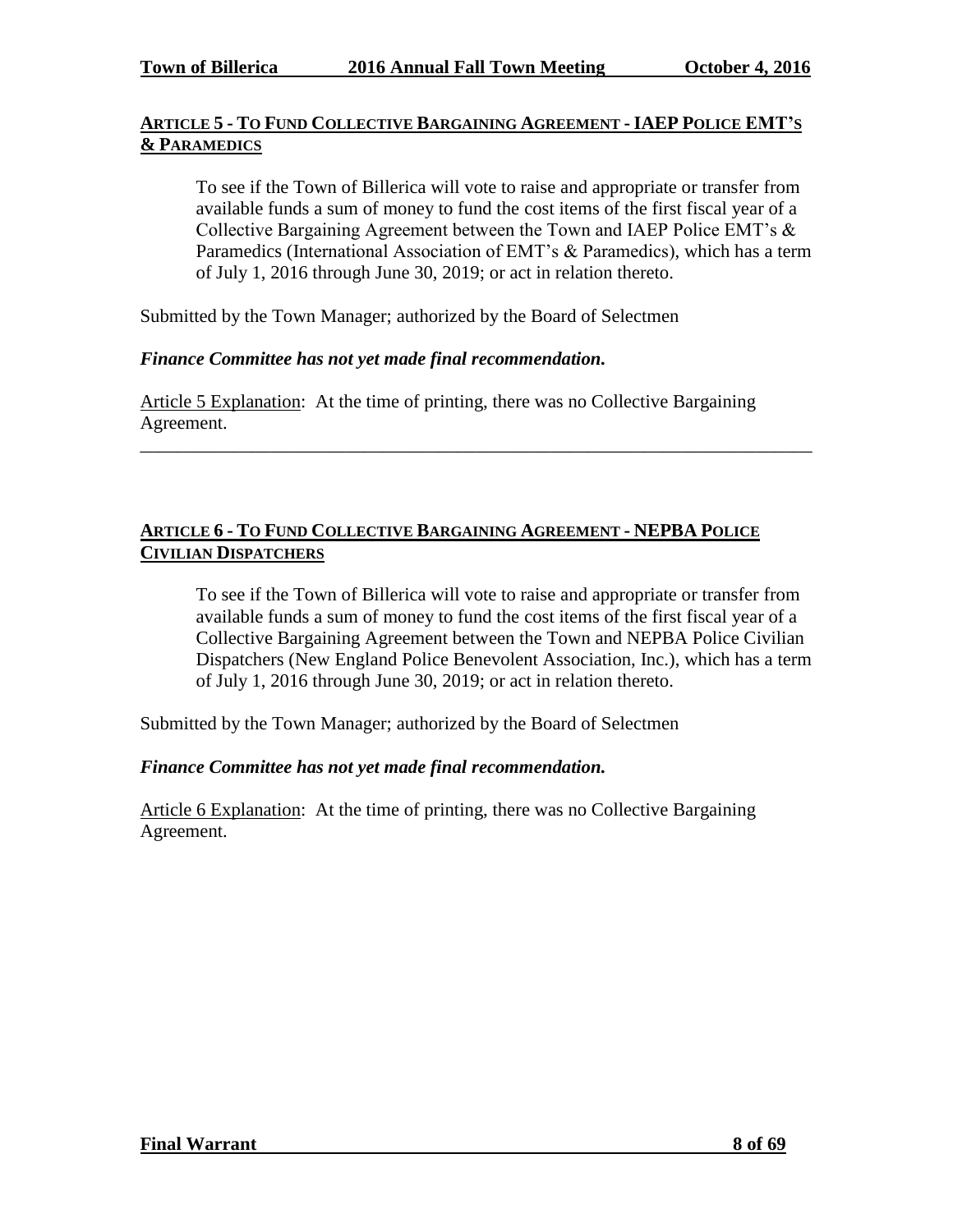# **ARTICLE 7 - TO FUND COLLECTIVE BARGAINING AGREEMENT - BMEA DPW WORKERS**

To see if the Town of Billerica will vote to raise and appropriate or transfer from available funds a sum of money to fund the cost items of the first fiscal year of a Collective Bargaining Agreement between the Town and BMEA DPW Workers (Billerica Municipal Employees Association), which has a term of July 1, 2016 through June 30, 2019; or act in relation thereto.

Submitted by the Town Manager; authorized by the Board of Selectmen

# *Finance Committee has not yet made final recommendation.*

Article 7 Explanation: At the time of printing, there was no Collective Bargaining Agreement.

\_\_\_\_\_\_\_\_\_\_\_\_\_\_\_\_\_\_\_\_\_\_\_\_\_\_\_\_\_\_\_\_\_\_\_\_\_\_\_\_\_\_\_\_\_\_\_\_\_\_\_\_\_\_\_\_\_\_\_\_\_\_\_\_\_\_\_\_\_\_\_\_

# **ARTICLE 8 - TO FUND COLLECTIVE BARGAINING AGREEMENT - SEIU LOCAL 888 ADMINISTRATIVE UNIT**

To see if the Town of Billerica will vote to raise and appropriate or transfer from available funds a sum of money to fund the cost items of the first fiscal year of a Collective Bargaining Agreement between the Town and SEIU Local 888 Administrative Unit (Service Employees International Union), which has a term of July 1, 2016 through June 30, 2019; or act in relation thereto.

Submitted by the Town Manager; authorized by the Board of Selectmen

# *Finance Committee has not yet made final recommendation.*

Article 8 Explanation: At the time of printing, there was no Collective Bargaining Agreement.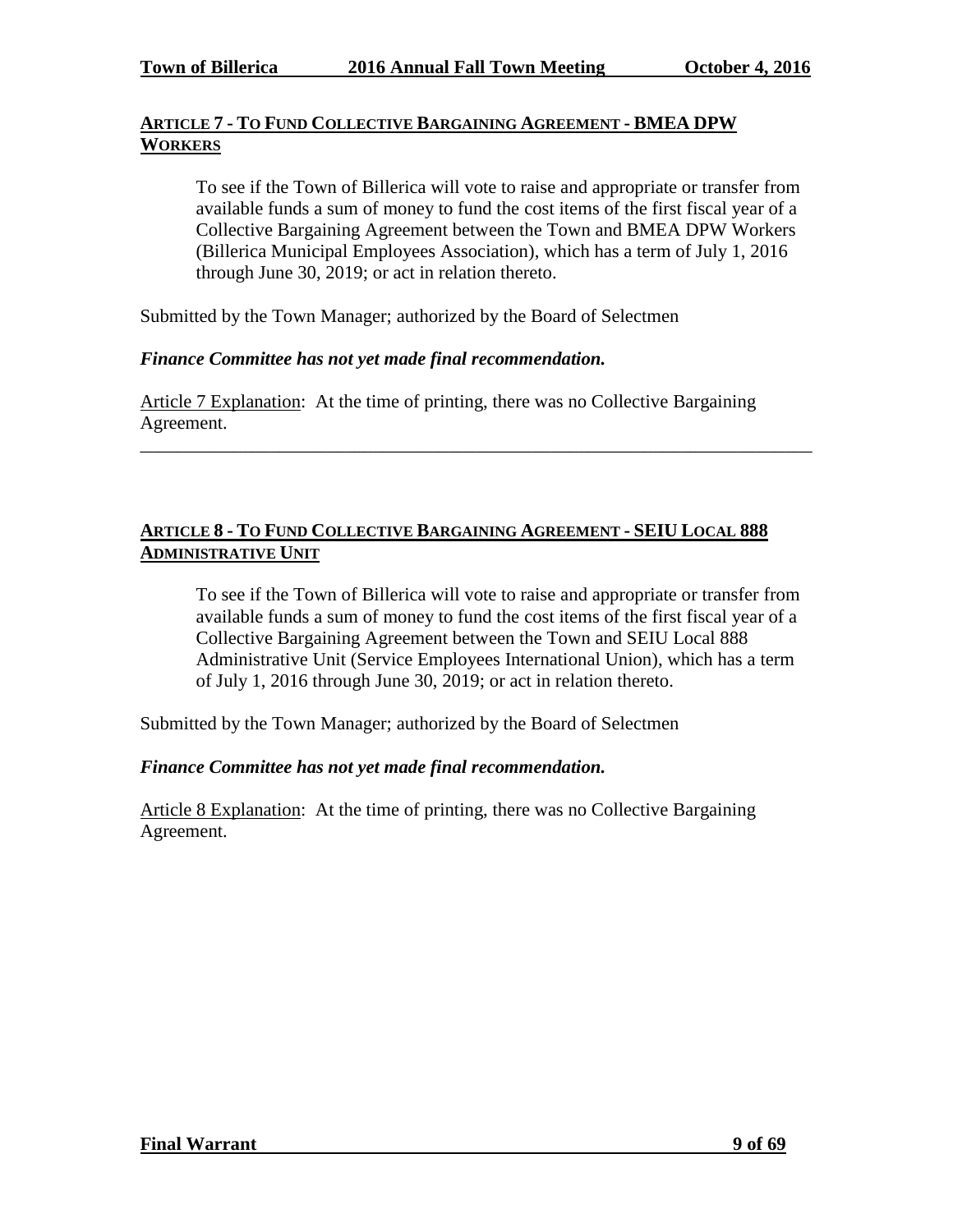#### **ARTICLE 9 - TO FUND COLLECTIVE BARGAINING AGREEMENT - IAFF FIREFIGHTERS**

To see if the Town of Billerica will vote to raise and appropriate or transfer from available funds a sum of money to fund the cost items of the first fiscal year of a Collective Bargaining Agreement between the Town and IAFF Firefighters (International Association of Firefighters), which has a term of July 1, 2016 through June 30, 2019; or act in relation thereto.

Submitted by the Town Manager; authorized by the Board of Selectmen

#### *Finance Committee has not yet made final recommendation.*

Article 9 Explanation: At the time of printing, there was no Collective Bargaining Agreement.

\_\_\_\_\_\_\_\_\_\_\_\_\_\_\_\_\_\_\_\_\_\_\_\_\_\_\_\_\_\_\_\_\_\_\_\_\_\_\_\_\_\_\_\_\_\_\_\_\_\_\_\_\_\_\_\_\_\_\_\_\_\_\_\_\_\_\_\_\_\_\_\_

#### **ARTICLE 10 - TO FUND COLLECTIVE BARGAINING AGREEMENT - NEPBA POLICE OFFICERS - GROUP (A) PATROLMEN**

To see if the Town of Billerica will vote to raise and appropriate or transfer from available funds a sum of money to fund the cost items of the first fiscal year of a Collective Bargaining Agreement between the Town and the NEPBA (New England Police Benevolent Association, Inc.) Group (A) Patrolmen, which has a term of July 1, 2016 through June 30, 2019; or act in relation thereto.

Submitted by the Town Manager; authorized by the Board of Selectmen

#### *Finance Committee has not yet made final recommendation.*

Article 10 Explanation: At the time of printing, there was no Collective Bargaining Agreement.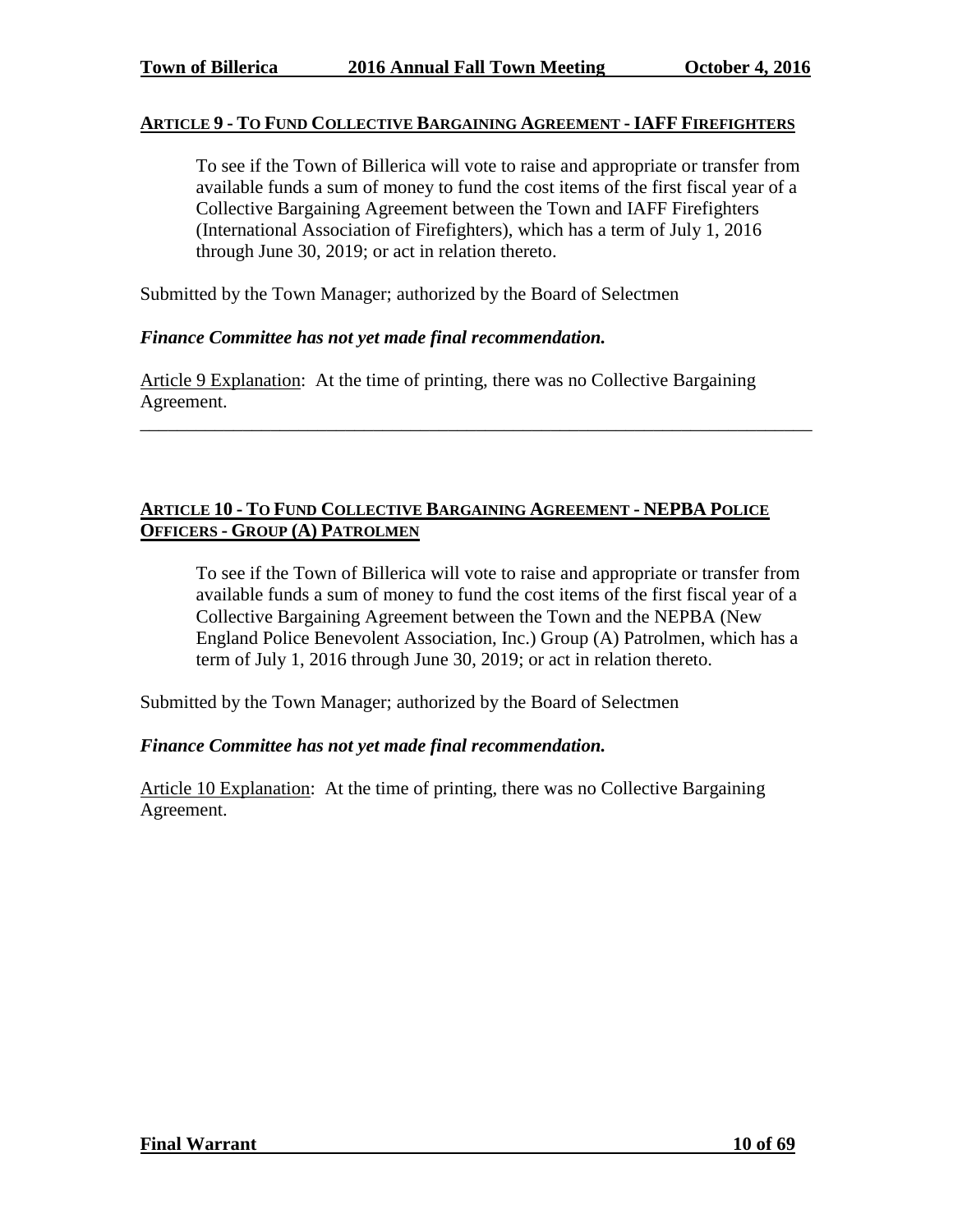# **ARTICLE 11 - TO FUND COLLECTIVE BARGAINING AGREEMENT - NEPBA POLICE OFFICERS - GROUP (B) SUPERIOR OFFICERS**

To see if the Town of Billerica will vote to raise and appropriate or transfer from available funds a sum of money to fund the cost items of the first fiscal year of a Collective Bargaining Agreement between the Town and NEPBA (New England Police Benevolent Association, Inc.) Group (B) Superior Officers, which has a term of July 1, 2016 through June 30, 2019; or act in relation thereto.

Submitted by the Town Manager; authorized by the Board of Selectmen

#### *Finance Committee has not yet made final recommendation.*

Article 11 Explanation: At the time of printing, there was no Collective Bargaining Agreement.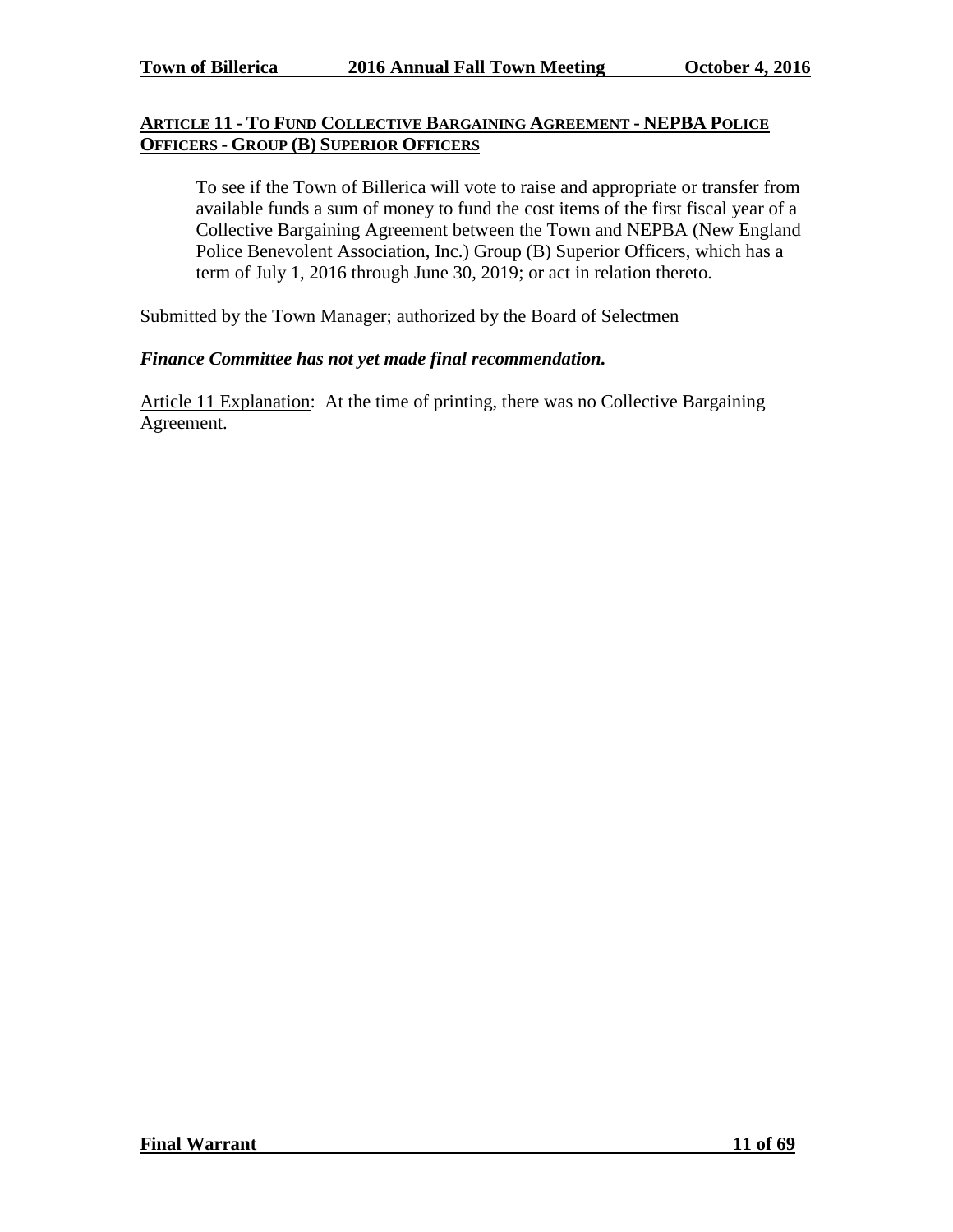#### **ARTICLE 12 – FISCAL YEAR 2017 BUDGET AMENDMENT**

To see if the Town will vote to raise and appropriate the sum of \$212,300 to amend the Fiscal Year 2017 Town and School Operating Budget as listed below; or act in relation thereto.

|                           | Original        |              | <b>Final Amended</b> |
|---------------------------|-----------------|--------------|----------------------|
|                           | Appropriation   | Amendment    | Appropriation        |
| <b>General Government</b> | \$<br>4,785,702 | \$<br>37,300 | 4,823,002<br>\$      |
| <b>Public Safety</b>      | 18,319,190      | 25,000       | 18,344,190           |
| <b>Public Works</b>       | 7,502,847       |              | 7,502,847            |
| <b>Public Schools</b>     | 59,643,860      |              | 59,643,860           |
| Shawsheen                 | 10,122,691      |              | 10,122,691           |
| Library and Recreation    | 1,924,980       |              | 1,924,980            |
| <b>Human Services</b>     | 1,025,810       |              | 1,025,810            |
| <b>Shared Costs</b>       | 31,614,184      | 885,000      | 32,499,184           |
| <b>Total Budget</b>       | 134,939,264     | 947,300      | 135,886,564<br>S     |

Submitted by the Town Manager; authorized by the Board of Selectmen

#### *Finance Committee has not yet made final recommendation.*

Article 12 Explanation: The Police Training budget is being increased to provide training to our officers to equip them for the ever changing dynamics of police enforcement. The Town Manager's budget is being amended to pay for a retirement in this office and to fund the Town Manager's Contract. Worker's Compensation is being adjusted to reflect actual claims history. An appropriation to Debt Stabilization is being made to fulfill our debt policy.

| 91070-7020 | Workers' Compensation                       | 150,000 |
|------------|---------------------------------------------|---------|
| 210-5400   | Police Supplies and Expenses                | 25,000  |
| 123-5110   | <b>Town Manager Personel</b>                | 17,300  |
| 123-5190   | <b>Town Manager Contractual Obligations</b> | 20,000  |
| 91700-5966 | Debt Stabilization Appropriation            | 735,000 |
|            |                                             | 947,300 |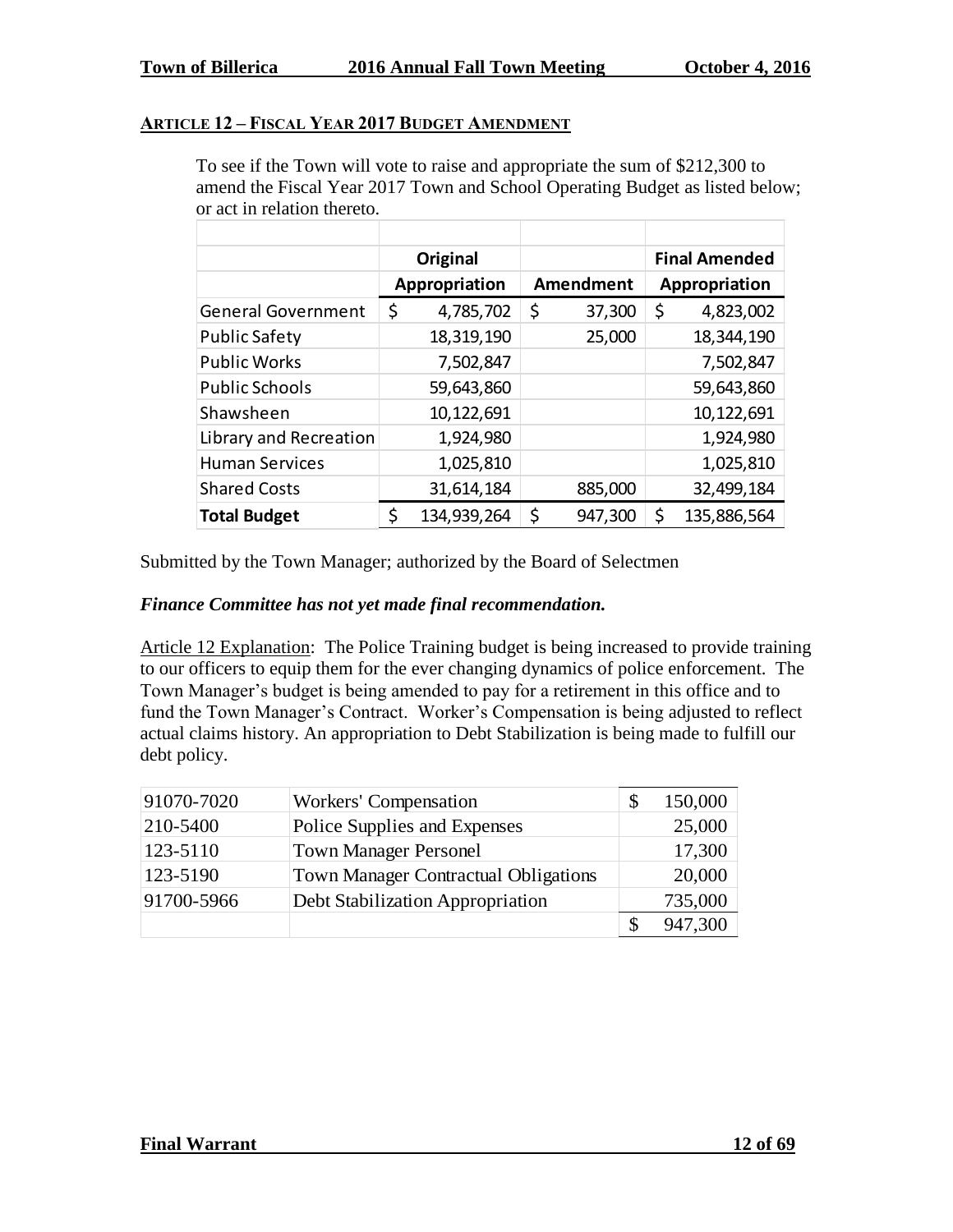#### **ARTICLE 13 – TO VOTE FROM FREE CASH TO THE DEBT STABILIZATION FUND**

To see if the Town will vote to raise and appropriate or transfer from General Fund Free Cash and Wastewater Enterprise Retained Earnings the sum of \$6,000,000 to the Debt Stabilization Fund; or act in relation thereto.

Submitted by the Finance Committee

#### *Finance Committee has not yet made final recommendation.*

Article 13 Explanation: The Town, through its' Board of Selectmen, has established a Debt Stabilization Policy that maintains the same level of appropriation from the tax levy year to year - \$9.066 million. This is accomplished in the following two ways:

- Transferring a minimum amount of free cash and or retained earnings annually in the amount of \$1.8 million to the Debt Stabilization Fund.
- To appropriate the difference of any year that is lower than \$9.066 million to Debt Stabilization.

The balance in the Debt Stabilization Account is used to minimize the tax levy impact that would otherwise be realized with addition of sewer debt and school capital debt. At the time the warrant was printed, the Department of Revenue had not yet certified Free Cash and Enterprise Water and Sewer Retained Earnings Funds as of July 1, 2016.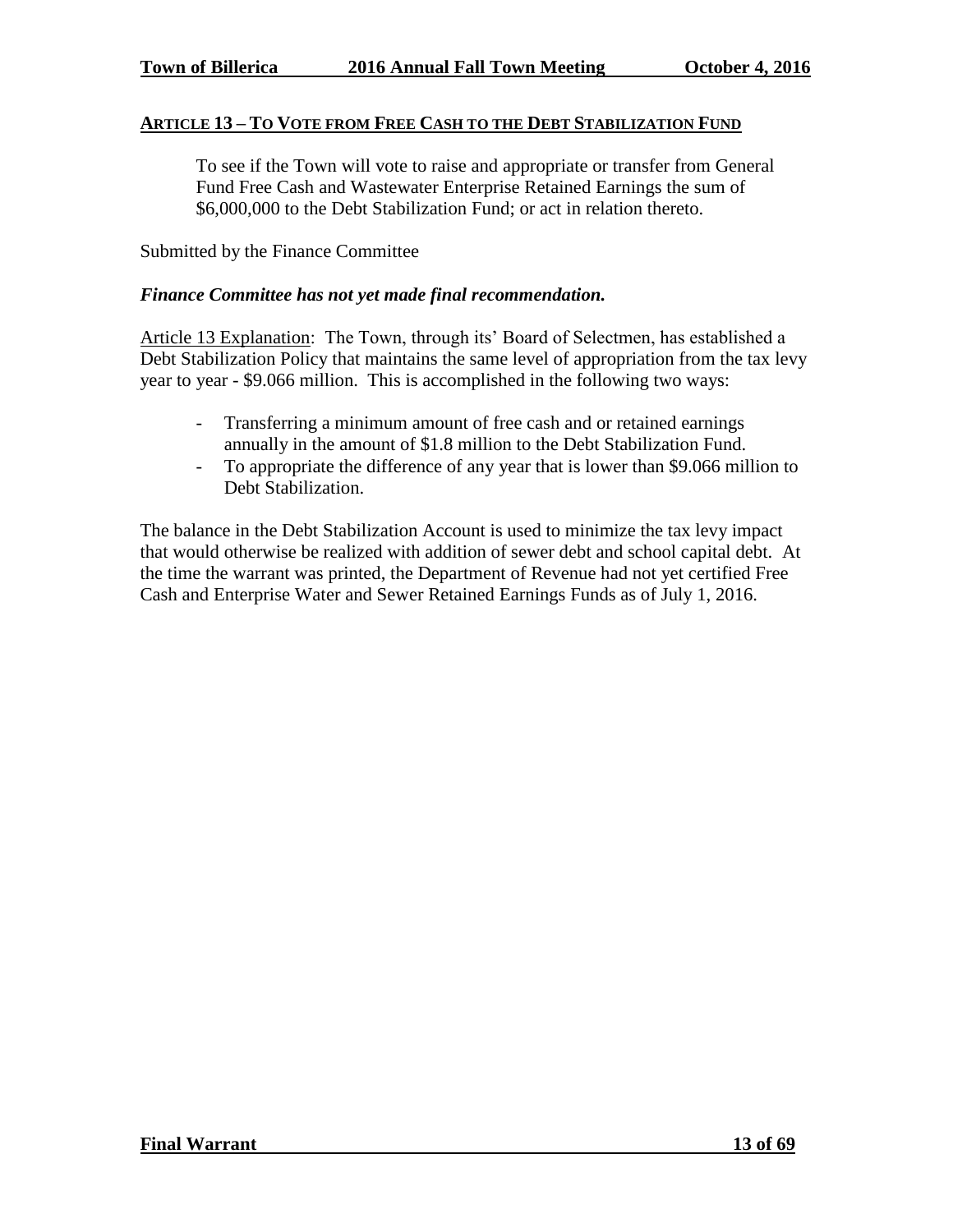#### **ARTICLE 14 – TO FUND FISCAL YEAR 2017 TOWN CAPITAL BUDGET**

To see if the Town will vote to raise and appropriate or transfer from available funds the sum of \$1,048,000 to fund the Fiscal Year 2017 Town Capital Budget; or act in relation thereto.

Submitted by the Town Manager; authorized by the Board of Selectmen

#### *Finance Committee has not yet made final recommendation.*

Article 14 Explanation: These funds will be used to fund items off the Town Capital Plan as seen in the back of the Town Meeting book. In addition, the infiltration/inflow (I/I) removal is mandated as a condition of the NPDES permit for the Town of Billerica as agreed to with the DEP. The NPDES permit allows the Town to withdraw water from the Concord River. Infiltration/inflow (I/I) is the water that gets into the Wastewater Collection System that should not be there. There is a balance of \$140,471 as of September  $1<sup>st</sup>$  in the Infiltration and Inflow Fund. The items on the list below are the most likely to be funded:

|                                                           |                  |                  | Source            |   |                   |                 |
|-----------------------------------------------------------|------------------|------------------|-------------------|---|-------------------|-----------------|
|                                                           |                  |                  | Water             |   |                   |                 |
|                                                           |                  |                  | <b>Enterprise</b> |   | Plant             |                 |
|                                                           |                  |                  | <b>Retained</b>   |   | <b>Exspansion</b> | <b>Total</b>    |
|                                                           | <b>Free Cash</b> | <b>I/I Funds</b> | <b>Earnings</b>   |   | Fund              | <b>Transfer</b> |
| <b>Recreation Roof</b>                                    | 25,000           |                  |                   |   |                   |                 |
| Reconstruct Locke Courts                                  | 25,000           |                  |                   |   |                   |                 |
| PHR Softball Backstops and Cameras                        | 29,000           |                  |                   |   |                   |                 |
| Dutile Field Repair                                       | 15,000           |                  |                   |   |                   |                 |
| F550 to replace S-7                                       | \$60,000         |                  |                   |   |                   |                 |
| F150 to replace S-9                                       | \$35,000         |                  |                   |   |                   |                 |
| 1.5 Ton Dump Truck to replace H-9                         | \$62,000         |                  |                   |   |                   |                 |
| Vactor Truck to Replace 1999 Model                        |                  |                  |                   |   | 375,000           |                 |
| F250 to replace W-4                                       |                  |                  | \$38,000          |   |                   |                 |
| F250 to replace W-10                                      |                  |                  | \$38,000          |   |                   |                 |
| F <sub>250</sub> to replace W-12                          |                  |                  | \$38,000          |   |                   |                 |
| 5 Ton dump truck/with sander & plow, replacement for W-20 |                  |                  | 168,000           |   |                   |                 |
| Infiltration/Inflow Removal                               |                  | 140,000          |                   |   |                   |                 |
|                                                           | \$251,000        | \$140,000        | 282,000<br>\$     | S | 375,000           | \$1,048,000     |

#### **Town Capital - Article 14**

At the time the warrant was printed, the Department of Revenue had not yet certified Free Cash and Enterprise Water and Sewer Retained Earnings Funds as of July 1, 2016.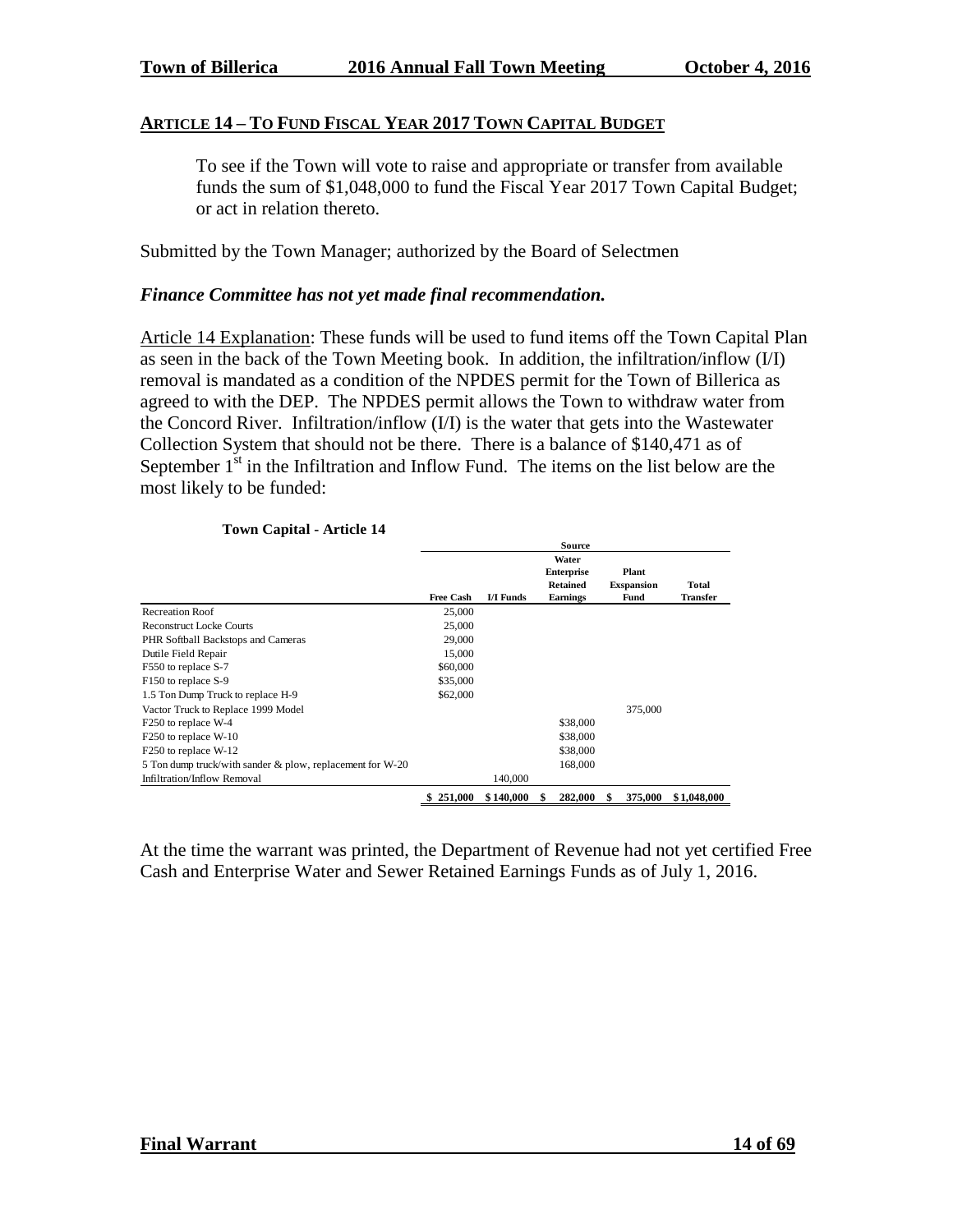#### **ARTICLE 15 – TO FUND FISCAL YEAR 2017 SCHOOL CAPITAL BUDGET**

To see if the Town will vote to transfer and appropriate from free cash the sum of \$500,000 to fund the Fiscal Year 2017 School Capital Budget; or act in relation thereto.

Submitted by the School Committee

#### *Finance Committee recommends approval.*

Article 15 Explanation: This article seeks to use \$500,000 from Free Cash to fund Capital projects for the Billerica Public Schools. In particular, this article is designed to address the following projects:

| Bridge, sidewalk and handrail replacement – Ditson         | \$250,000 |
|------------------------------------------------------------|-----------|
| Sidewalk replacement - Marshall                            | \$28,200  |
| Window panel and door repair, painting – Locke             | \$21,000  |
| Asbestos abatement and hallway tile replacement – Marshall | \$130,500 |
| Parking lot paving – Hajjar                                | \$51,300  |
| Infield groomer with attachments - Grounds                 | \$19,000  |
|                                                            |           |

# **ARTICLE 16 – TO FUND THE PURCHASE OF A NEW AMBULANCE AND CONSTRUCTION COSTS TO PERFORM EXPANSION AND RENOVATION TO THE EMS VEHICLE STORAGE GARAGE**

To see if the Town will vote to transfer and appropriate from free cash the sum of \$425,000 to purchase a new ambulance and related equipment, and construction costs to perform expansion and renovation to the EMS vehicle storage garage; or act in relation thereto.

Submitted by the Town Manager; authorized by the Board of Selectmen

# *Finance Committee has not yet made final recommendation.*

Article 16 Explanation: The Town currently owns 3 ambulances; a 2014 Chevy with \$66,310 miles, a 2012 Chevy with 97,248 miles and a 2009 Ford with 121,060 miles. Every three years, the Town updates the fleet maintain a reliable fleet of ambulances. The EMS garage needs to be retrofitted to accommodate the specifications of the new ambulance the Town will purchase. At the time the warrant was printed, the Department of Revenue had not yet certified Free Cash as of July 1, 2016.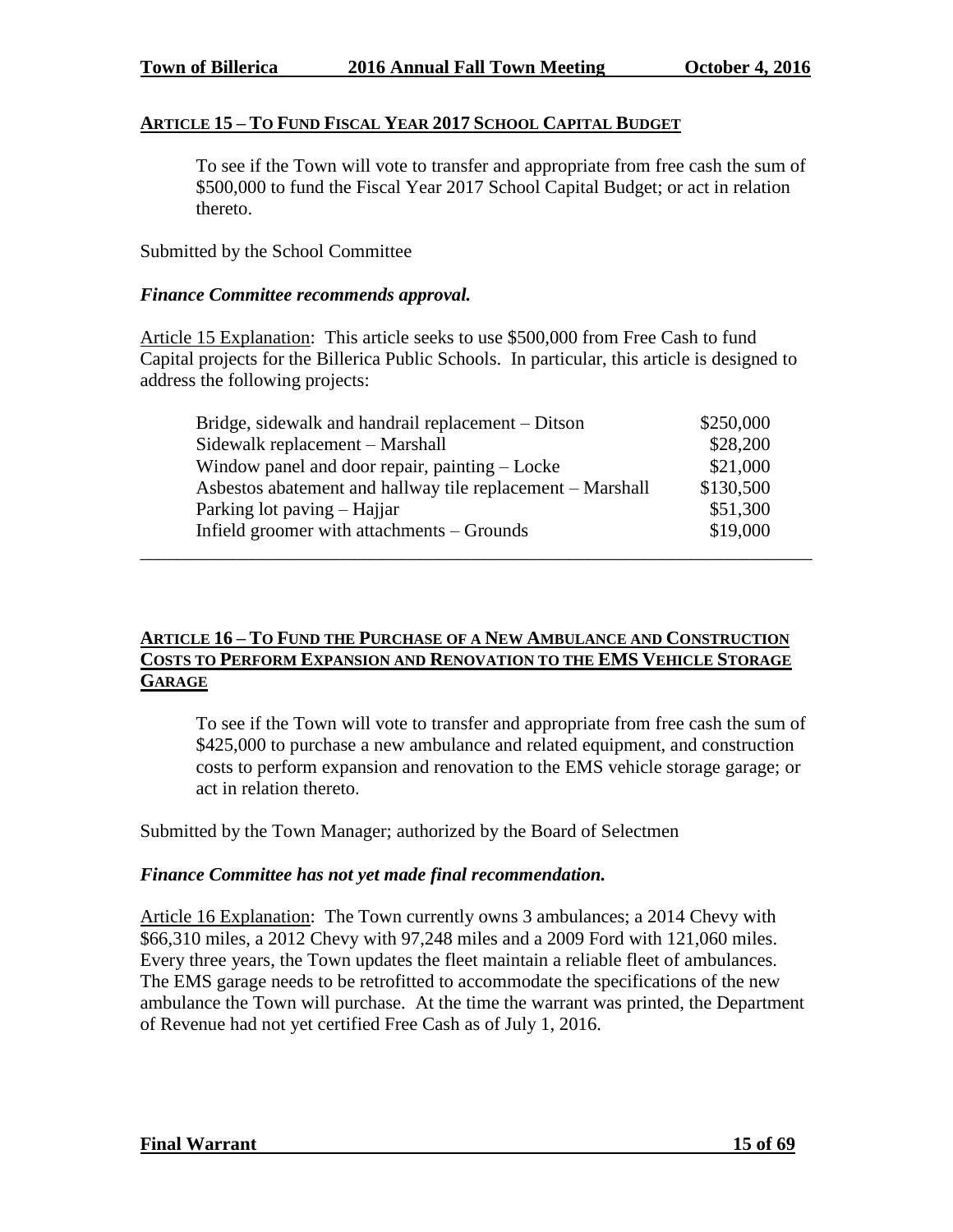#### **ARTICLE 17 – TO FUND FIRE STATION FEASIBILITY STUDY**

To see if the Town will vote to transfer and appropriate from free cash the sum of \$100,000 to conduct an assessment of all fire stations in Town to determine if the Town is responding to calls in the most efficient and timely manner possible given the current locations of the Town fire stations and to make capital and facility needs recommendations. This study will establish what changes could or should be made to improve responses Town wide, including but not be limited to where the call volume demand is in relation to the existing stations and a capital improvements schedule for existing stations; or act in relation thereto.

Submitted by the Town Manager; authorized by the Board of Selectmen

#### *Finance Committee has not yet made final recommendation.*

Article 17 Explanation: The Town needs to assess the response times based on the locations of the existing facilities to determine if the current facilities are providing the most efficient response time possible. It will also include a capital and facility needs assessment and a schedule. This study was primarily precipitated by the Pinehurst Station. It no longer meets the facility needs of the Town. At the time the warrant was printed, the Department of Revenue had not yet certified Free Cash as of July 1, 2016.

\_\_\_\_\_\_\_\_\_\_\_\_\_\_\_\_\_\_\_\_\_\_\_\_\_\_\_\_\_\_\_\_\_\_\_\_\_\_\_\_\_\_\_\_\_\_\_\_\_\_\_\_\_\_\_\_\_\_\_\_\_\_\_\_\_\_\_\_\_\_\_\_

# **ARTICLE 18 – TO FUND THE REPLACEMENT OF THE TOWN VEHICLES FUEL FACILITY**

To see if the Town will vote to transfer and appropriate from free cash the sum of \$1,500,000 for the replacement of the Town Vehicles Fuel Facility and removal of the old facility; or act in relation thereto.

Submitted by the Town Manager; authorized by the Board of Selectmen

#### *Finance Committee has not yet made final recommendation.*

Article 18 Explanation: The Town is subject to a Department of Environmental Protection Mandate to remove all underground fuel storage facilities by August of 2017. This appropriation will fulfill that mandate. At the time the warrant was printed, the Department of Revenue had not yet certified Free Cash as of July 1, 2016.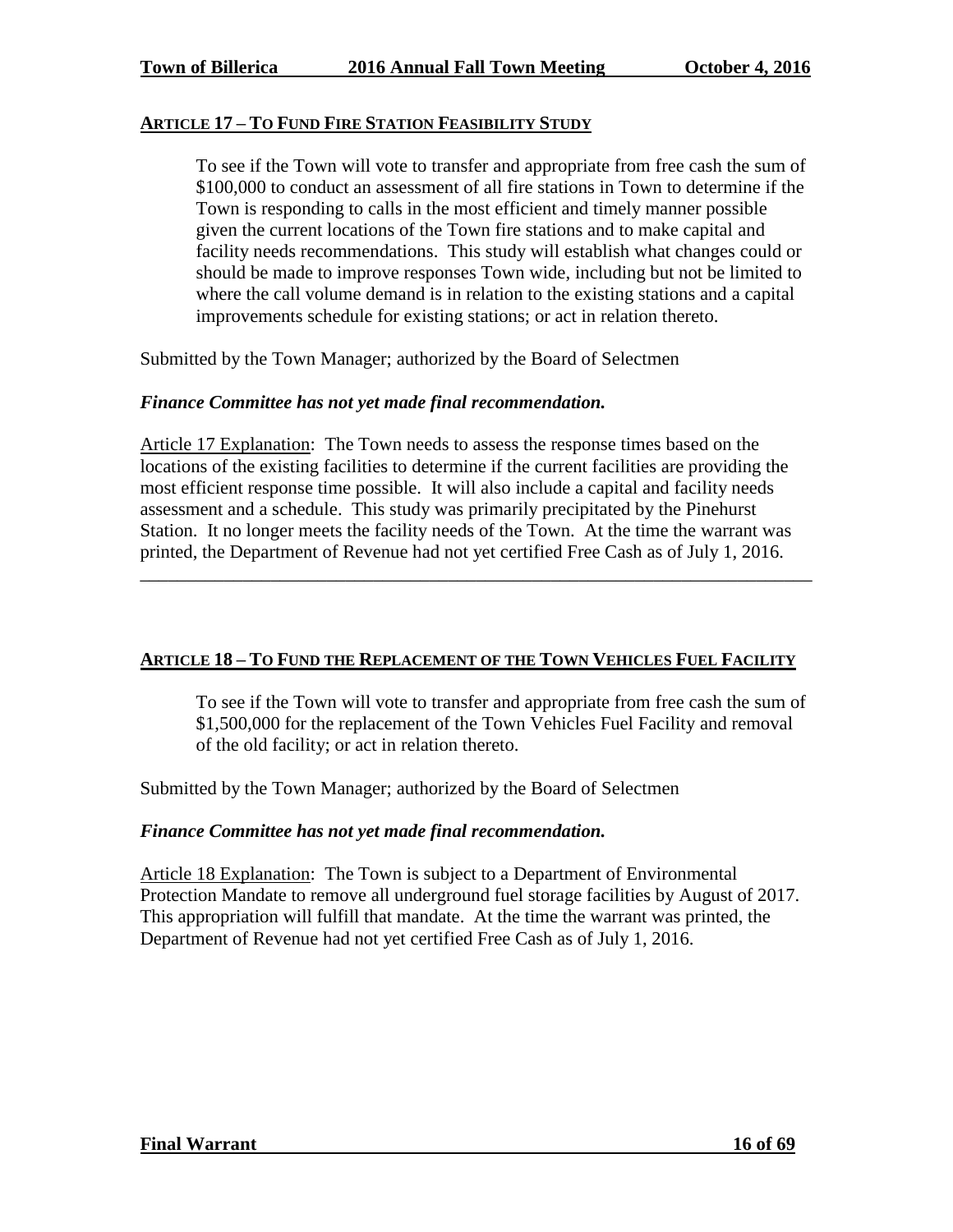#### **ARTICLE 19 – TO FUND DESIGN AND PERMITTING COSTS FOR THE YANKEE DOODLE BIKE PATH**

To see if the Town will vote to transfer and appropriate from free cash the sum of \$450,000 to complete supplemental surveys, preliminary structural design, pay for permitting costs and the 75% design of the Yankee Doodle Bike Path ; or act in relation thereto.

Submitted by the Town Manager; authorized by the Board of Selectmen

#### *Finance Committee has not yet made final recommendation.*

Article 19 Explanation: This is the next phase of the Yankee Doodle Bike Path Project. The Town is financially responsible for all design costs. This article seeks to bring the Town up to 75% design and complete additional survey and permitting work. At the time the warrant was printed, the Department of Revenue had not yet certified Free Cash as of July 1, 2016.

\_\_\_\_\_\_\_\_\_\_\_\_\_\_\_\_\_\_\_\_\_\_\_\_\_\_\_\_\_\_\_\_\_\_\_\_\_\_\_\_\_\_\_\_\_\_\_\_\_\_\_\_\_\_\_\_\_\_\_\_\_\_\_\_\_\_\_\_\_\_\_\_

#### **ARTICLE 20 – TO FUND AQUATIC TREATMENT OF NUTTING LAKE**

To see if the Town will to transfer and appropriate from free cash the sum of \$35,000 to conduct aquatic treatment of Nutting Lake; or act in relation thereto.

Submitted by the Town Manager; authorized by the Board of Selectmen

#### *Finance Committee recommends approval.*

Article 20 Explanation: This program will focus on treatment of nuisance algae as well as optional nutrient inactivation treatment in the East Basin and herbicide treatment of the West Basin of Nuttings Lake. At the time the warrant was printed, the Department of Revenue had not yet certified Free Cash as of July 1, 2016.

\_\_\_\_\_\_\_\_\_\_\_\_\_\_\_\_\_\_\_\_\_\_\_\_\_\_\_\_\_\_\_\_\_\_\_\_\_\_\_\_\_\_\_\_\_\_\_\_\_\_\_\_\_\_\_\_\_\_\_\_\_\_\_\_\_\_\_\_\_\_\_\_

**ARTICLE 21 – WITHDRAWN**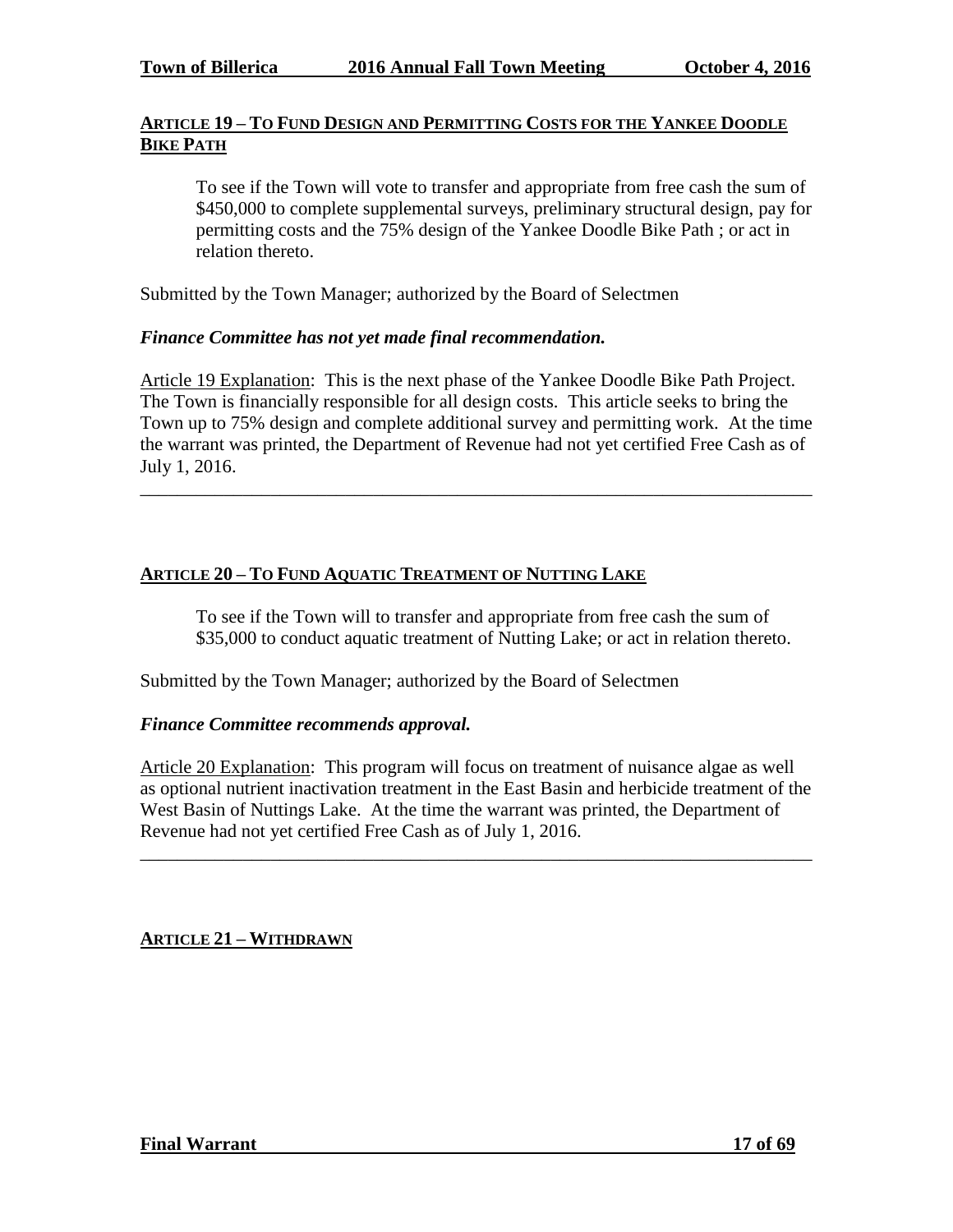#### **ARTICLE 22 – TO FUND THE REHABILITATION OF THE WATER MAINS PROGRAM**

To see if the Town will vote to transfer and appropriate from the Water Enterprise Retained Earnings the sum of \$500,000 for the replacement of water mains in accordance with the new Water Master Plan 2016; or act in relation thereto.

Submitted by the Town Manager; authorized by the Board of Selectmen

#### *Finance Committee has not yet made final recommendation.*

Article 22 Explanation:

The projects listed below are the projects the DPW will choose from for this warrant article:

| \$524,811.60 |
|--------------|
| \$543,996.00 |
| \$473,040.00 |
| \$352,764.00 |
| \$450,702.00 |
| \$313,783.20 |
| \$323,244.00 |
| \$72,356.40  |
| \$267,530.40 |
| \$644,648.40 |
| \$156,103.20 |
|              |

At the time the warrant was printed, the Department of Revenue had not yet certified Enterprise Water Retained Earnings Funds as of July 1, 2016.

\_\_\_\_\_\_\_\_\_\_\_\_\_\_\_\_\_\_\_\_\_\_\_\_\_\_\_\_\_\_\_\_\_\_\_\_\_\_\_\_\_\_\_\_\_\_\_\_\_\_\_\_\_\_\_\_\_\_\_\_\_\_\_\_\_\_\_\_\_\_\_\_

\_\_\_\_\_\_\_\_\_\_\_\_\_\_\_\_\_\_\_\_\_\_\_\_\_\_\_\_\_\_\_\_\_\_\_\_\_\_\_\_\_\_\_\_\_\_\_\_\_\_\_\_\_\_\_\_\_\_\_\_\_\_\_\_\_\_\_\_\_\_\_\_

#### **ARTICLE 23 - WITHDRAWN**

**ARTICLE 24 - WITHDRAWN**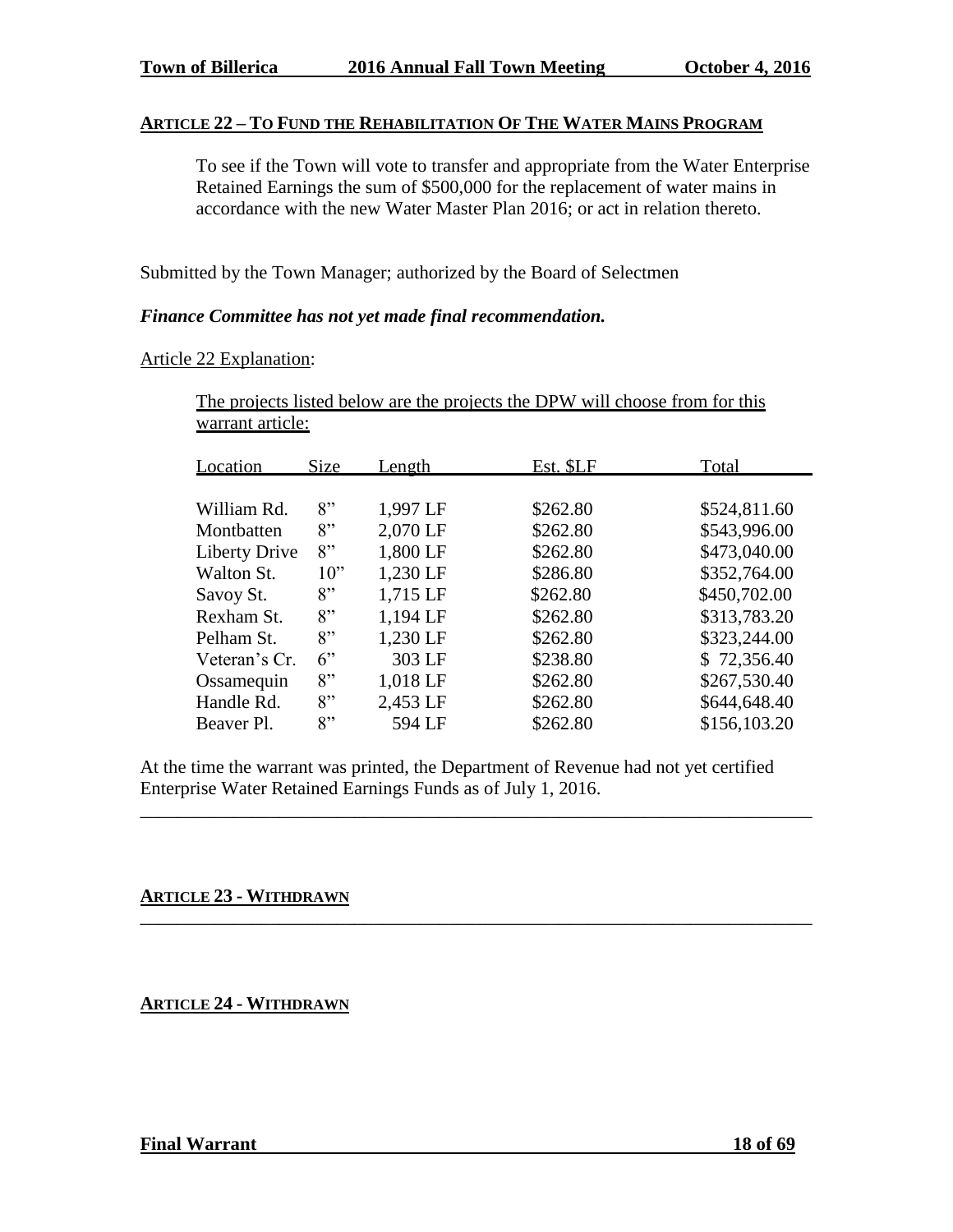#### **ARTICLE 25 - TO FUND THE ROOF REPLACEMENT AND REPAIRS FOR TOWN BUILDINGS**

To see if the Town will vote to raise and appropriate, borrow or transfer from available funds the sum of \$2,000,000 for the roof replacement and repair program at all Town buildings including, but not limited to, the Town Hall, Police and Fire Buildings, the Highway, Recreation, Library and Howe Buildings; or act in relation thereto.

Submitted by the Town Manager; authorized by the Board of Selectmen

#### *Finance Committee has not yet made final recommendation.*

Article 25 Explanation: The Town is looking to replace the roof on the Town Hall, Police and Fire buildings. The Town also seeks to repair or replace the roofs on the Library, the Howe Building and the Recreation/DPW Building. The Town intends to borrow this money. This article will require a  $2/3^{rds}$  vote.

\_\_\_\_\_\_\_\_\_\_\_\_\_\_\_\_\_\_\_\_\_\_\_\_\_\_\_\_\_\_\_\_\_\_\_\_\_\_\_\_\_\_\_\_\_\_\_\_\_\_\_\_\_\_\_\_\_\_\_\_\_\_\_\_\_\_\_\_\_\_\_\_

\_\_\_\_\_\_\_\_\_\_\_\_\_\_\_\_\_\_\_\_\_\_\_\_\_\_\_\_\_\_\_\_\_\_\_\_\_\_\_\_\_\_\_\_\_\_\_\_\_\_\_\_\_\_\_\_\_\_\_\_\_\_\_\_\_\_\_\_\_\_\_\_

\_\_\_\_\_\_\_\_\_\_\_\_\_\_\_\_\_\_\_\_\_\_\_\_\_\_\_\_\_\_\_\_\_\_\_\_\_\_\_\_\_\_\_\_\_\_\_\_\_\_\_\_\_\_\_\_\_\_\_\_\_\_\_\_\_\_\_\_\_\_\_\_

#### **ARTICLE 26 - WITHDRAWN**

**ARTICLE 27 - WITHDRAWN**

**ARTICLE 28 – WITHDRAWN**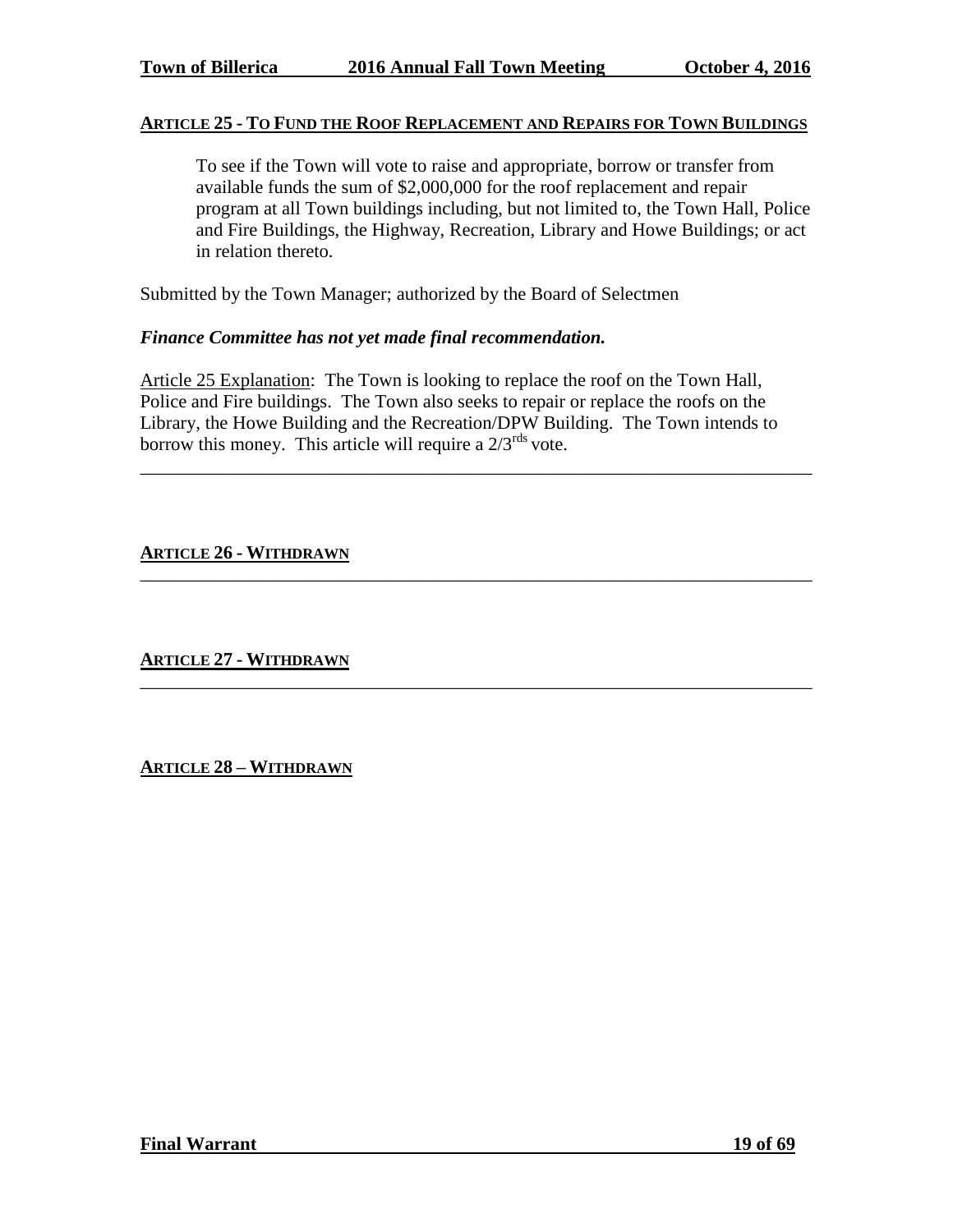#### **ARTICLE 29 – TO VOTE FROM FREE CASH TO THE STABILIZATION FUND**

To see if the Town will vote to raise and appropriate or transfer from General Fund Free Cash the sum of \$6,000,000 to the Stabilization Fund; or act in relation thereto.

Submitted by the Finance Committee

#### *Finance Committee has not yet made final recommendation.*

Article 29 Explanation: The purpose of this fund is to set money aside to be used at a later time for unforeseen or unanticipated circumstances. The current balance of the Town Stabilization Fund is \$4,427,587 for the Town and \$688,281 for the School Department. At the time the warrant was printed, the Department of Revenue had not yet certified Free Cash as of July 1, 2016.

\_\_\_\_\_\_\_\_\_\_\_\_\_\_\_\_\_\_\_\_\_\_\_\_\_\_\_\_\_\_\_\_\_\_\_\_\_\_\_\_\_\_\_\_\_\_\_\_\_\_\_\_\_\_\_\_\_\_\_\_\_\_\_\_\_\_\_\_\_\_\_\_

# **ARTICLE 30 – TO VOTE FROM FREE CASH TO THE LAND BANK ACCOUNT**

To see if the Town will vote to raise and appropriate or transfer from General Fund Free Cash the sum of \$6,000,000 to the Land Bank Account; or act in relation thereto.

Submitted by the Finance Committee

#### *Finance Committee has not yet made final recommendation.*

Article 30 Explanation: The Land Bank account was established by special legislation. The text of that legislation can be found in Appendix C. The balance as of September  $1<sup>st</sup>$ of the Town Land Fund is \$509,564.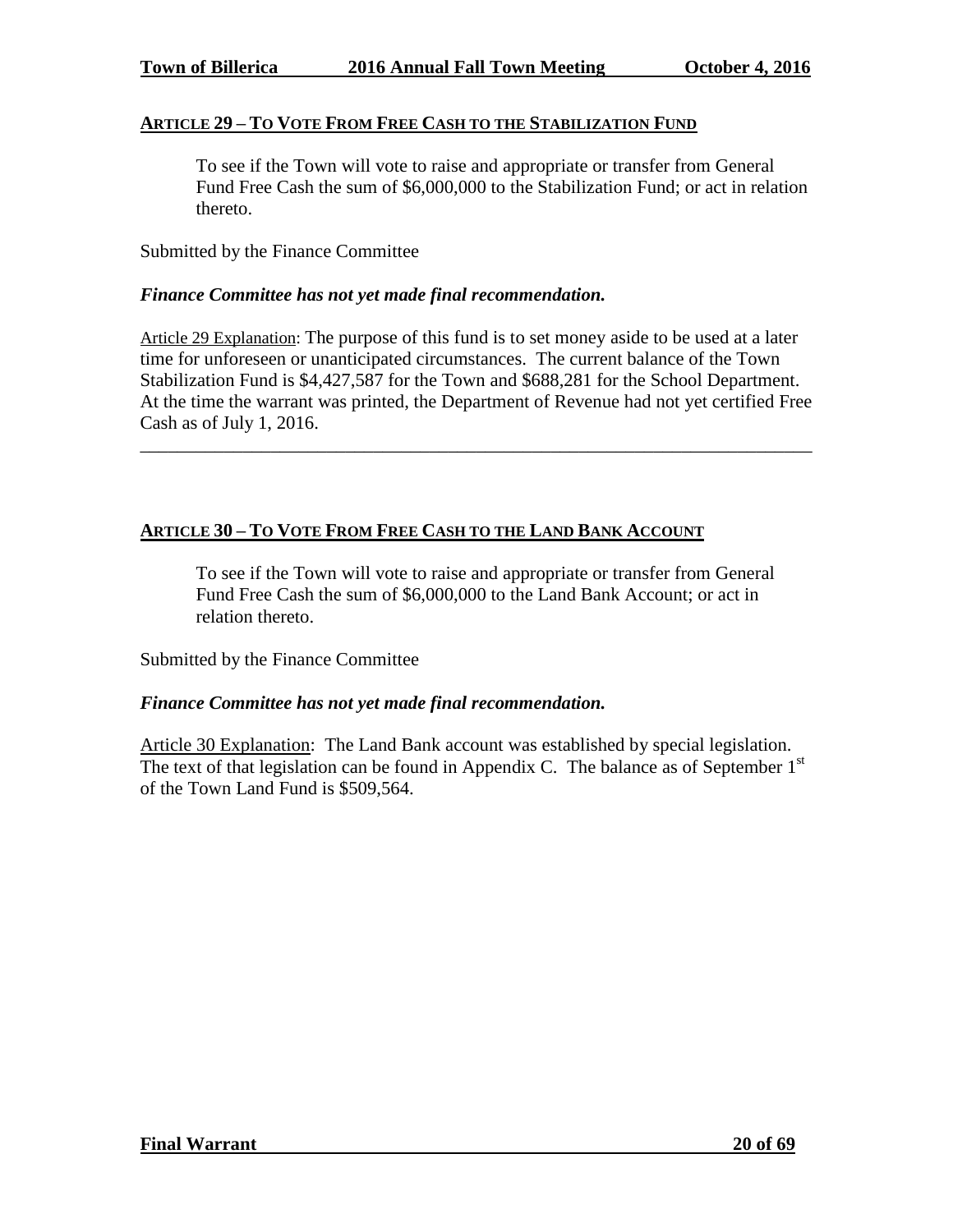#### **ARTICLE 31 – TO VOTE FROM FREE CASH A SUM OF MONEY TO BE APPLIED OR EXPENDED FOR THE PURPOSE OF REDUCING THE FISCAL YEAR 2017 TAX LEVY**

To see if the Town will vote to transfer from General Fund Free Cash a sum of money to be applied or expended for the purpose of reducing the Fiscal Year 2017 Tax Levy; or act in relation thereto.

Submitted by the Finance Committee

#### *Finance Committee has not yet made final recommendation.*

Article 31 Explanation: To be presented at Town Meeting. At the time the warrant was printed, the Department of Revenue had not yet certified Free Cash as of July 1, 2016.

\_\_\_\_\_\_\_\_\_\_\_\_\_\_\_\_\_\_\_\_\_\_\_\_\_\_\_\_\_\_\_\_\_\_\_\_\_\_\_\_\_\_\_\_\_\_\_\_\_\_\_\_\_\_\_\_\_\_\_\_\_\_\_\_\_\_\_\_\_\_\_\_

#### ARTICLE 32 - TO VOTE FROM FREE CASH A SUM OF MONEY TO FUND THE SNOW AND **SAND DEFICIT**

To see if the Town will vote to transfer and appropriate from Free Cash of the General Operating Budget the sum of \$1,000,000 to fund the Snow and Sand Deficit; or act in relation thereto.

Submitted by the Finance Committee

#### *Finance Committee has not yet made final recommendation.*

Article 32 Explanation: To be presented at Town Meeting. At the time the warrant was printed, the Department of Revenue had not yet certified Free Cash as of July 1, 2016.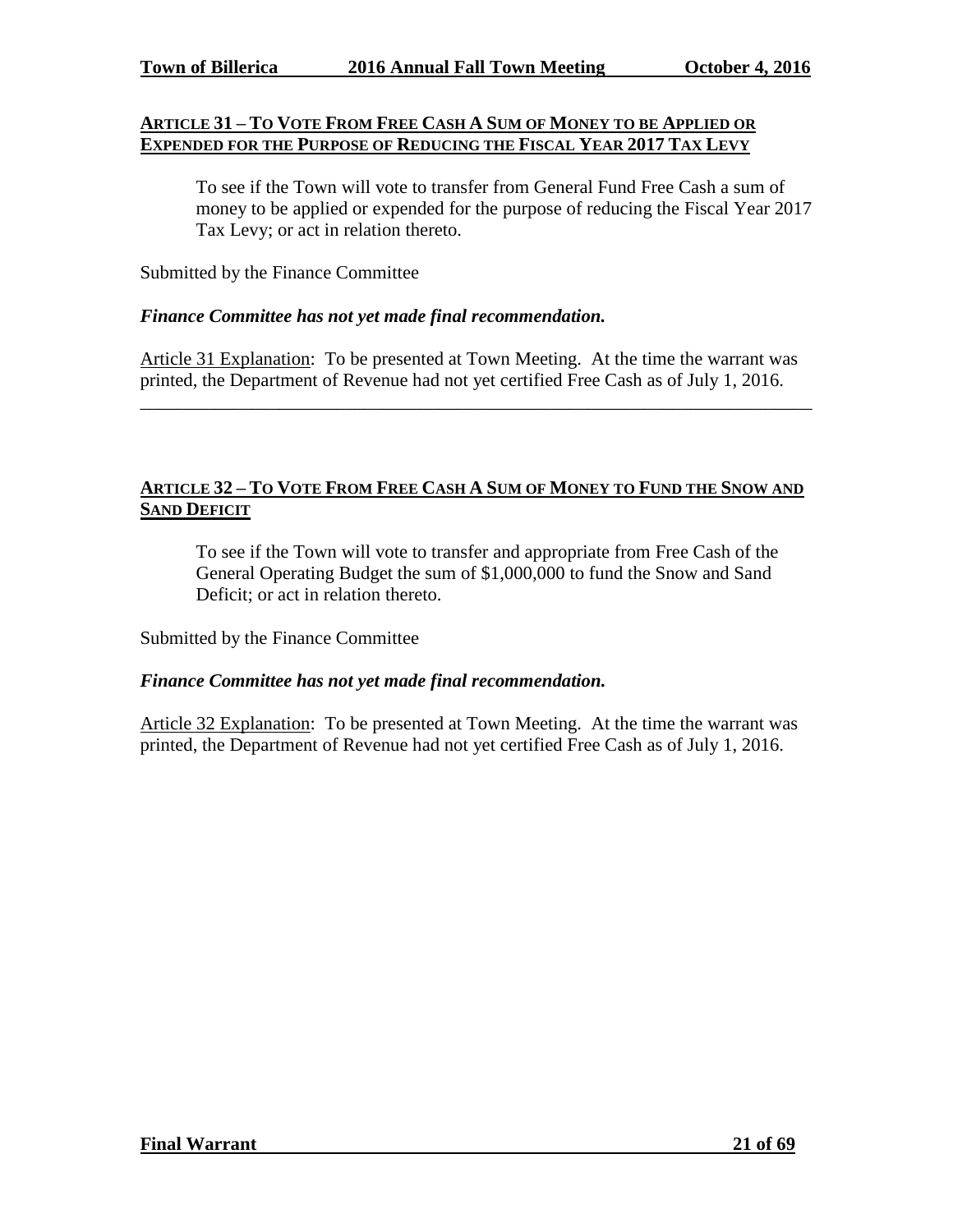#### **ARTICLE 33 – TO ACCEPT THE PROVISIONS OF M.G.L. CHAPTER 126 OF THE ACTS OF 1988 AND CHAPTER 73 OF THE ACTS OF 1986**

To see if the Town will vote to accept the provisions of M.G.L. Chapter 126 of the Acts of 1988 and Chapter 73 of the Acts of 1986 in order to offer optional additional real estate tax exemptions to persons who qualify for current property tax exemptions under Clauses 17D, 22, 22A, 22B, 22C, 22D, 22E, 37A and 41C of Section 5 of M.G.L. Chapter 59 in the amount of a uniform 60% increase for all persons qualified; or act in relation thereto.

Submitted by the Board of Assessors and the Town Manager; authorized by the Board of Selectmen

#### *Finance Committee recommends approval.*

Article 33 Explanation: The Town has historically adopted this local option law to allow the Board of Assessors to offer an additional 60% increase onto existing property tax exemption amounts for Disabled Veterans, the Blind and financially qualified Elderly and Widowed property owners.

\_\_\_\_\_\_\_\_\_\_\_\_\_\_\_\_\_\_\_\_\_\_\_\_\_\_\_\_\_\_\_\_\_\_\_\_\_\_\_\_\_\_\_\_\_\_\_\_\_\_\_\_\_\_\_\_\_\_\_\_\_\_\_\_\_\_\_\_\_\_\_\_

#### **ARTICLE 34 – WITHDRAWN**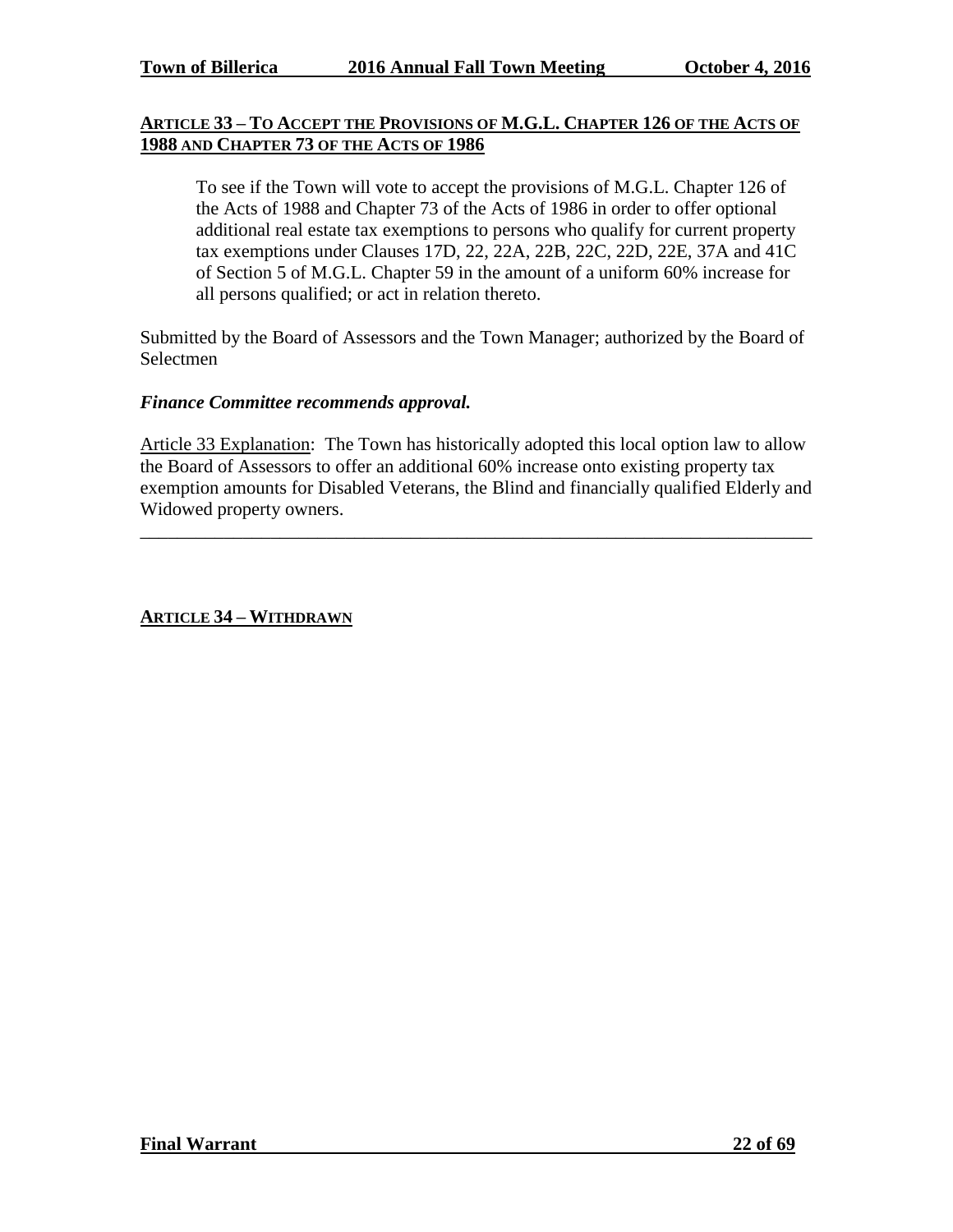#### **ARTICLE 35 - TO ACCEPT MASSACHUSETTS GENERAL LAW CHAPTER 90, SECTIONS 17C AND 18B, INSERTED BY SECTIONS 193 AND 194 OF THE SO-CALLED MUNICIPAL MODERNIZATION ACT, CHAPTER 218 OF THE ACTS OF 2016**

To see if the Town will vote to accept the provisions of Massachusetts General Law Chapter 90, Sections 17C and 18B, inserted by Sections 193 and 194 of the so-called Municipal Modernization Act, Chapter 218 of the Acts of 2016 authorizing the Town to establish 25 mph zones in any thickly settled or business district and 20 mph so-called "safety zones", and the provisions of General Law Chapter 90, Section 18A relative to establishment of rules and regulations as to use of public ways by pedestrians, with such acceptance to be effective November 7, 2016; or act in relation thereto.

Submitted by the Town Manager; authorized by the Board of Selectmen

#### *Finance Committee recommends approval.*

Article 35 Explanation: This article is a local acceptance of a 2016 law allowing the Town to regain local control over speed limits on thickly settled Town owned roads. This new law will give the Board of Selectmen new authority to modify thickly settled speed limits from the current 30 MPH to 25 MPH or 20 MPH respectively. Previously this was a cumbersome and costly procedure for the Town.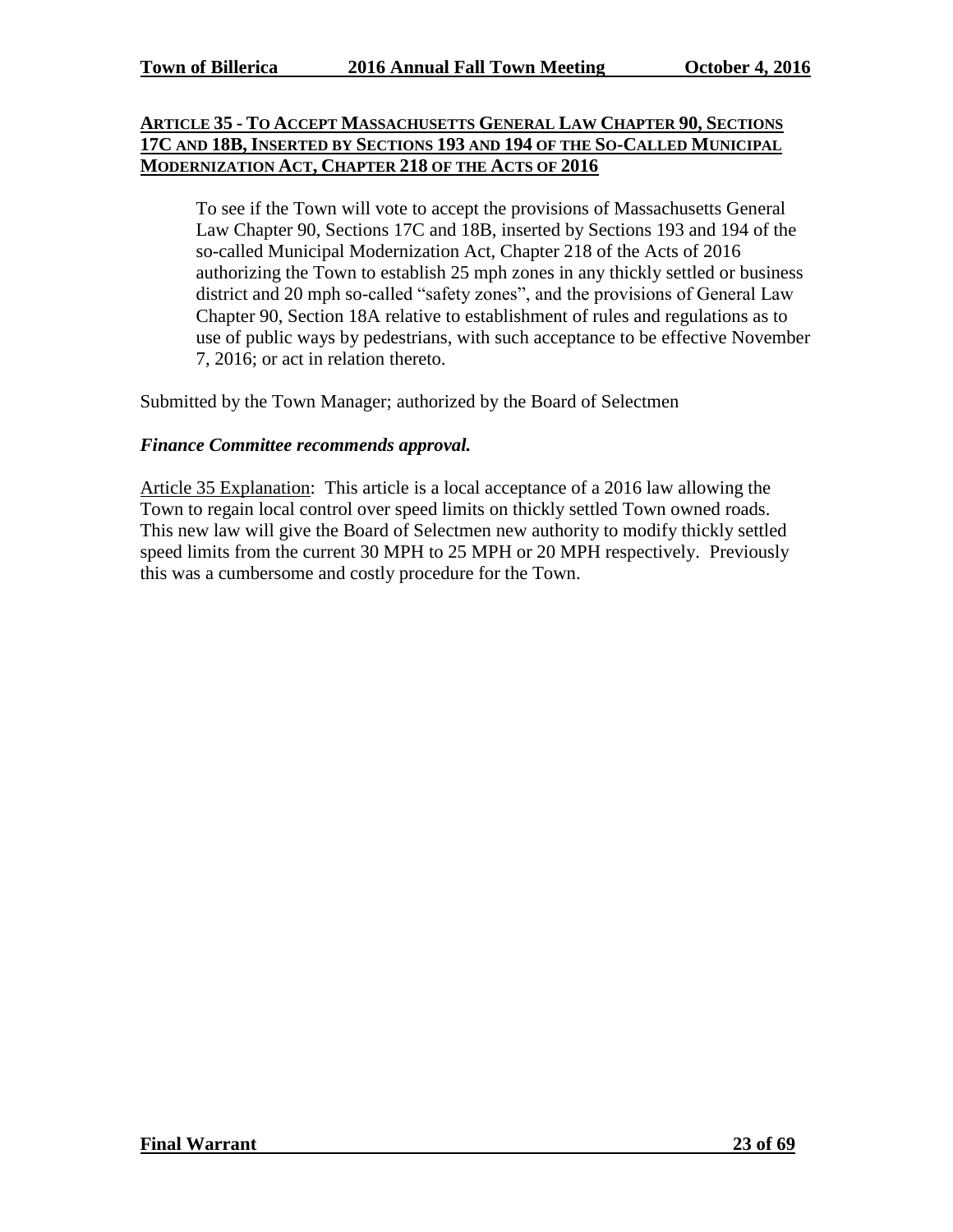# **ARTICLE 36 – TO AUTHORIZE THE TOWN TO ACCEPT AS PUBLIC WAYS CERTAIN STREETS AND WAYS**

To see if the Town will vote pursuant to M.G.L. c. 82, §21-24 to accept as public ways of the Town of Billerica those streets and ways listed below, the layout of which is shown on the official Town of Billerica Map of 1831, a copy of which is on file in the Office of the Town Clerk, and further to authorize the Board of Selectmen to acquire, by gift, purchase or eminent domain, such interests in land as may be necessary to provide for the use and maintenance of said ways for all purposes for which public ways are used in the Town of Billerica; or act in relation thereto:

| <b>Current</b><br><b>Street Name</b> |                             | T <sub>0</sub>       |
|--------------------------------------|-----------------------------|----------------------|
| Alexander                            | From                        | Wilmington           |
| Road                                 | <b>Cook Street</b>          | <b>Town Line</b>     |
|                                      |                             | Andover              |
| Allen Road                           | <b>Boston Road</b>          | Road                 |
| <b>Allen Road</b>                    |                             | Andover              |
| Extension                            | Allen Road                  | Road                 |
| Andover                              |                             | Tewksbury            |
| Road                                 | <b>Boston Road</b>          | <b>Town Line</b>     |
| Baldwin                              |                             |                      |
| Road                                 | Allen Road                  | Salem Road           |
| <b>Bridge Street</b>                 | <b>Treble Cove Road</b>     | <b>Boston Road</b>   |
| Charnstaffe                          |                             |                      |
| Lane                                 | <b>Concord Road</b>         | <b>Boston Road</b>   |
| Chelmsford                           |                             |                      |
| Road                                 | <b>Chelmsford Town Line</b> | <b>Boston Road</b>   |
| <b>Colson Street</b>                 | <b>Treble Cove Road</b>     | <b>Lowell Street</b> |
| Concord                              |                             |                      |
| Road                                 | <b>Bedford Town Line</b>    | <b>Boston Road</b>   |
|                                      |                             | Wilmington           |
| <b>Cook Street</b>                   | <b>Boston Road</b>          | <b>Town Line</b>     |
| Cummings                             |                             |                      |
| <b>Street</b>                        | <b>Concord Road</b>         | <b>Boston Road</b>   |
|                                      |                             | <b>Bedford</b>       |
| <b>Dudley Road</b>                   | <b>Concord Road</b>         | <b>Town Line</b>     |
| Faulkner                             |                             | Old Elm              |
| <b>Street</b>                        | Mt. Pleasant Street         | Road                 |
| <b>Floyd Street</b>                  | <b>Boston Road</b>          | Salem Road           |
|                                      |                             | Tewksbury            |
| <b>Gray Street</b>                   | <b>Andover Road</b>         | <b>Town Line</b>     |

1831 List of Roads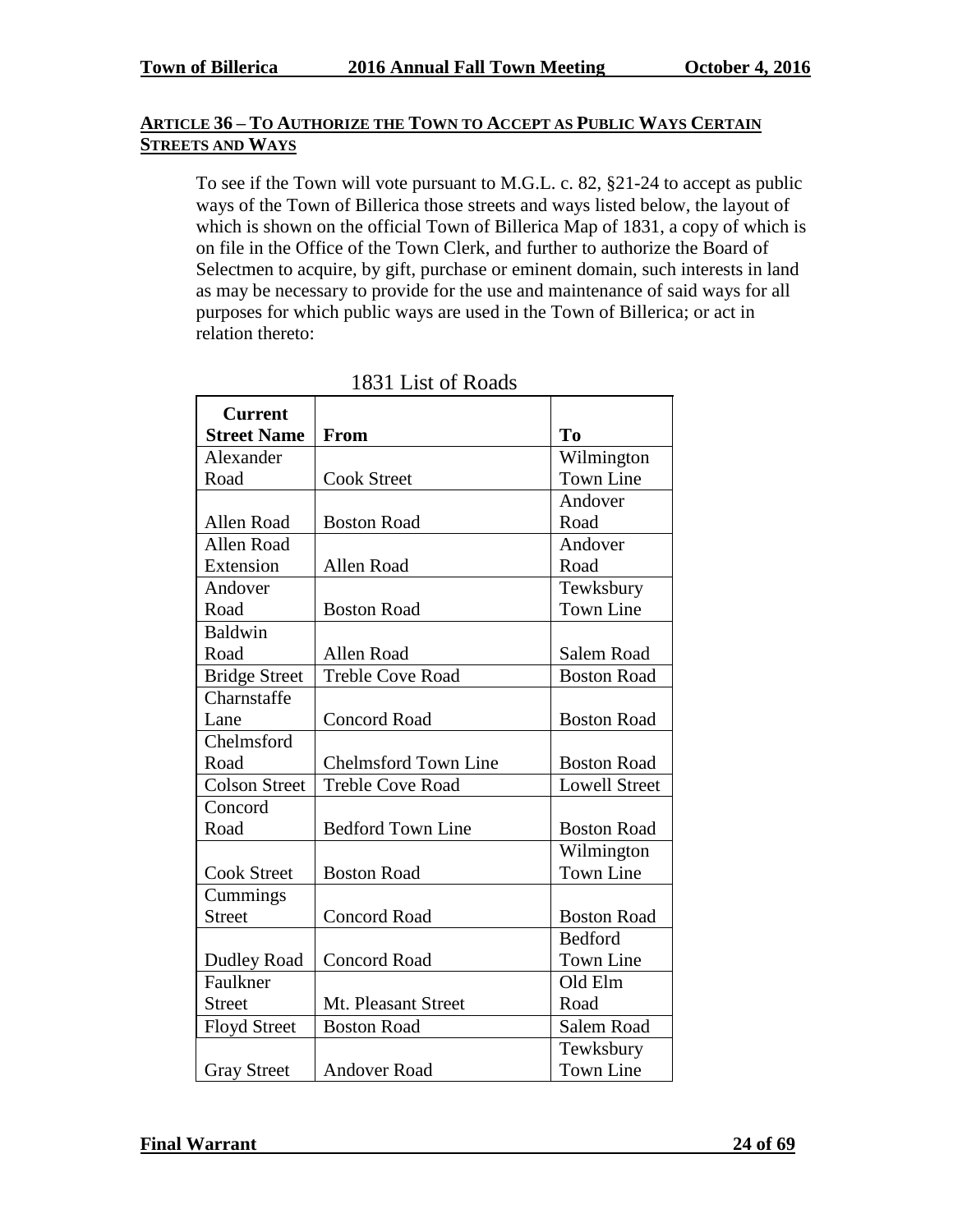|                       |                             | Tewksbury            |
|-----------------------|-----------------------------|----------------------|
| <b>High Street</b>    | <b>Pollard Street</b>       | <b>Town Line</b>     |
| Lexington             |                             |                      |
| Road                  | <b>Bedford Town Line</b>    | <b>Boston Road</b>   |
| Middlesex             |                             | Concord              |
| Turnpike              | <b>Bedford Town Line</b>    | Road                 |
| Mt. Pleasant          |                             |                      |
| <b>Street</b>         | <b>Faulkner Street</b>      | <b>High Street</b>   |
|                       |                             | <b>Bedford</b>       |
| Nashua Road           | <b>Chelmsford Town Line</b> | Town Line            |
| <b>Oak Street</b>     | <b>Sheldon Street</b>       | Pond Street          |
| Old Elm               |                             |                      |
| Road                  | <b>Faulkner Street</b>      | <b>Colson Street</b> |
|                       |                             | Dead End             |
| Old                   |                             | passing River        |
| Middlesex             |                             | <b>Street</b>        |
| Turnpike              | <b>Concord River</b>        | Extension            |
|                       |                             | Tewksbury            |
| Patten Road           | <b>Gray Street</b>          | <b>Town Line</b>     |
|                       |                             | 950' passing         |
| <b>Pollard Street</b> | <b>Boston Road</b>          | <b>High Street</b>   |
|                       |                             | Tewksbury            |
| Pond Street           | <b>Andover Road</b>         | <b>Town Line</b>     |
| Rangeway              |                             |                      |
| Road                  | Carlisle Town Line          | <b>Boston Road</b>   |
|                       |                             | <b>River Street</b>  |
| <b>River Street</b>   | <b>Boston Road</b>          | Extension            |
|                       |                             | <b>Treble Cove</b>   |
| <b>River Street</b>   | Rosewood Avenue             | Road                 |
| <b>River Street</b>   |                             |                      |
| Extension             | <b>River Street</b>         | Dead End             |
|                       |                             | Mt. Pleasant         |
| <b>Rogers Street</b>  | <b>High Street</b>          | <b>Street</b>        |
|                       |                             | Wilmington           |
| Salem Road            | Dead End                    | <b>Town Line</b>     |
| School                |                             |                      |
| House Lane            | Lexington Road              | Wyman Road           |
| Sheldon               |                             | Tewksbury            |
| <b>Street</b>         | <b>High Street</b>          | <b>Town Line</b>     |
| Sprague               |                             |                      |
| <b>Street</b>         | <b>Treble Cove Road</b>     | <b>Boston Road</b>   |
|                       |                             | <b>Bedford</b>       |
| <b>Springs Road</b>   | Concord Road                | Town Line            |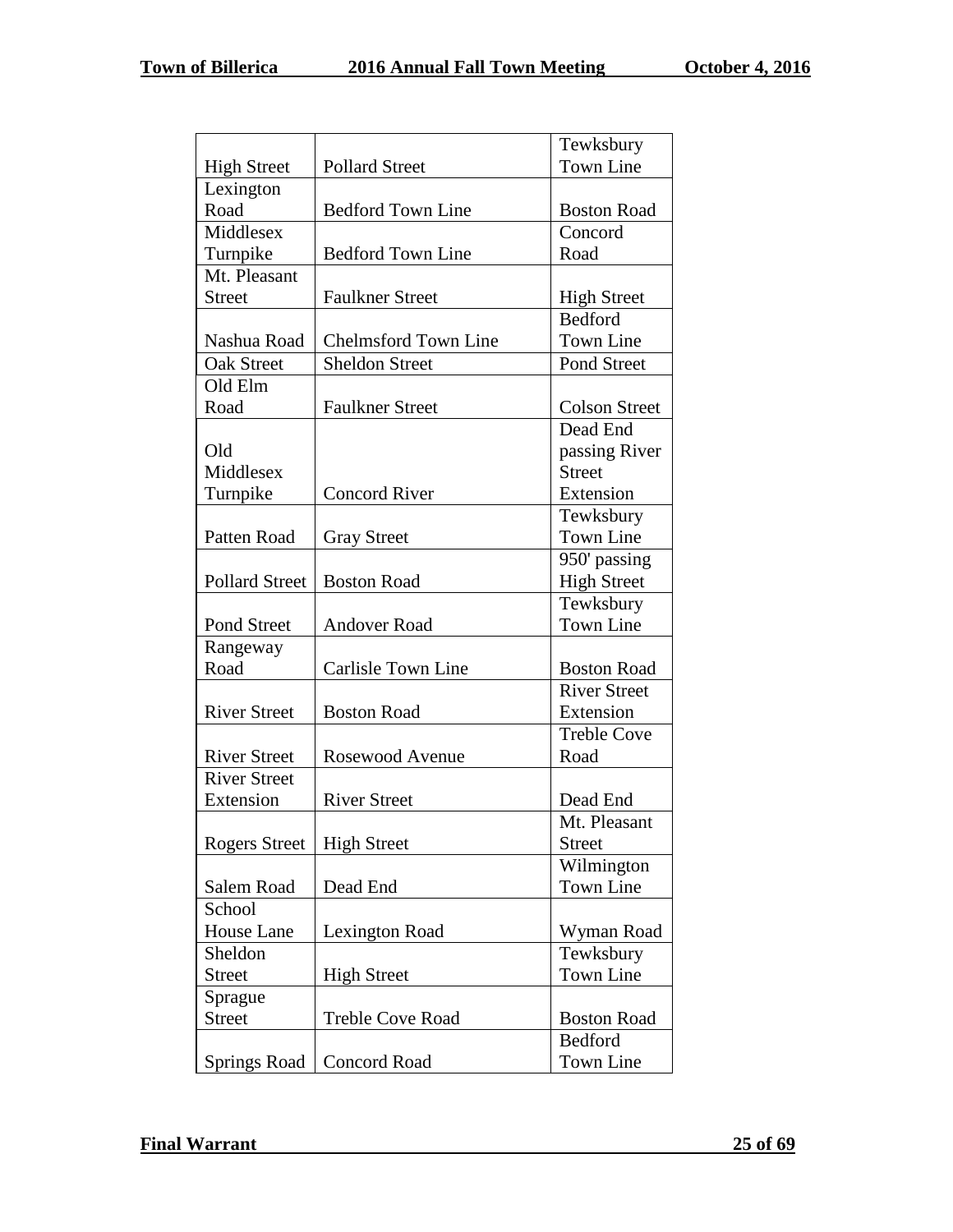| Sullivan           |                             | $1,250$ passing<br>Rangeway Road |
|--------------------|-----------------------------|----------------------------------|
| Road               | Dead End                    | Northward                        |
| <b>Treble Cove</b> |                             |                                  |
| Road               | <b>Carlisle Town Line</b>   | <b>Pollard Street</b>            |
| Tufts Lane         | <b>Boston Road</b>          | Dead End                         |
| Webb Brook         |                             |                                  |
| Road               | <b>Boston Road</b>          | Allen Road                       |
|                    |                             | <b>Treble Cove</b>               |
| <b>West Street</b> | <b>Chelmsford Town Line</b> | Road                             |
| Whipple            |                             | Wilmington                       |
| Road               | George Brown Street         | <b>Town Line</b>                 |
| Wyman              | Dead End where pavement     |                                  |
| Road               | ends                        | <b>Boston Road</b>               |

The following roads shown on the 1831 map have already been accepted:

| <b>Current</b> |                          |                             |            |
|----------------|--------------------------|-----------------------------|------------|
| <b>Street</b>  |                          |                             |            |
| <b>Name</b>    | <b>From</b>              | T <sub>0</sub>              |            |
| Bicknell       |                          |                             | Accepted   |
| Road           | <b>Cook Street</b>       | <b>Burlington Town Line</b> | 10/01/1996 |
| George         |                          |                             |            |
| <b>Brown</b>   |                          |                             | Accepted   |
| <b>Street</b>  | Whipple Road             | Salem Road                  | 04/05/1975 |
| Manning        |                          |                             | Accepted   |
| Road           | Lexington Road           | Dead End                    | 03/15/1886 |
| Orchard        |                          |                             | Accepted   |
| Road           | <b>Bedford Town Line</b> | Bridge Over Route 3         | 03/15/1886 |

Submitted by the Town Manager; authorized by the Board of Selectmen

# *Finance Committee does not recommend.*

Article 36 Explanation: The roads listed in this article are already recognized by the State as accepted ways as evidenced by an 1846 map that shows these ways as ANRs (Approval Not Required). However, the Town does not recognize these ways as accepted ways with the exception of the four streets called out in this article. Since these ways are not recorded with the Town Clerk as accepted ways, the Town cannot expend funds to maintain them. This article seeks to accept these ways to allow the Town to maintain roads that are widely known as public ways. It is not practical to go through the normal process laid out in the By-Law as the process is intended for the acceptance of new subdivisions. The streets in this article have been traveled ways in the Town for 186 years.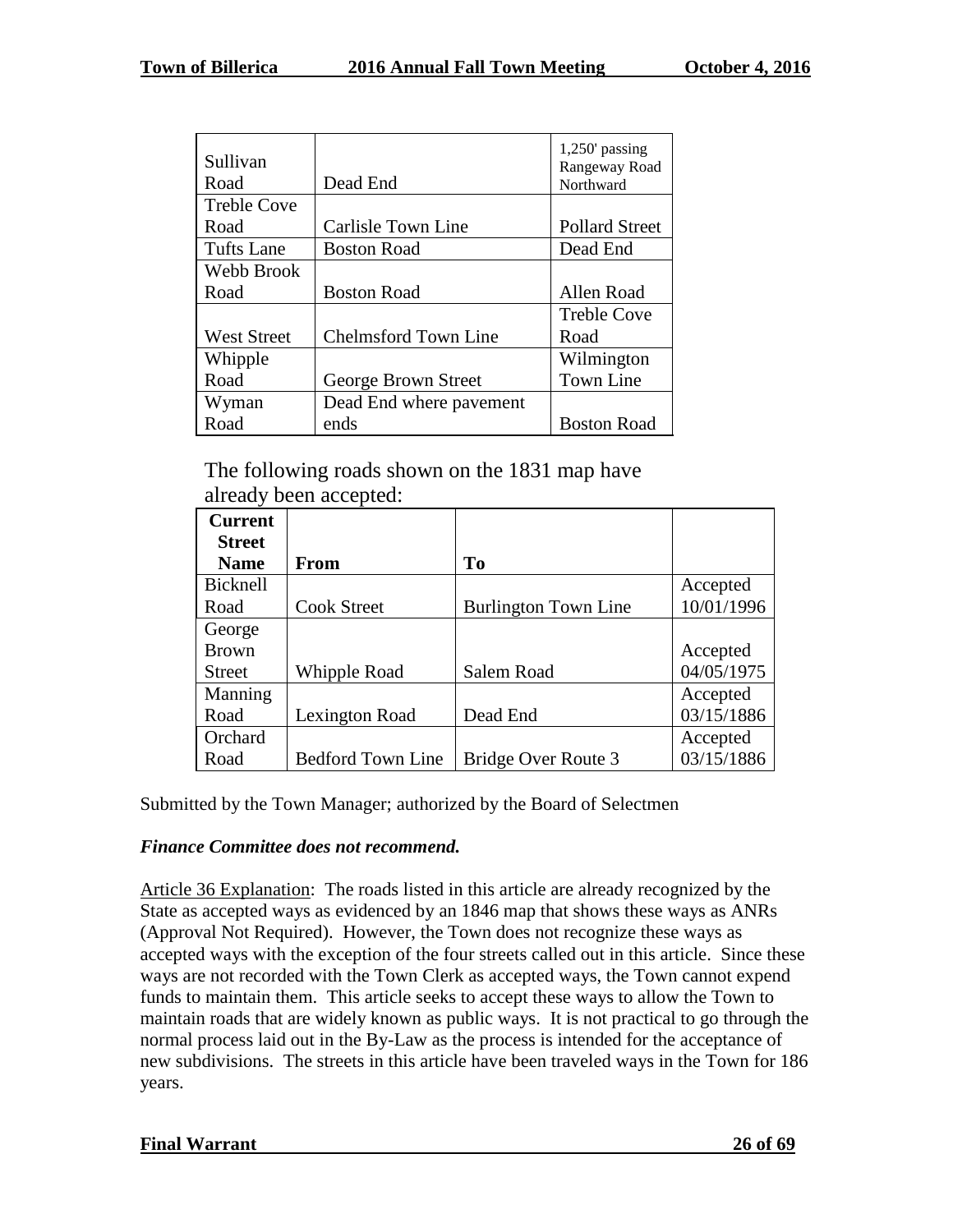#### **ARTICLE 37 - TO TRANSFER CUSTODY AND CONTROL OF CERTAIN TOWN OWNED PARCELS ON REPUBLIC ROAD**

To see if the Town will vote to transfer the custody and control of all or a portion of the following Town owned parcels located on Republic Road (Map 48, Parcel 48-0, Book 7832, Page 144 and Map 48, Parcel 49-0, Book 7407, Page 149) as depicted on a plan entitled "Subdivision Plan of Land in Billerica Massachusetts" prepared by VHB, Inc. dated September 10, 2016 from the Treasurer/Collector as tax title custodian, to the Conservation Commission, for Conservation purposes pursuant to M.G.L. Chapter 40, Section 8C; or act in relation thereto.

Submitted by the Town Manager; authorized by the Board of Selectmen

#### *Finance Committee recommends approval.*

Article 37 Explanation: This article seeks to transfer Town land to the Conservation Commission to fulfill mitigation requirements of the Department of Environmental Protection as part of Phase III of the Middlesex Turnpike Project. Restricting these parcels will protect the adjacent Blue Heron Rookery.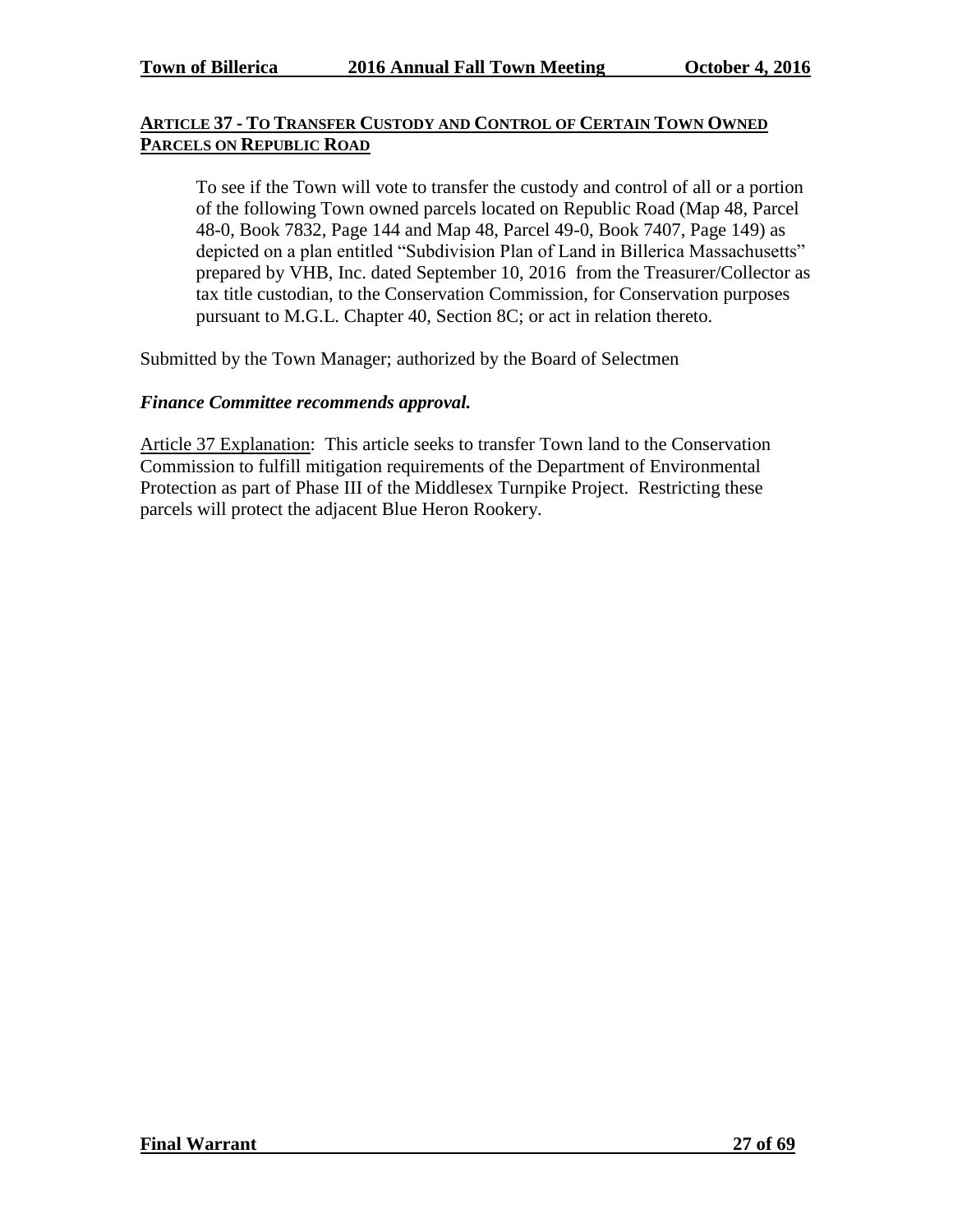#### **ARTICLE 38 – TO APPROVE AMENDMENTS TO THE TOWN CHARTER AS RECOMMENDED BY THE CHARTER REVIEW COMMITTEE**

To see if the Town will vote, pursuant to the provisions of M.G.L. Chapter 43B, Subsection 10(a), to approve the amendments to the Town Charter as recommended by the Charter Review Committee as shown in a document entitled "Billerica Charter – 2016 Proposed Amendments", as on file in the Office of the Town Clerk and posted on the Town's website at [http://www.town.billerica.ma.us](http://www.town.billerica.ma.us/) with proposed deletions shown by strike-through text and proposed insertions shown in bold underlined text; or act in relation thereto.

Submitted by the Charter Review Committee

# *Finance Committee recommends approval.*

Article 38 Explanation: The Charter Review Committee is recommending changes to the Town Charter in accordance with Sections 7-9 of the Billerica Charter. At least once in every ten years the Town Charter must be reviewed by a Special Committee appointed by the Town Moderator and such committee shall make recommendations to Town Meeting.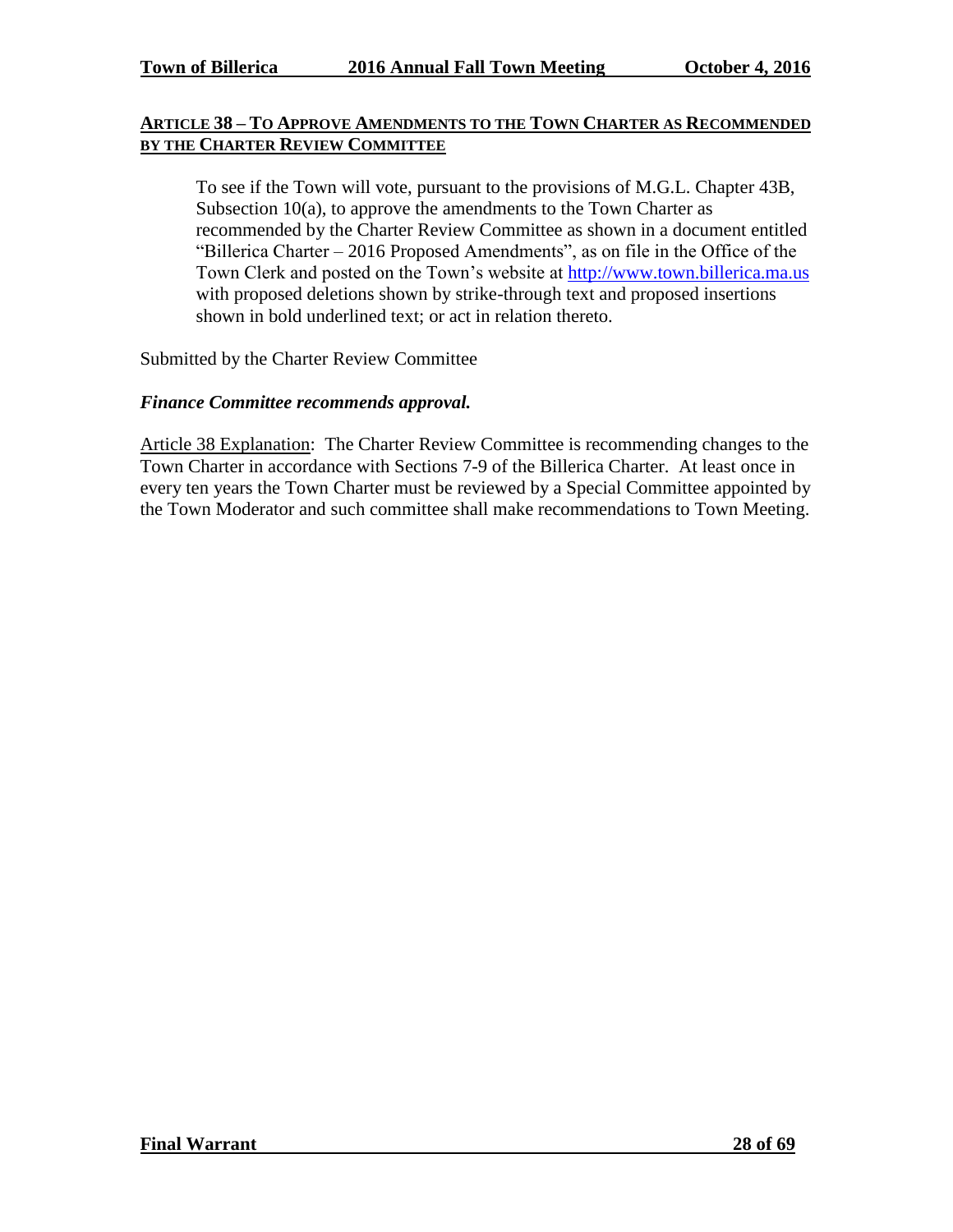#### **ARTICLE 39 -WATER CONSERVATION BY-LAW MODIFICATION**

To see if the Town will vote to modify Town of Billerica By-Law Article VIII Section 6 by inserting in said By-Law the bold, underlined italic text:

6. WATER CONSERVATION **Definitions** 

**Water User:** All public and private users connected to the Town's water supply, irrespective of any user's responsibility for billing purposes for water used on any particular site. Included within this definition are water users whose properties are located, or whose use of water will take place in Billerica.

RGPCD: Residential Gallons per Capita Day. The Water Management Act sets 65 RGPCD or less as the performance standard for residential water use per person per day.

**Drought Triggered Restrictions:** Are incorporated into seasonal limits on outdoor water use when a drought has been declared by the Massachusetts Drought Management Task Force. Drought-based water restrictions may be implemented before a Drought Advisory because drought conditions can begin to impact local water supply prior to a regional advisory being declared.

Nonessential Outdoor Water Uses that are Subject to Mandatory Restrictions:

- Irrigation of lawns via sprinklers or automatic in-ground irrigation systems.
- Washing of vehicles, except in a commercial car wash or as necessary for operator safety.
- Washing of exterior building surfaces, parking lots, driveway or sidewalks, except as necessary to apply surface treatments such as paint, preservatives, stucco, pavement or cement.
- Exceptions to non-essential outdoor water uses are listed in section 6.8 **Exemptions** of this By-Law.

# **Outdoor water uses that may be allowed when mandatory restrictions are in place:**

- Use for health or safety reasons
- By regulation
- For the production of food and fiber
- For the maintenance of livestock: or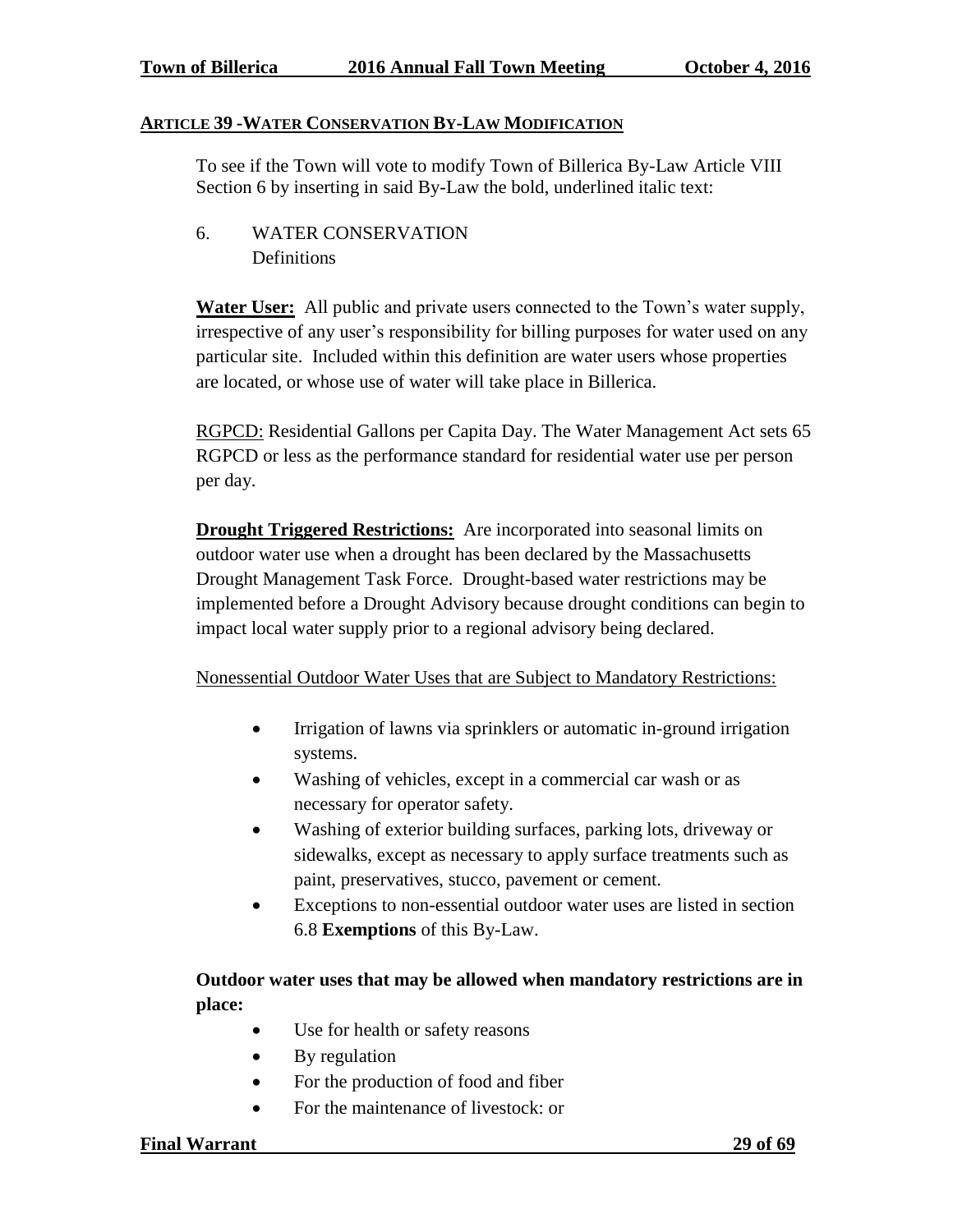- To meet the core function of a business (Golf courses, plant nurseries, etc.)
- *Irrigation to establish a new lawn and new plantings during the months of May to September. (A permit must be obtained from the DPW for this use.) No watering outside from 9:00 AM until 5:00 PM.*
- *Irrigation of lawns, gardens, flowers and ornamental plants by means of a HAND-HELD hose. No watering outside from 9:00 AM until 5:00 PM.*
- *Irrigation of public parks and recreational fields by means of automatic sprinklers outside the hours of 9 am to 5 pm.*

Or act in relation thereto.

Submitted by the Town Manager; authorized by the Board of Selectmen

# *Finance Committee recommends approval.*

Article 39 Explanation: The purpose of this article is to modify the bylaw to reflect the terms of Water Withdrawal Permit with the Department of Environmental Protection.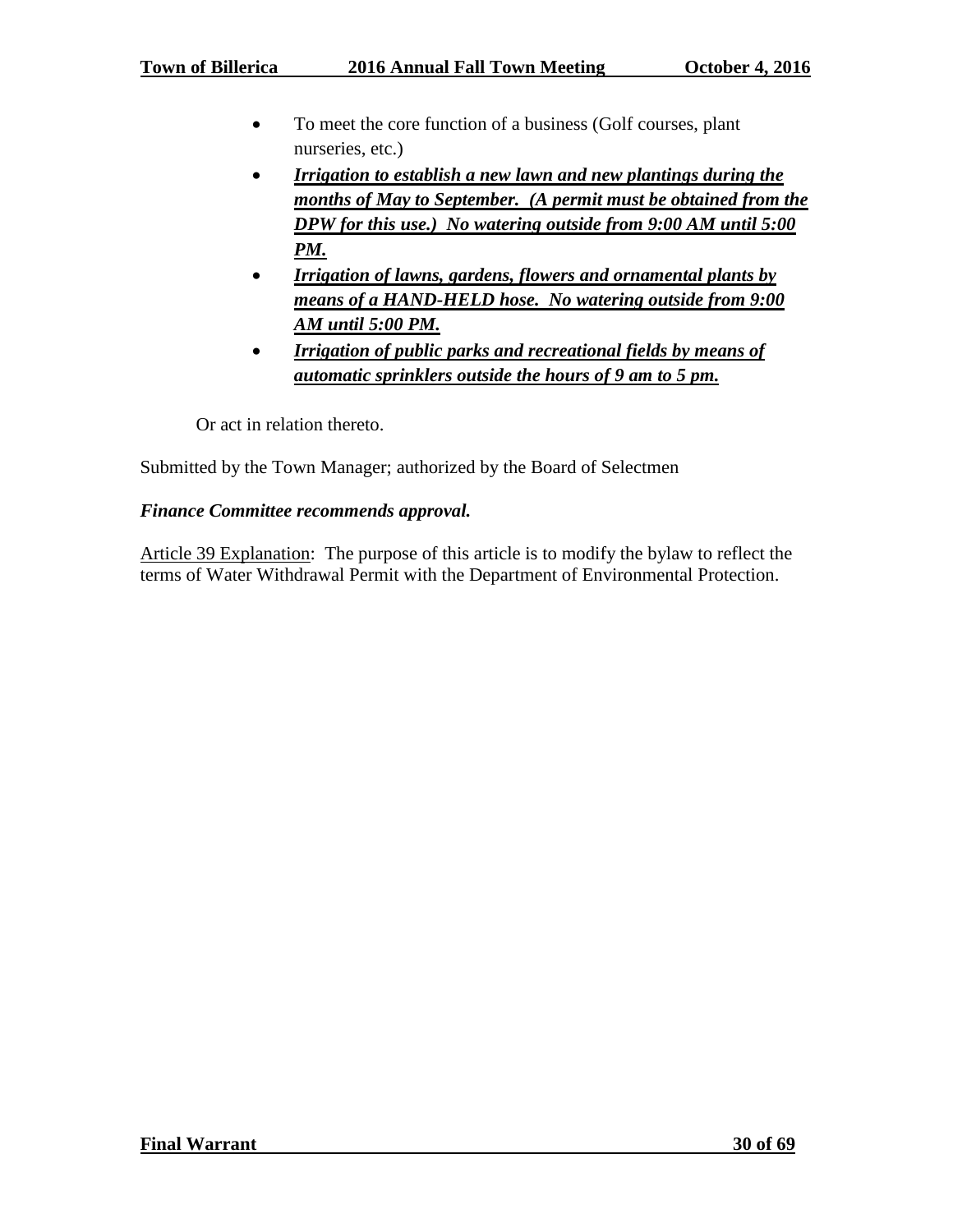#### **ARTICLE 40 – PROPOSED ZONING BY-LAW CHANGES REGARDING PARKING REQUIREMENTS FOR INDUSTRIAL USERS**

To see if the Town will vote to amend Section 8.C.3 of the Zoning By-Laws to change the parking requirements for industrial uses as follows; or act in relation thereto:

#### CURRENT (All Industrial Uses)

One (1) space per each two (2) employees of the maximum working shift, plus one (1) space per each six hundred (600) square feet of floor area

#### PROPOSED

One (1) space per each two (2) employees of the maximum working shift, plus one (1) space per each eight hundred (800) square feet of floor area

#### Submitted by the Planning Board

#### *Finance Committee recommends approval.*

Article 40 Explanation: The current industrial parking requirement for industrial uses can sometimes be a limiting factor for new construction and redevelopment of existing structures since it requires more paving than may be required for the employee numbers. Additionally, less paving in the industrial parks will have environmental, open space, and storm water benefits since there will be less impervious surfaces and the opportunity to increase landscaping. Therefore, Billerica is aligning with its competitors and better environmental standards by adjusting the parking requirements.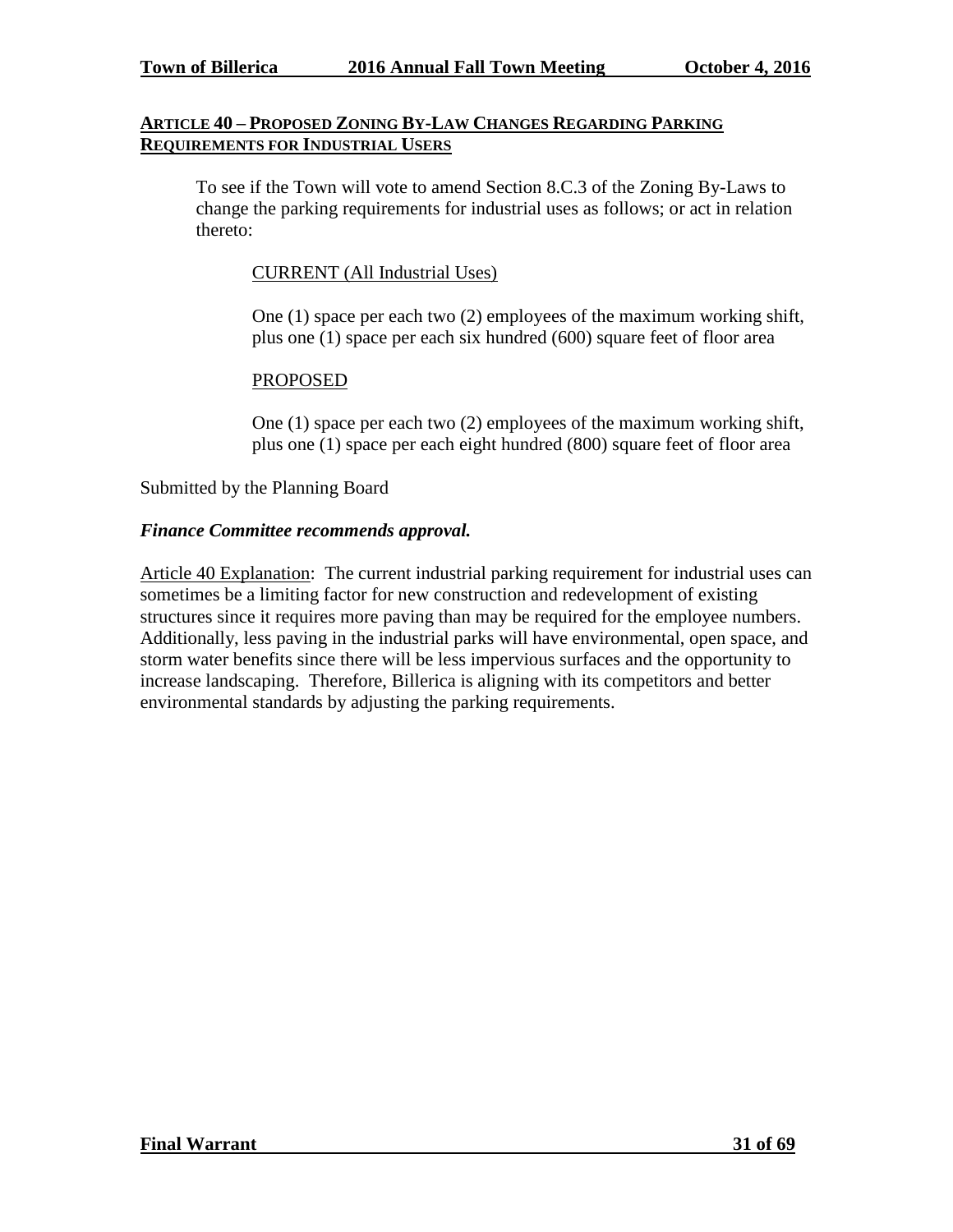# **ARTICLE 41 – PROPOSED ZONING BY-LAW CHANGES REGARDING CONTRACTOR'S YARD**

To see if the Town will vote to amend the Zoning By-Laws to change "Contractor's Yard" from a *By Right* use to a use *By Special Permit* by the Planning Board within the following sections and in the Zoning Use table in Section 5.F; or act in relation thereto.

SECTION 5-C-7-c and SECTION 5-C-8-c

Submitted by the Planning Board

#### *Finance Committee recommends approval.*

Article 41 Explanation: Billerica has made the decision to promote a variety of higher and better uses within its industrial parks, and while many of these businesses come to the community for Special Permits, Contractor's Yards are allowed By Right in the industrial and commercial districts. This zoning article change is aimed to allow public input through a permitting authority into whether or not the use fits the neighborhood.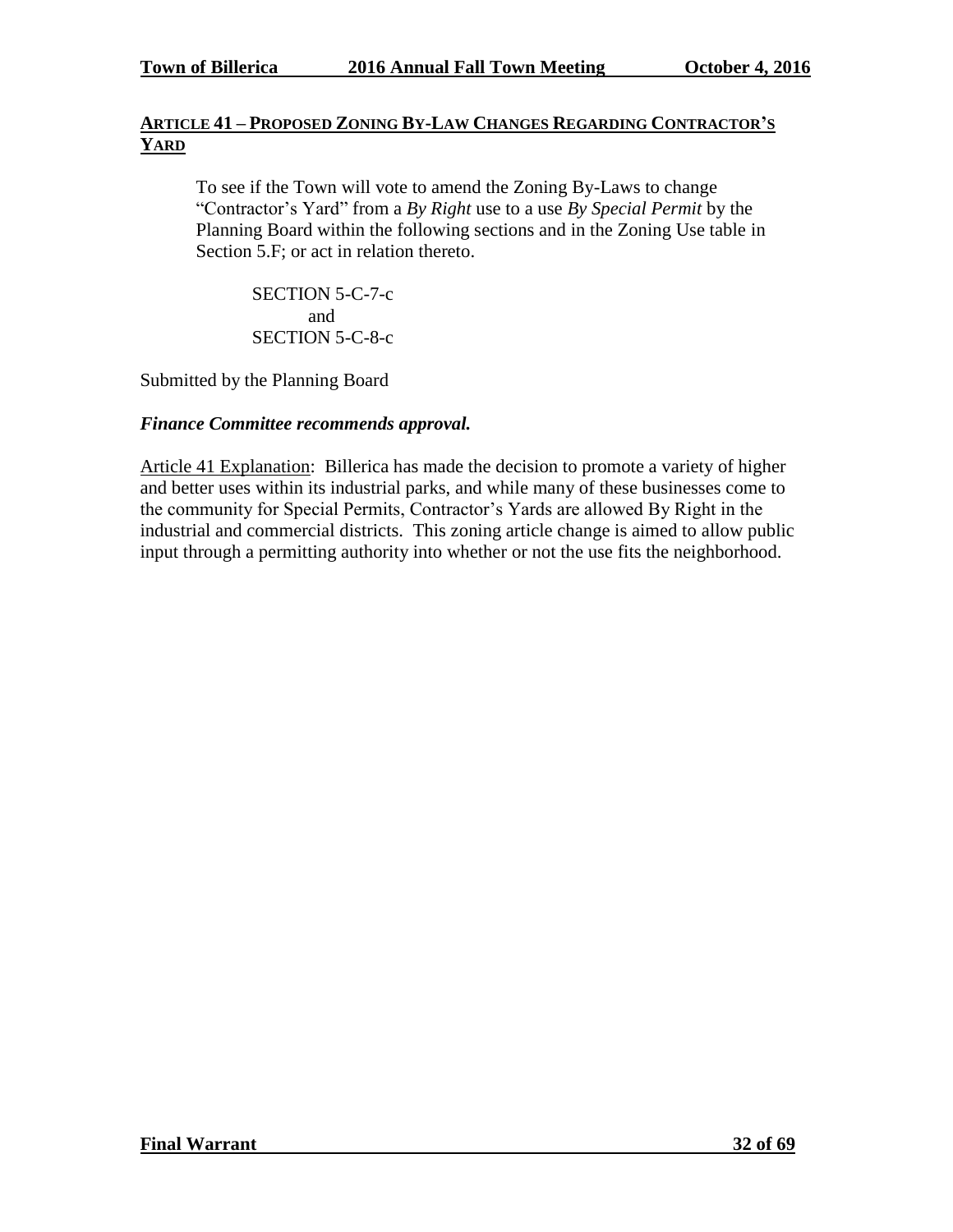#### **ARTICLE 42 – PROPOSED ZONING BY-LAW CHANGES TO ADD REQUIREMENTS FOR PLANNED UNIT DEVELOPMENTS**

To see if the Town will vote to amend the Zoning B-Laws to allow for Planned Unit Developments (PUD) by special permit in newly-established overlay districts to promote a higher and better mix of uses while allowing flexibility to focus development in areas beneficial to the community. A PUD will encourage construction in designated Districts within the Town. Planned Unit Developments are intended to:

- a) Permit a mix of land uses, densities and building types in one development.
- b) Facilitate high quality, integrated planning of large-scale developments beneficial to the Town and constructed in a manner which is highly responsive to specific sites and their surroundings.
- c) Require more rigorous development standards than those found in other zoning districts.

The Planned Unit Development District By-Law shall read as follows:

# **TABLE OF CONTENTS**

# SECTION 5. REGULATION OF USES, BUILDINGS, AND STRUCTURES

#### E. USES, BUILDINGS, AND STRUCTURES PERMITTED IN THE OVERLAY ZONING DISTRICTS

# *9. PLANNED UNIT DEVELOPMENT DISTRICT*

**-----------**

# **5.E.9 PLANNED UNIT DEVELOPMENT DISTRICT**

# **1. Statement of Purpose and Authority**

The purpose of this Section is to encourage the construction of Planned Unit Developments (PUDs) in designated Districts within the Town. Planned Unit Developments shall:

**a.** Permit a mix of land uses, densities and building types in one development.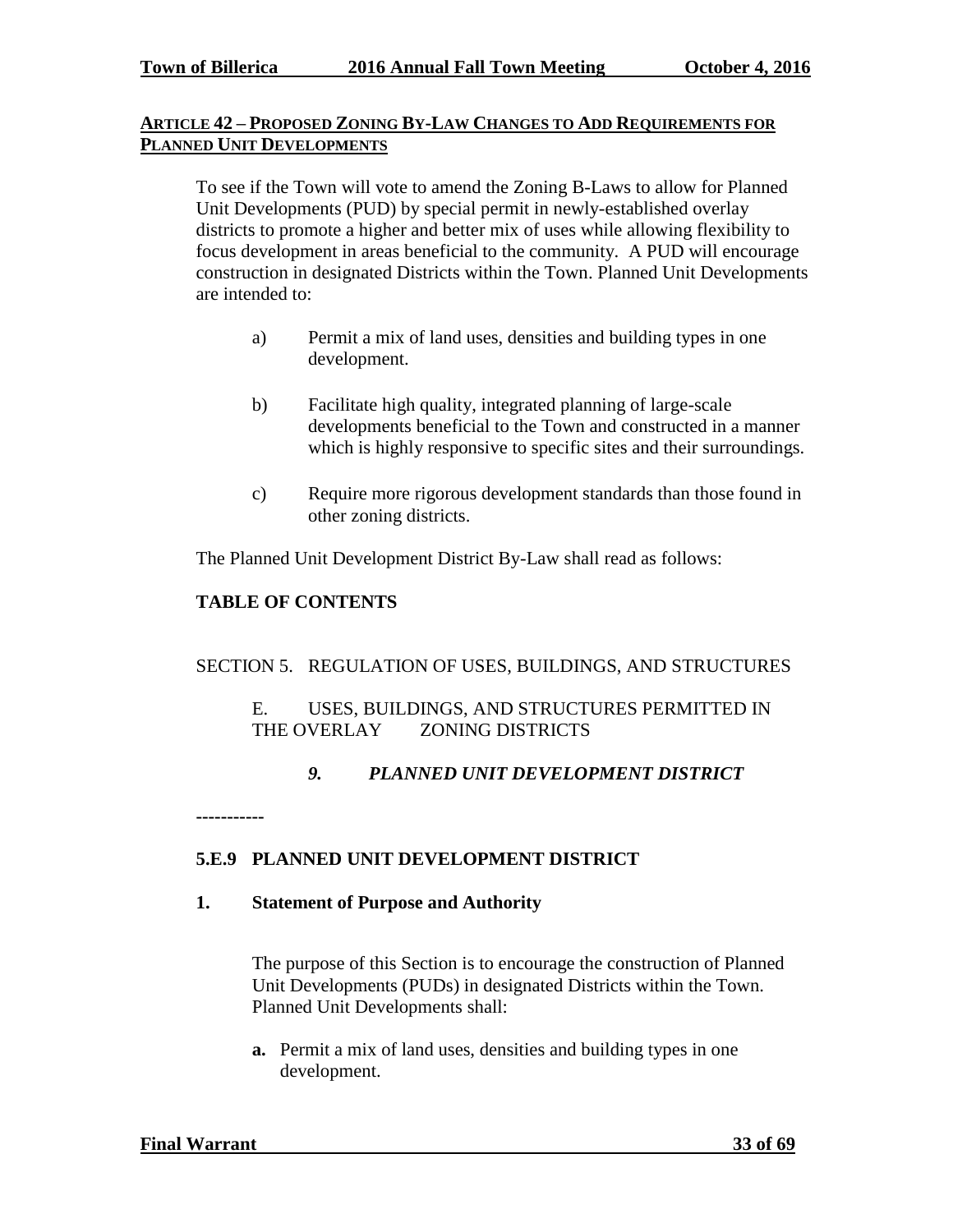- **b.** Facilitate high quality, integrated planning of large-scale developments beneficial to the Town and constructed in a manner which is highly responsive to specific sites and their surroundings.
- **c.** Require more rigorous development standards than those found in other zoning districts.

# **2. Definitions:**

- **a. FLOOR AREA RATIO (OR "FAR")**: In a PUD, the ratio of total gross building floor area in a PUD to the area of the development parcel. Gross floor area shall be measured from outside wall surfaces and shall include ground floor areas of interior atriums and lobbies, and mechanical and utility space on habitable floors; but shall exclude rooftop space, balconies, elevator pits, or non-habitable areas enclosed by ornamental roofs. Structured parking shall not be counted in the determination of Floor Area Ratio. Areas classified as wetlands in MGL, Chapter 131, Section 40, as amended, may not exceed 10% of the development parcel area used to compute FAR.
- **b. INDEPENDENT/CONGREGATE LIVING COMMUNITY (OR**

**"ICLC"):** a facility providing housing accommodations and personal services to residents aged fifty-five (55) or older, which may include health care services, at one location. ICLCs offer an environment and services necessary for residents to age in place. These facilities generally provide or make available some combination of the following: 1) independent living units; 2) emergency assistance; 3) twenty-four (24) hour staffing; 4) meals, usually in a designated or community dining area or restaurant; 5) laundry services; 6) recreational and social activities supporting the mental and physical well-being of residents; 7) transportation services; and 8) various accessory products and services which may be appropriately offered to residents of the facility.

# **3. Overlay Districts**

Planned Unit Development Districts shall take the form of overlay districts covering all or part of Industrial and General and Neighborhood Business Districts and designated portions of Residential Districts on the Billerica Zoning Map. For any land within a PUD District, a Developer may choose to conform either to the zoning regulations which govern the underlying district or to the PUD overlay regulations and procedures set forth by this Section, whose specific provisions shall supersede all other provisions in the Zoning Bylaw with respect to the underlying district including, without limitation, use, intensity, dimensions, parking and site plan review; however, the provisions of any other overlay district shall continue to apply.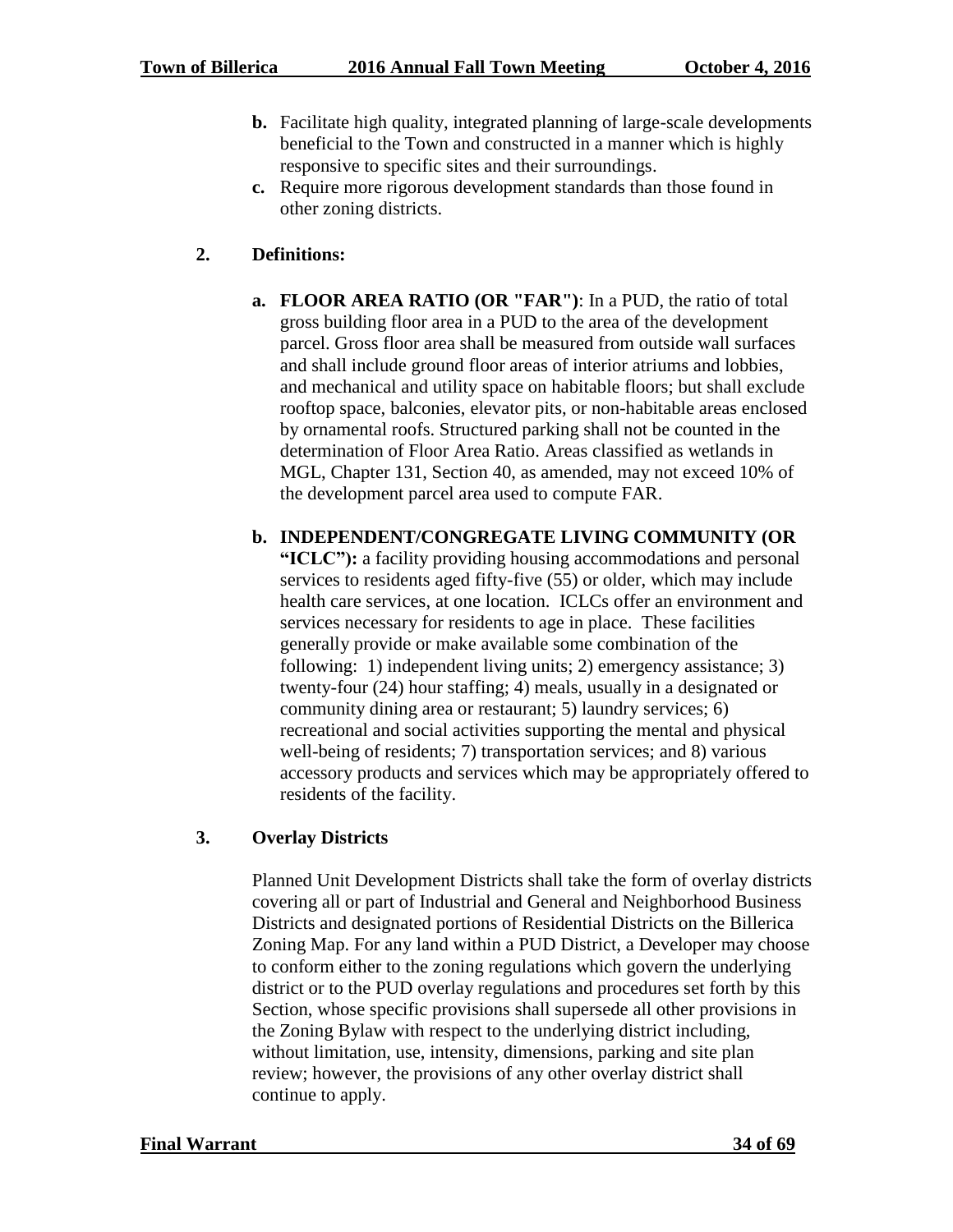Planned Unit Development Districts are overlaid on three zoning districts: Industrial, Business and Residential Zones. Section 5 controls development in this overlay utilizing the following terms: PUD-G for Planned Unit Development General District – for PUD's overlaid in the industrial and general and neighborhood business zones, PUD-R for Planned Unit Development District-Residential overlaid in industrial and residential zones. Any reference noted herein to "PUD" generally denotes the requirements and controls are for developments for PUD's in Business, Residential and Industrial zones.

# **4. Special Permit for Planned Unit Development**

The Planning Board, as the Special Permit Granting Authority, shall have authority to grant a Special Permit to construct a Planned Unit Development ("PUD") by a vote of at least five members of the seven member Planning Board. The Board shall evaluate proposed PUD projects and require all such projects to conform to the Planned Unit Development requirements, standards and guidelines set forth as to a PUD –G in the Industrial and General and Neighborhood Business Districts and as set forth as to a PUD -R to ensure that the benefits to the Town of a proposed project outweigh any adverse impacts before granting a Special Permit. The Planning Board shall adopt and from time to time may amend regulations for the review of PUD Developments as provided in Massachusetts General Law, Chapter 40A, Section 9. The Board shall interpret all provisions of this PUD Bylaw and all definitions and regulations pertinent thereto and shall provide such interpretations upon request by an applicant for a Special Permit to construct a PUD.

# **5. Overview of Special Permit Process**

A Developer choosing to construct a Planned Unit Development in a PUD District shall apply for a Special Permit with the Planning Board. The Special Permit process shall include:

- **a.** Pre-Application Conference (Optional)
- **b.** Preliminary PUD Plan Review
- **c.** Final PUD Plan Review

# **6. Pre-Application Conference**

A Developer desiring to obtain a Special Permit to construct a Planned Unit Development may request a Pre-Application Conference with the Planning Board prior to submitting an application for the Special Permit.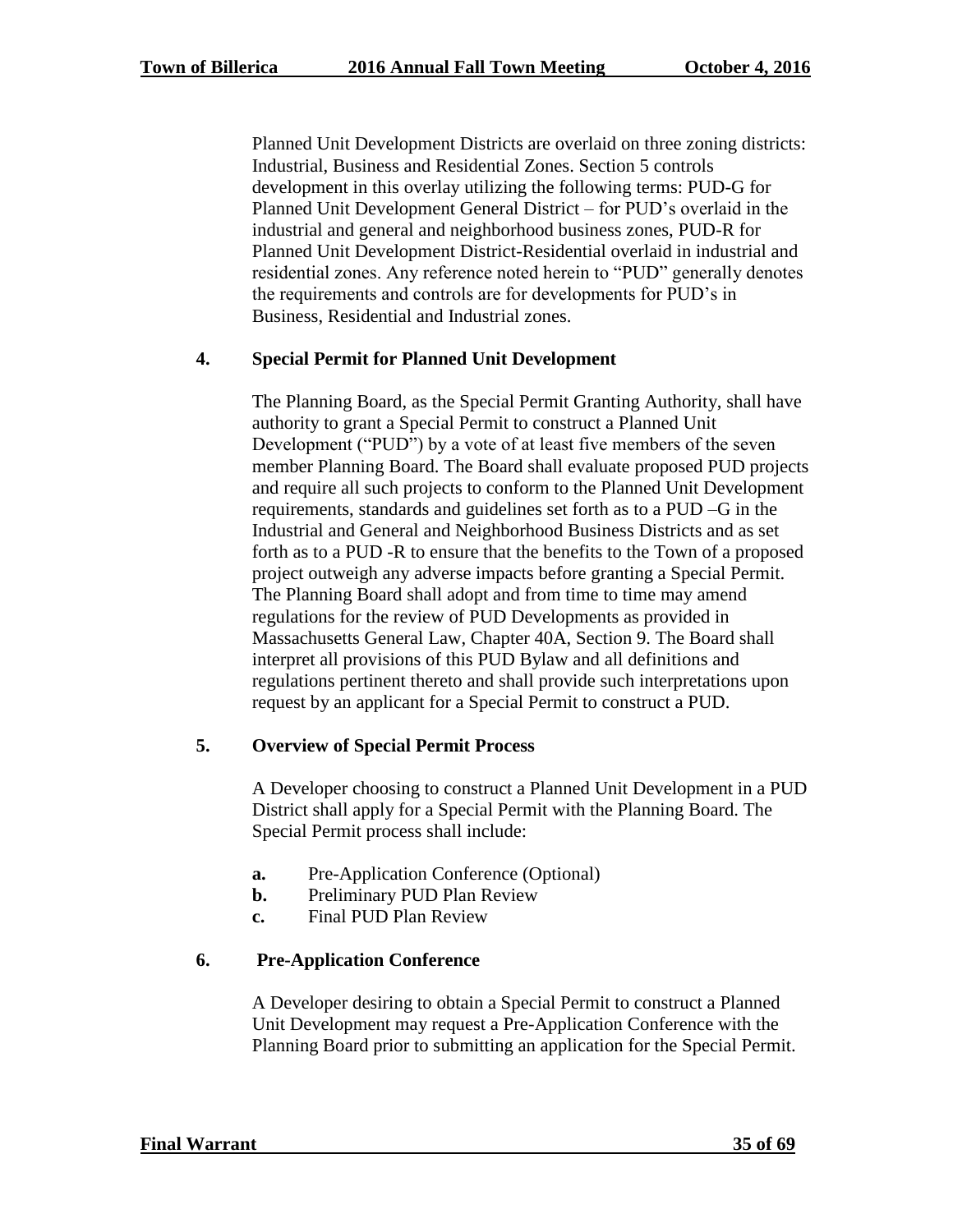The purpose of the Pre-Application Conference shall be to discuss both the Developer's intentions and the Board's requirements with respect to the proposed PUD. Although not required, this preliminary meeting is desirable since it should help to clarify many procedural and policy issues.

At the Pre-Application Conference, the Planning Board shall discuss with the Developer the process for obtaining a Special Permit to construct a PUD and explain to him/her issues and scopes of studies that should be considered in planning the project, including specific submission items, such as appropriate vantage points for visual analysis and extent of the traffic study area. The Board shall review existing studies pertinent to the development and the status of other approved PUDs which should be considered in the Developer's analyses. The Developer may discuss his/her development concept and range of options concerning development. Any statement at the Pre-Application Conference made by either the Board or the Developer concerning potential disposition of a Special Permit application or the final form of the development shall not be legally binding.

The Developer shall not be required to present any written, quantitative, or graphic materials at the Pre-Application Conference. The Board shall make available to the Developer at this time any forms required for application for a Special Permit to construct a PUD.

# **7. Special Permit Application**

A Developer who wishes to apply for a Special Permit to construct a PUD shall submit to the Board an application including a Preliminary PUD Plan submission for the entire proposed project. If the Developer of the PUD comprises more than one entity, all participating entities shall be signatories to the Special Permit application. Two copies of the Preliminary PUD Plan shall remain available to the public during the application process and shall be located in the Town Clerk's Office and Billerica Public Library.

# **8. Preliminary Plan Submission**

The Preliminary PUD Plan shall include a complete set of written, quantitative, and graphic materials in the appropriate number according to the PUD Plan Submission Regulations adopted by the Planning Board and amended by it from time to time in accordance with Massachusetts General Law, Chapter 40A, Section 9.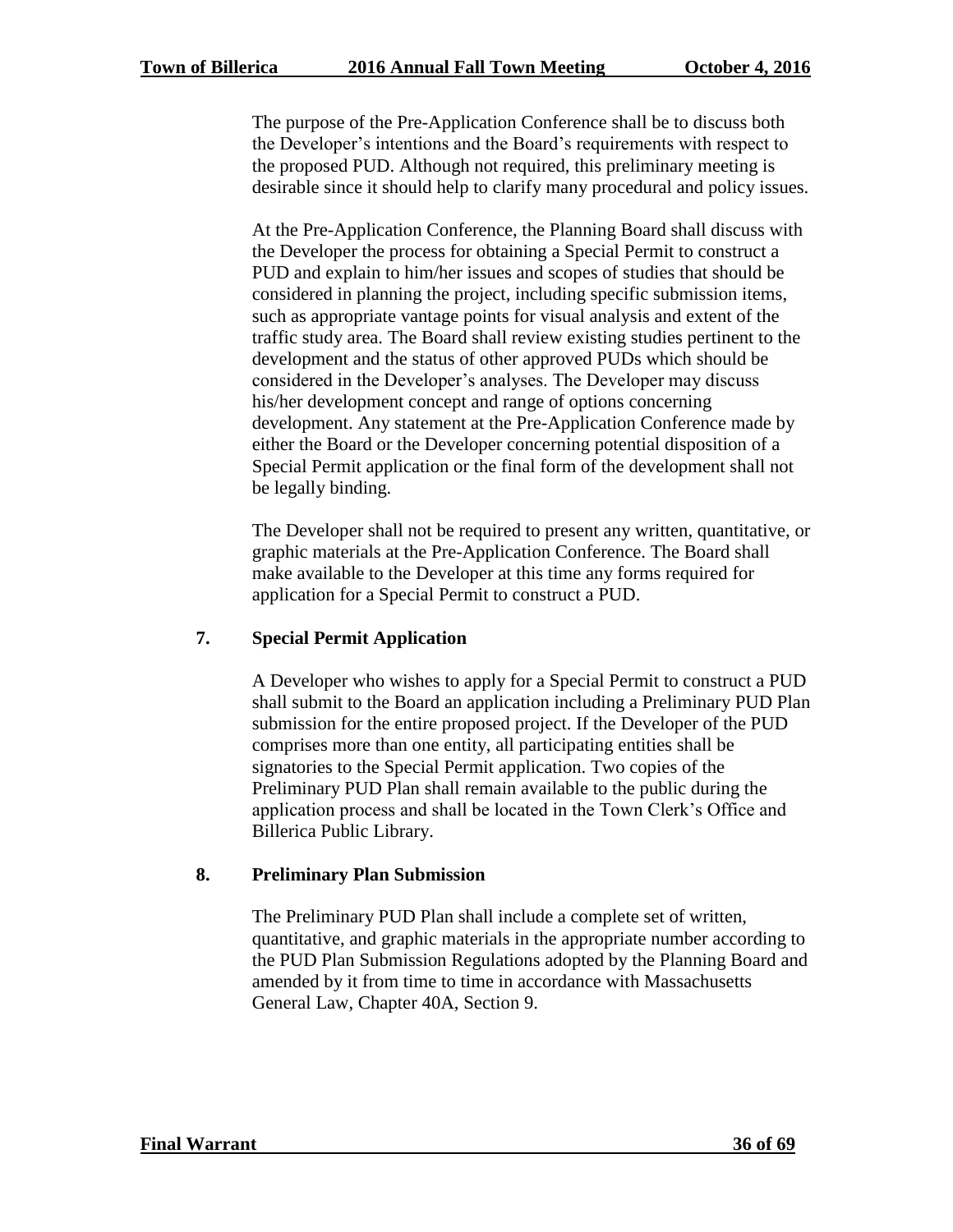# **9. Town Review**

Between the date a Developer submits a complete application for a Special Permit to construct a PUD and the date of the first Public Hearing, the Planning Board may distribute the Preliminary PUD Plan for review to Town Departments, elected and appointed Town Boards, and such professional planning, architecture, and engineering consultants as the Board deems appropriate and whose fees are paid for by the developer. All comments on the Preliminary PUD Plan shall be submitted in writing to the Board before the scheduled date of the first Public Hearing. All written comments shall be made a part of the public record on the application for a Special Permit and shall remain a public record.

# **10. Public Hearing**

Within 65 days of the date of receipt of a complete application for a Special Permit to construct a PUD, the Planning Board shall hold a Public Hearing. The purpose of the Public Hearing shall be to solicit public comments concerning the proposed PUD application.

# **11. Action on Preliminary Plan**

Within 21 days after the opening of said Public Hearing, the Planning Board shall make a determination concerning the Preliminary PUD Plan. The developer shall submit a final PUD Plan, as specified in this Section.

# **12. Public Improvements Compensation**

When reviewing a Developer's Preliminary PUD Plan, the Planning Board shall analyze the proposed PUD to determine what if any extraordinary public improvements are necessary to accommodate or service the project. The Developer shall be required by the Board to provide such needed improvements at no cost to the Town, or alternatively, to offset the expense of such improvements to be provided by the Town. The Board shall engage a consultant, at the expense of the applicant to estimate the costs of any such improvements. Such estimate shall be reviewed by the Billerica Public Works Director and the Town Engineer.

# **13. Submission of Final Plan**

The Final PUD Plan shall be a definitive plan of development with design sufficiently developed to provide the basis for the Planning Board's determinations regarding the requirements, standards, and guidelines of this PUD Bylaw, and shall include a complete set of written, quantitative, and graphic materials in the appropriate number according to the PUD Plan Submission Regulations adopted by the Board and amended by it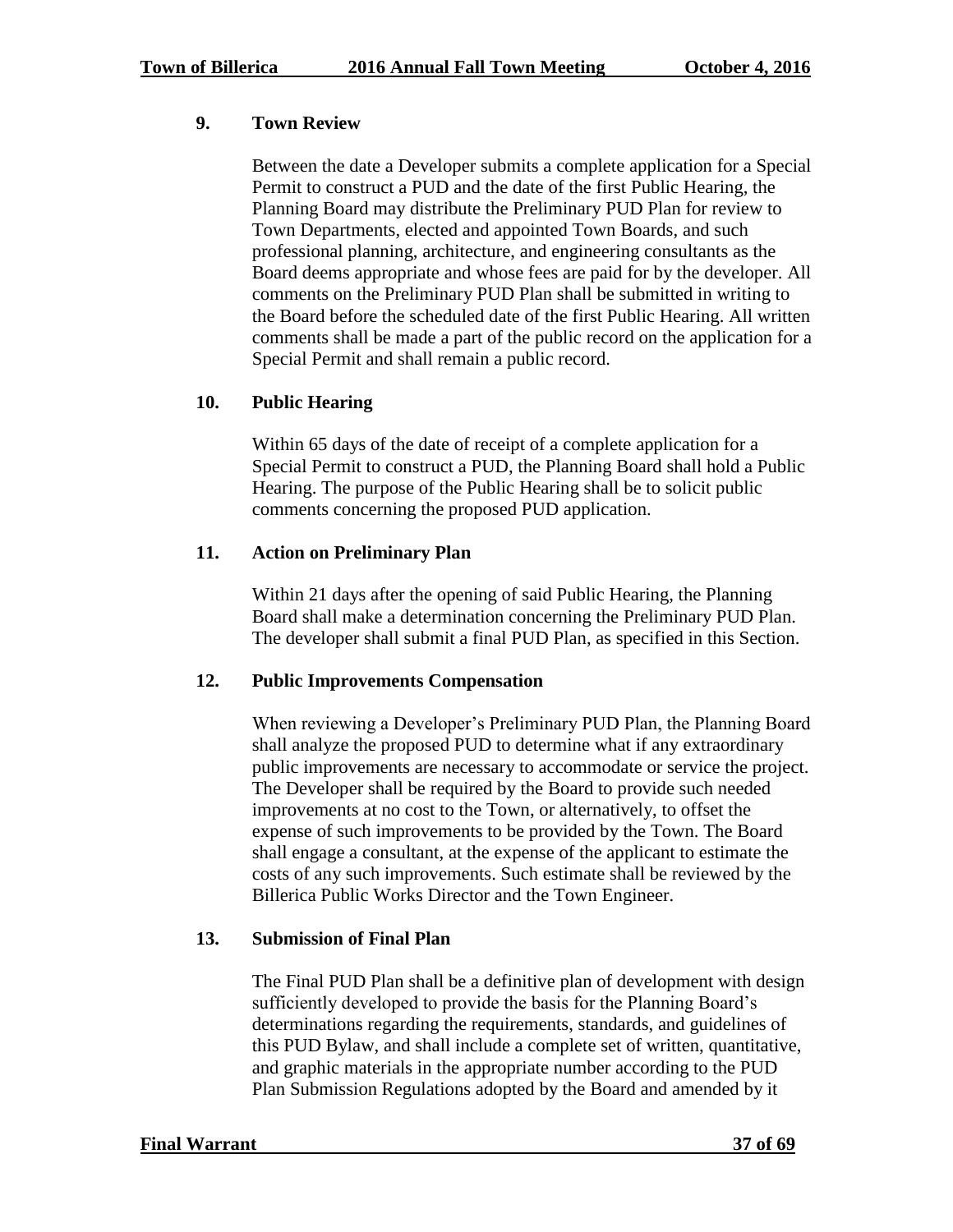from time to time in accordance with Massachusetts General Law, Chapter 40A, Section 9. The Final PUD Plan shall be consistent with the Preliminary PUD Plan except for changes by amendment or in accordance with comments of the Board on the Preliminary PUD Plan and shall satisfy all such comments. Two copies of the Final PUD Plan shall remain available to the public during the application process and shall be located in the Town Clerk's Office and the Billerica Public Library.

#### **14. Additions or Amendments to the Preliminary Plan**

Additions or amendments to the Preliminary PUD Plan at this stage shall be deemed either major or minor by the Planning Board according to Sections 5.E.9. Minor additions or amendments shall be authorized by written approval of the Board. Major additions or amendments shall be considered as original items to the application and be subject to the procedures specified in Section 5.x. The Board shall decide whether proposed changes are major or minor.

#### **15. Decision on Final Plan**

The Planning Board shall consider issuance of a Special Permit to construct a PUD in accordance with the Final PUD Plan. Approval of the Special Permit shall be granted upon determination by the Board that the Final PUD Plan conforms with and meets the applicable requirements, standards, and guidelines set forth in Sections 5.E.9. The Board may grant the Special Permit with conditions, and the conditions shall be agreed to in writing by the Developer before the Special Permit is granted. If not granting a Special Permit to construct a PUD, the Board shall make its final decision in writing and shall specify its reasons for denial. If the Board makes no decision after the close of the Public Hearing, then the Final PUD Plan shall be considered approved and the Special Permit to construct a PUD shall be deemed granted.

#### **16. Amendments to Final Plan**

After approval of the Special Permit by the Board, the Developer may seek amendments to the Final PUD Plan. Amendments to the Final PUD Plan shall be considered major or minor. Minor amendments as specified in this Section shall be authorized by written approval of the Board. Major amendments, as specified in this Section shall be grounds for reconsideration of the Special Permit to construct a PUD and shall be reviewed subject to procedures specified above, as applicable. Denial of a proposed major amendment shall not invalidate the Special Permit to construct a PUD in conformance with the previously approved Final PUD Plan.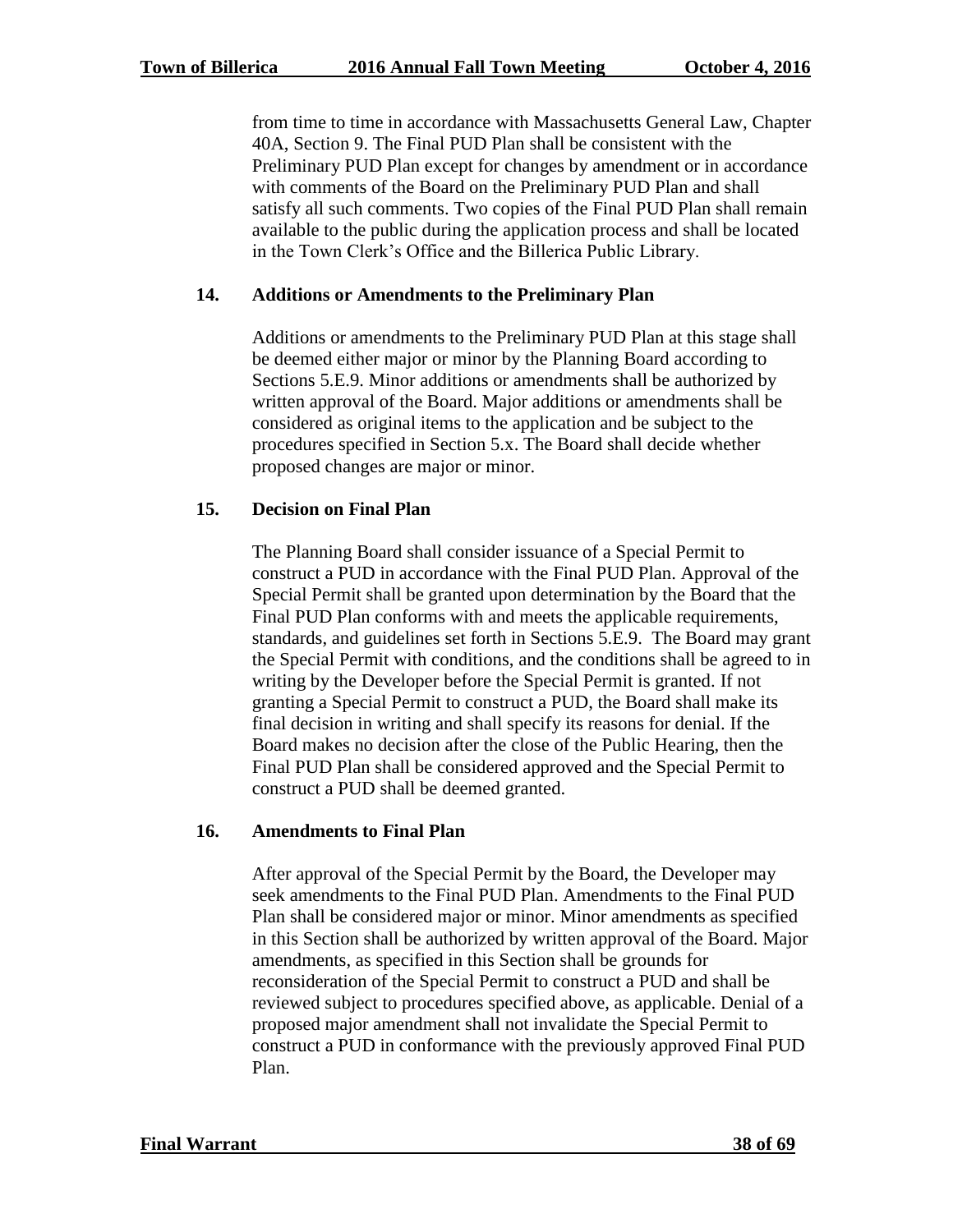#### **17. Minor Amendments**

Minor Amendments are changes which do not substantially alter the concept of the approved PUD in terms of floor area ratio, use, height, provision of open space, or the physical relationship of elements of the development. Minor amendments shall include, but not be limited to the following: small changes in floor area, mix of uses, site coverage, height, setbacks, or open space; small changes in the location of buildings, open space, or parking; or small changes in the alignment of minor streets onsite.

# **18. Major Amendments**

Major Amendments represent substantial deviations from the PUD concept approved by the Planning Board. Major amendments shall include but not be limited to the following: large changes in floor area, mix of uses, site coverage, height, setbacks, or open space; large changes in the location of buildings, open space, or parking; or large changes in the circulation system, including the number and location of access ways.

#### **19. Development Schedule**

The Developer shall begin construction of the PUD within 24 months of the date of the granting of the Special Permit (or, if applicable, following appeal as provided in Massachusetts General Law, Chapter 40A, Section 9) in reasonable conformance with the development schedule submitted with the Final PUD Plan. The Planning Board shall grant in writing an extension of this time period of up to an additional 24 months upon determination of good cause. If the Developer fails to commence construction of the PUD within 24 months plus any approved extension period, the Special Permit shall lapse.

#### **20. Phased Development**

If a phased development is proposed by the Developer, the Final PUD Plan shall contain all required written, quantitative, and graphic information necessary to evaluate the proposed PUD as a whole and to serve as a basis for granting the Special Permit, plus a final Development Schedule for the completion of the PUD indicating the proposed dates and scope of work to be accomplished in each phase. Site improvements may be phased only in conformity with the phasing schedule included in the approved Final PUD Plan, and only to the extent that all requirements, standards, and guidelines of this PUD Bylaw are met in each phase. The initial phase shall include at a minimum the site improvements necessary for one or more buildings and may, at the Developer's option, include one or more buildings.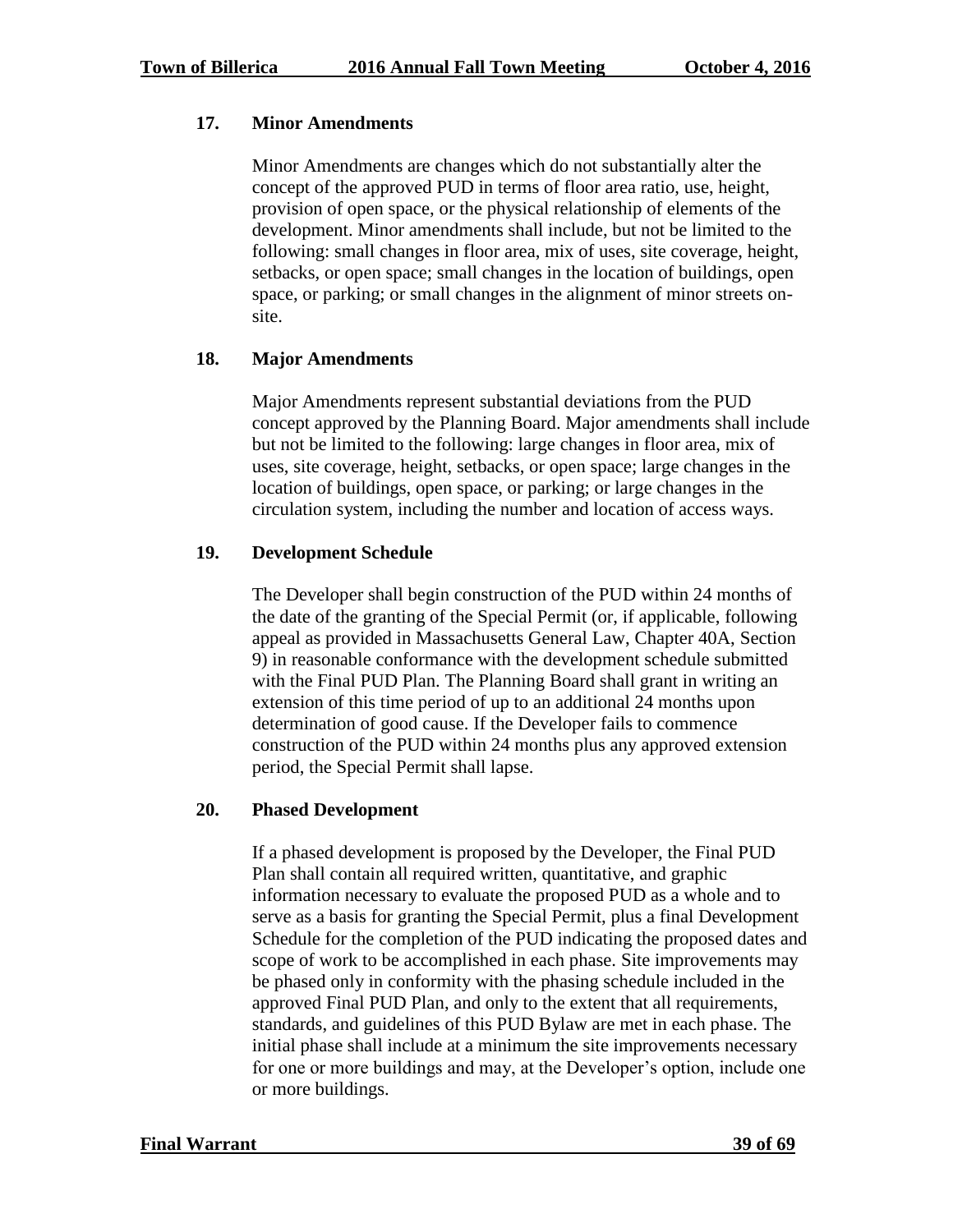Deviations from the Final PUD Plan in any phase shall be designated a major or minor amendment to the Final PUD Plan by the Planning Board and treated as such.

If the PUD is to be developed in phases, the Developer shall begin the construction of each phase in accordance with the approved Phasing Schedule; however, the Planning Board shall grant additional extensions in the timing of phases for up to 24 months each as minor amendments to the Final PUD Plan, upon the determination of a reasonable cause. If the Developer fails to commence construction of a PUD phase within the specified time limit for that phase, including any approved extension period, said failure shall be deemed a major amendment to the Final PUD Plan, and the phase at issue and all subsequent phases which depend upon said phase for their construction and operation in conformance with the Final PUD Plan must be re-approved in accordance with Section 5.x.

# **21. Conformity with PUD Plan and Special Permit**

The Planning Board shall include as a condition to all Special Permits granted for construction of PUDs that no construction of a PUD or any phase thereof may be authorized until the Board has reviewed and approved a Design Submission for work to be done, such submission to include architectural, site, and landscape design documents, sufficiently developed to permit review of conformance to the Final PUD Plan and Special Permit conditions, in accordance with the PUD Plan Submission Regulations of the Board.

If deemed necessary by the Planning Board, a Public Hearing may be held for review of any Design Submission. Design Submissions shall be reviewed by the Board solely for conformity with the Final PUD Plan, with Special Permit conditions, and, only to the extent not already reviewed and approved, with the requirements, standards, and guidelines applicable to the construction of the phase in question. If the Board makes no decision upon a Design Submission within 90 days of receipt of all required materials, said Special Permit condition shall be deemed to be satisfied regarding said PUD or phase thereof.

The Planning Board shall adopt regulations requiring one or more of the following in amounts and duration sufficient to guarantee that all commitments in the approved PUD Plan to provide public improvements or to take other actions are properly completed: performance bonds, deposit of money or negotiable securities with the Town, or a satisfactory agreement with a lending institution to retain funds pending completion of such improvements or actions. If a PUD Plan is being developed in phases such guarantees may be provided in the discretion of the Board in increments relative to the phases being developed.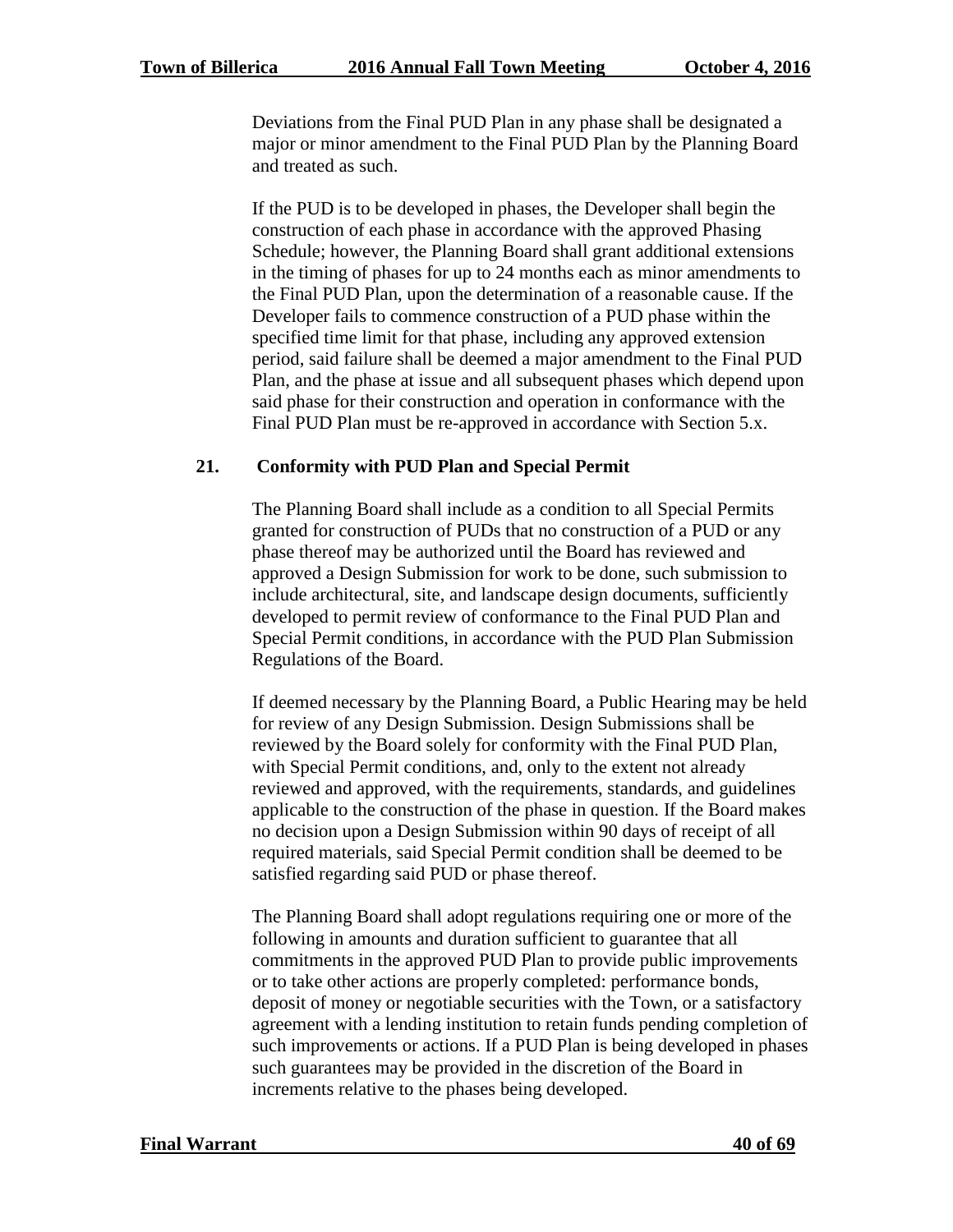Upon satisfaction of all applicable Special Permit conditions, the Planning Board shall issue a certificate of compliance for one or more PUD phases. No certificate of occupancy shall be issued for a given PUD phase until a certificate of compliance has been issued.

#### **22. Use and Dimensional Requirements at PUD**

The following paragraphs shall serve as the basic Use and Dimension Requirements to which all PUD projects shall adhere within each PUD overlay district and shall be used by the Planning Board to evaluate any proposed project.

#### **a. PUD Parcel Size and Eligibility**

The minimum size of a PUD development parcel shall be 60,000 square feet.

A development parcel may consist of land in more than one ownership, provided that all lots comprised by the parcel lie entirely within the PUD overlay district and are contiguous. Lots separated by a minor street or right-of-way may be considered contiguous for this purpose.

Proposed developments may include pre-existing buildings provided that all PUD requirements are satisfied by each new or existing building and for the PUD as a whole. More than one principal building may be located on a lot.

# **b. PUD Permitted Uses**

Planned Unit Developments in an Industrial or General of Neighborhood Business District may contain two or more of the following uses subject to the findings of the Planning Board as to net benefit and adverse impacts of the proposed PUD:

- (1) Office use
- (2) Research and Development uses
- (3) Hotel
- (4) Restaurant (with no drive-thru service), place of assembly, and recreational use
- (5) Retail
- (6) Financial institution
- (7) Consumer service, ancillary to a permitted primary use
- (8) Parking (including structured parking) to accommodate the above
- (9) Light Manufacturing;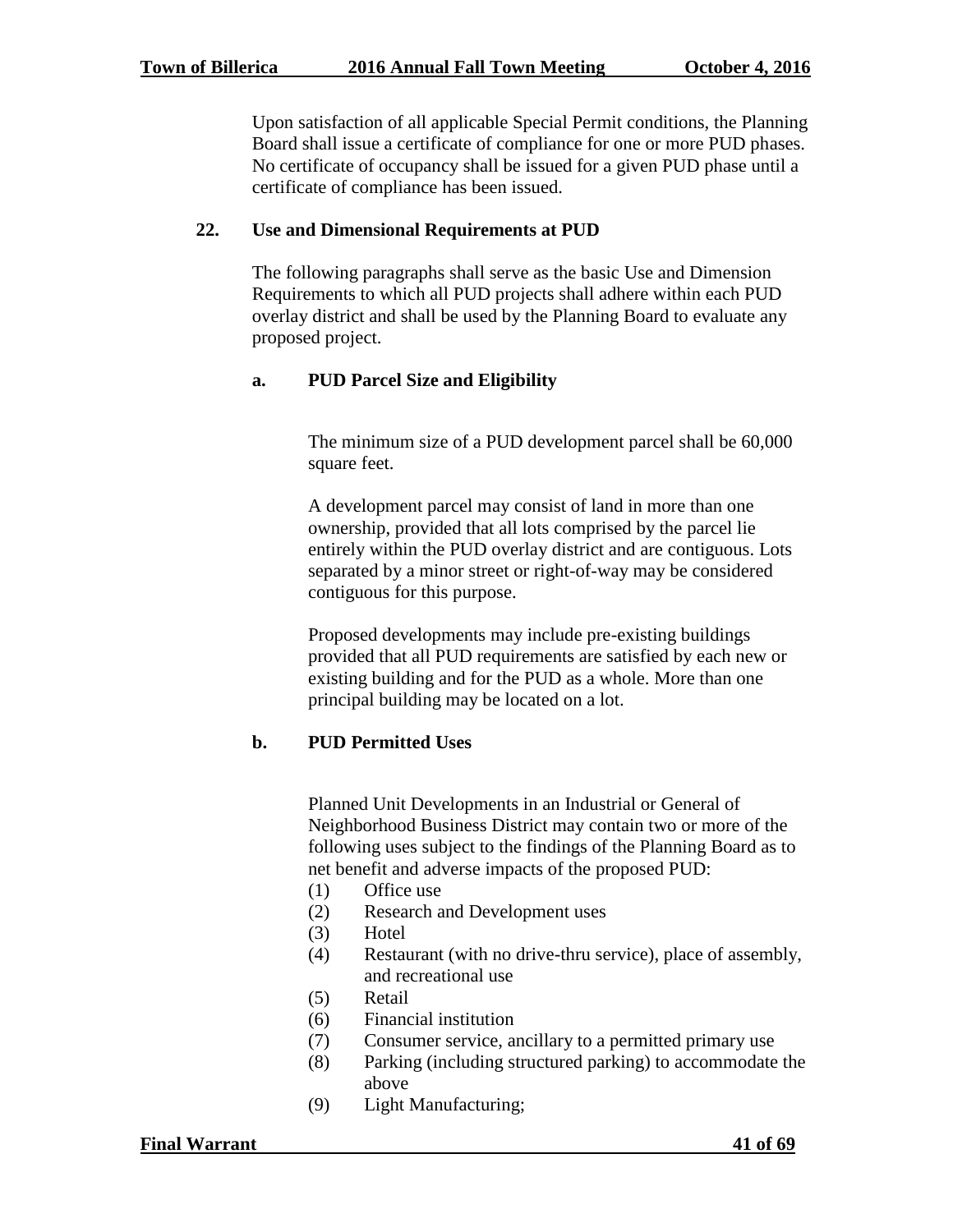- (10) Residential uses within 200 feet of Residence Districts
- (11) Open space.

All other uses are excluded from a Planned Unit Development.

# **c. PUD Intensity of Use**

The permitted intensity of use in a PUD development shall be expressed as the ratio of total gross building floor area to the area of the development parcel (Floor Area Ratio or "FAR"). Gross floor area shall be measured from outside wall surfaces and shall include ground floor areas of interior atriums and lobbies, and mechanical and utility space on habitable floors; but shall exclude rooftop space, balconies, elevator pits, or non-habitable areas enclosed by ornamental roofs. Structured parking shall not be counted in the determination of Floor Area Ratio. Areas classified as wetlands in Massachusetts General Law, Chapter 131, Section 40, as amended, may not exceed 10% of the development parcel area used to compute FAR. The basic allowable FAR for PUD developments is 0.50 for small PUDs and 0.55 for large PUDs.

# **d. PUD Discretionary Intensity and Height Determination**

The Planning Board may approve additional FAR above the basic ratio for PUDs and additional height above the basic limit if it finds that the net benefits to the Town are thereby increased. The Planning Board may in no case increase the permitted Floor Area Ratio beyond 0.65 for small PUDs and 0.70 for large PUDs nor may it increase permitted height beyond the maximum limitations of this Section.

# **e. Criteria for Determining Increased Development Intensity and Height in a PUD District**

The basic allowable intensity of use may be increased in a PUD if the Planning Board finds that provision of one or more of the following public improvements or amenities provide substantial public benefits. The additional building area permitted should be commensurate with the quality and value to the Town of one or more of the following improvements and amenities:

- (1) Significant improvement of the environmental condition of a site
- (2) Provision of or contribution to off-site public facility improvements which enhance the general condition of the district and surrounding areas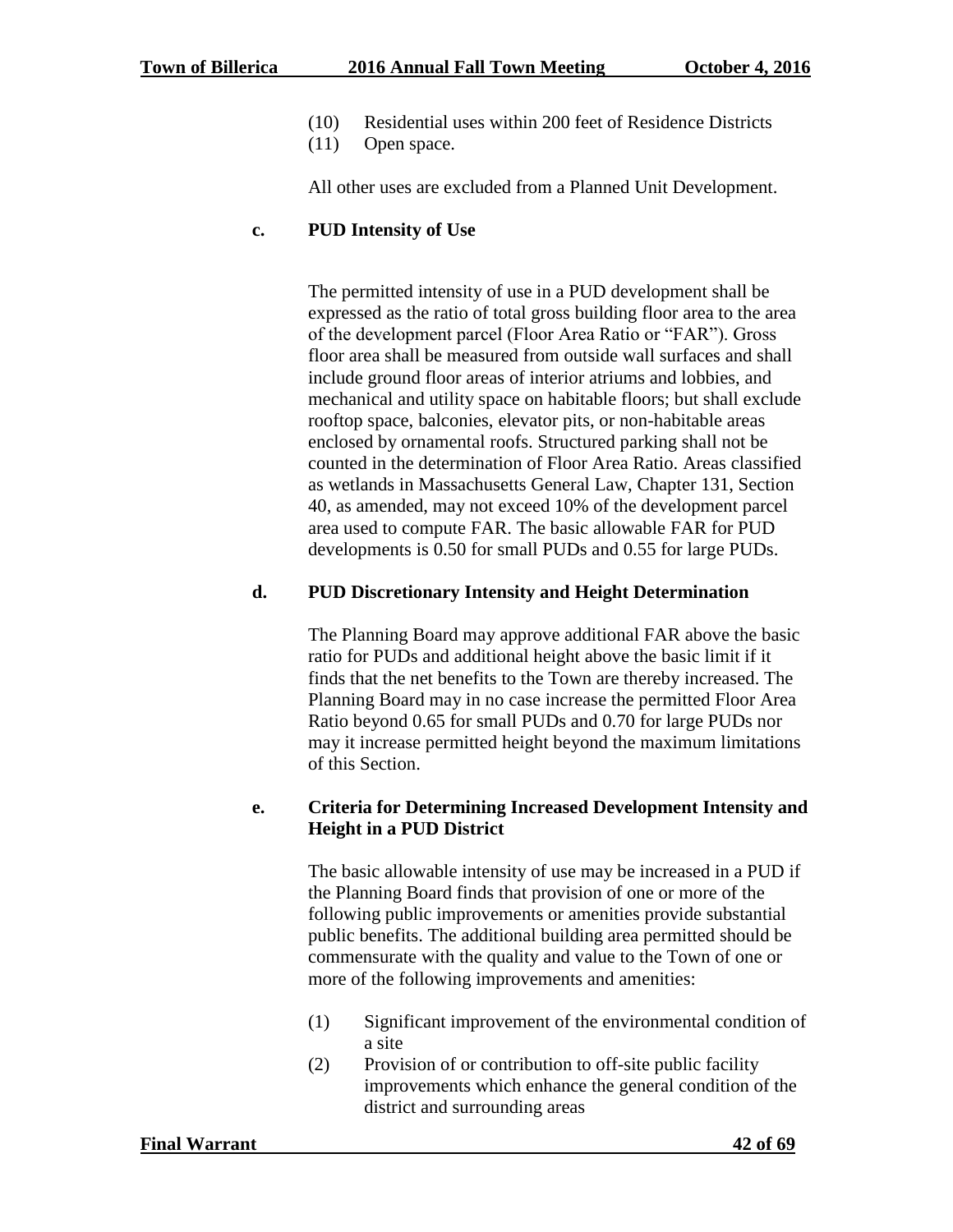- (3) Dedication of open space or recreational facilities for use by the general public
- (4) Provision of open space beyond 15% of the parcel area, or of outdoor recreational facilities for use by a PUD project's occupants or by the general public, and of sufficient size and quality to offset fully any adverse aesthetic effects of proposed parking garages
- (5) Work with other owners and tenants of a PUD overlay district to develop and achieve district wide and adjacent neighborhood improvement goals
- (6) Provision of public art, distinctive and appropriate design, or other amenities that a Developer may propose which will provide unique advantages to the general public or contribute to achieving Town-wide improvement goals
- (7) Provision of low or moderate income or elderly housing within the PUD in conformance with this PUD Bylaw and/or off site in a manner acceptable to the Billerica Housing Partnership.

# **f. PUD Dimensional Requirements**

Each PUD development shall be governed by the dimensional requirements of this Section. These requirements apply only to the development parcel as a whole, not to individual lots within the PUD.

The basic maximum height within a PUD shall be the lesser of 54 feet or five stories. Height shall be measured in the manner defined by this Bylaw.

The maximum height of residential structures within a PUD shall not exceed 40 feet or three stories. If 10 percent of such units are restricted for low or moderate income or elderly housing, the maximum height of all proposed residential structures shall not exceed 50 feet or four stories.

# **g. PUD Setbacks and Buffers**

All non-residential buildings shall be located at least 50 feet from the boundary of the PUD parcel. All non-residential buildings shall be located at least 150 feet from residential structures in existence at the time of Preliminary PUD Plan submission.

All residential buildings within a PUD shall be at least 30 feet from the parcel boundary but no further than 200 feet from a Residential District. There shall be a landscaped and/or naturally vegetated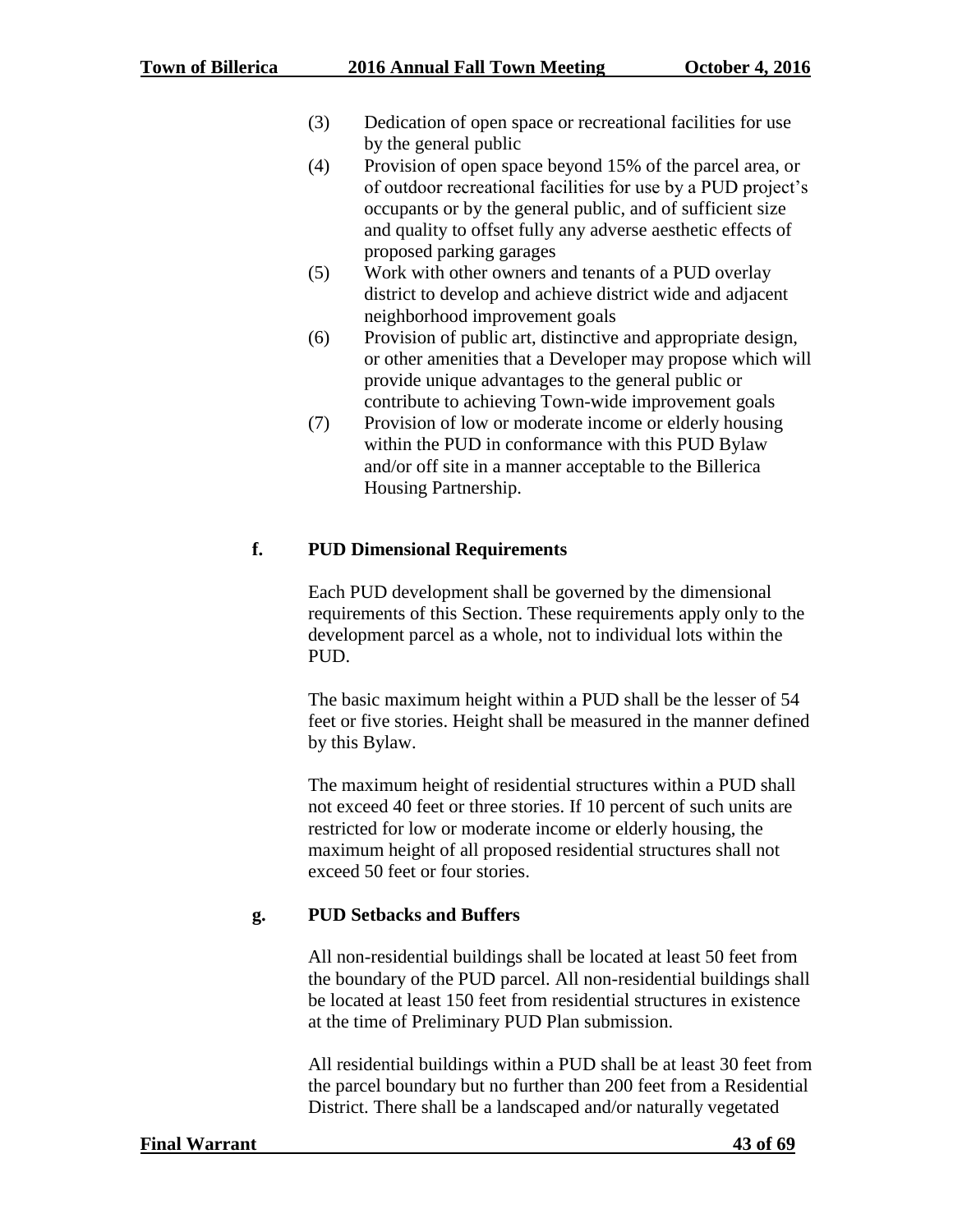buffer at least 50 feet wide where the development parcel abuts residential properties. Alternatively, where residential uses occur in the PUD, a landscaped and/or naturally vegetated buffer at least 30 feet wide shall be provided.

Along major arterial streets buildings shall be set back at least 75 feet (or the height of the building if greater than 75 feet), and a landscaped and/or naturally vegetated buffer at least 50 feet wide shall be provided along such major streets, except where site entrances occur.

No buffer may contain parking or paved surfaces except for pedestrian paths and site entrances. Between 9 00 a.m. and 3 00 p.m. (EST) from February 21 to October 21, no building may cast a shadow on any residential structure in existence at the time of Preliminary PUD Plan submission.

A PUD shall set aside at least 15% of its total parcel area as required open space; additional open space will be considered in proposed development intensities in excess of the basic permitted FAR and height.

Required Open Space shall have a minimum dimension of 20 feet (which may include the dimension across a water body) and shall be open to tenants and customers within the PUD; access by the general public is desirable and will be considered in proposals for additional development intensity and height.

A PUD which includes residential use shall delineate the area of residential use and shall set aside at least 25% of the site within this area as open space available to and usable by the occupants of the residential units.

Required Open Space may include:

- (1) Wetlands and water bodies, including the normal water surface area of detention or retention ponds up to 50% of the required open space area
- (2) Vegetated/landscaped area, including buffers
- (3) Pedestrian paths, sidewalks, and covered walkways
- (4) Public plazas and hard surfaced recreation areas.

#### **23. Environmental Standards and General Development Guidelines**

In addition to conforming to the Use and Dimensional Requirements governing all PUD Overlay Districts, approval of a Special Permit to construct a PUD shall be granted also upon determination by the Planning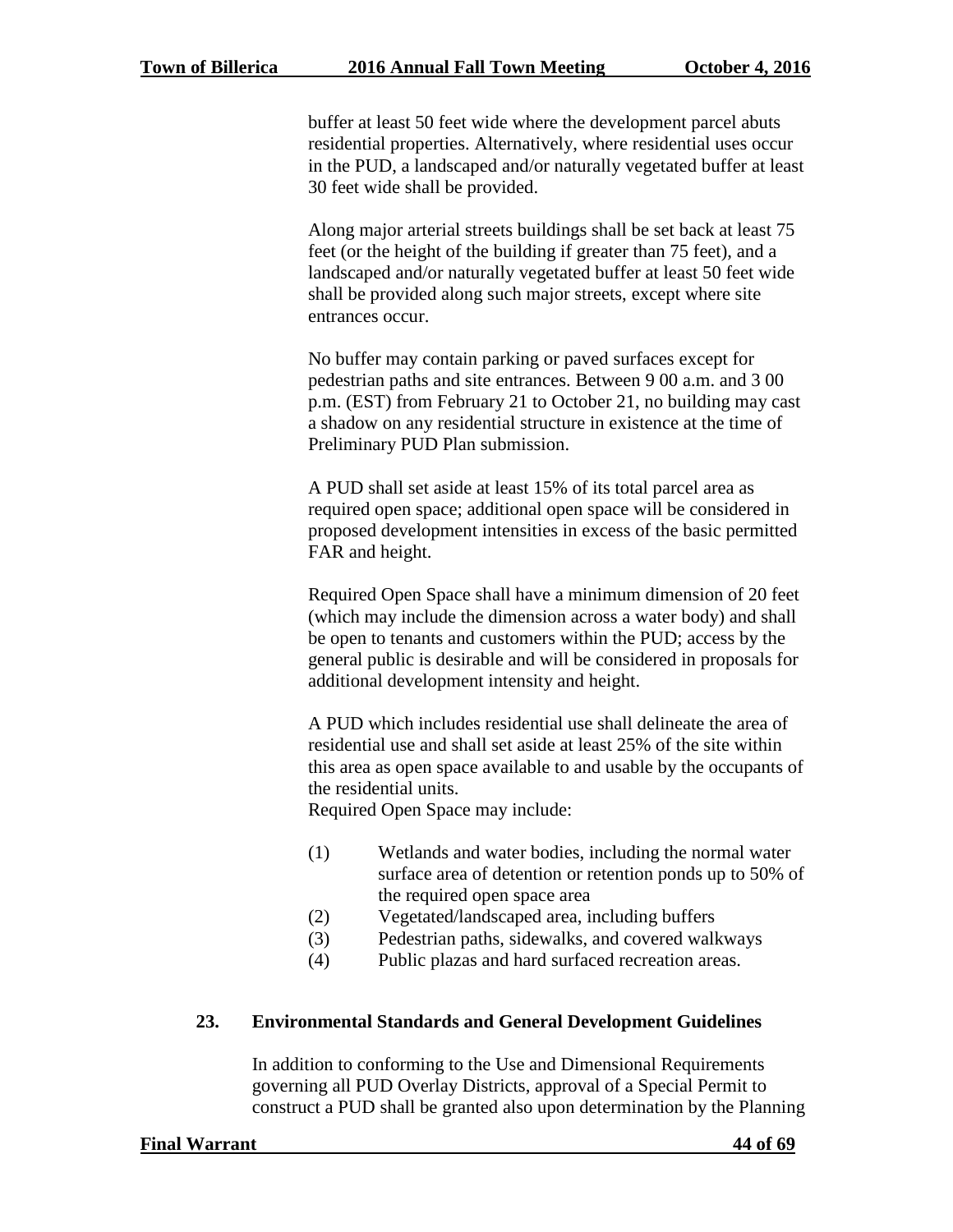Board that a proposed PUD satisfies the findings in this Section; in any disapproval of a PUD, the Board shall state in writing the specific reasons for its determination that the proposed PUD does not satisfy one or more of the findings. Mitigation measures proposed by the Developer, at no cost to the Town, shall be considered. Mitigation measures may include, among other options the advancement or contribution to long term capital improvement projects.

# **a. Environmental Standards**

A PUD shall conform in each phase to all applicable federal, state, and local laws and regulations (including all such regulations established by the U.S. Environmental Protection Agency and the Massachusetts Department of Environmental Protection) regarding the environment such as those concerning noise, air quality, wetlands, water quality, and protection from flooding.

# **b. Transportation, Site Circulation and Parking**

No vehicular access (except for emergency vehicles and structured parking access) shall be allowed between the portion of a PUD used for non-residential purposes and any residential street. Safeguards shall be imposed by the Planning Board to prohibit or minimize commercial traffic access across residential areas. Dwellings built pursuant to a PUD-R Special Permit and which are located within 300 feet of a Town Boundary shall be accessed through the abutting municipality to the extent lawful and feasible as determined by the Planning Board.

# **c. Significant Traffic Impact**

The Planning Board may not approve a proposed PUD which in its opinion has significant adverse traffic impact, as determined following examination by the Board of the Developer's traffic analysis and any other traffic analysis of the affected area available to the Board which is germane to the proposed PUD. In making its determination, the Board shall consider the feasibility of any capacity improvements and mitigating measures proposed to be provided by the Developer at no cost to the Town. In making such determinations, the full traffic impact of all other previously approved and valid permits shall be considered, regardless of project phasing. Without limitation, the determination of significant adverse impact shall consider traffic volumes, speeds, and resulting levels of service on residential streets, approaches to the site of the proposed PUD, and other key locations, all of which may be identified in a Pre-Application Conference.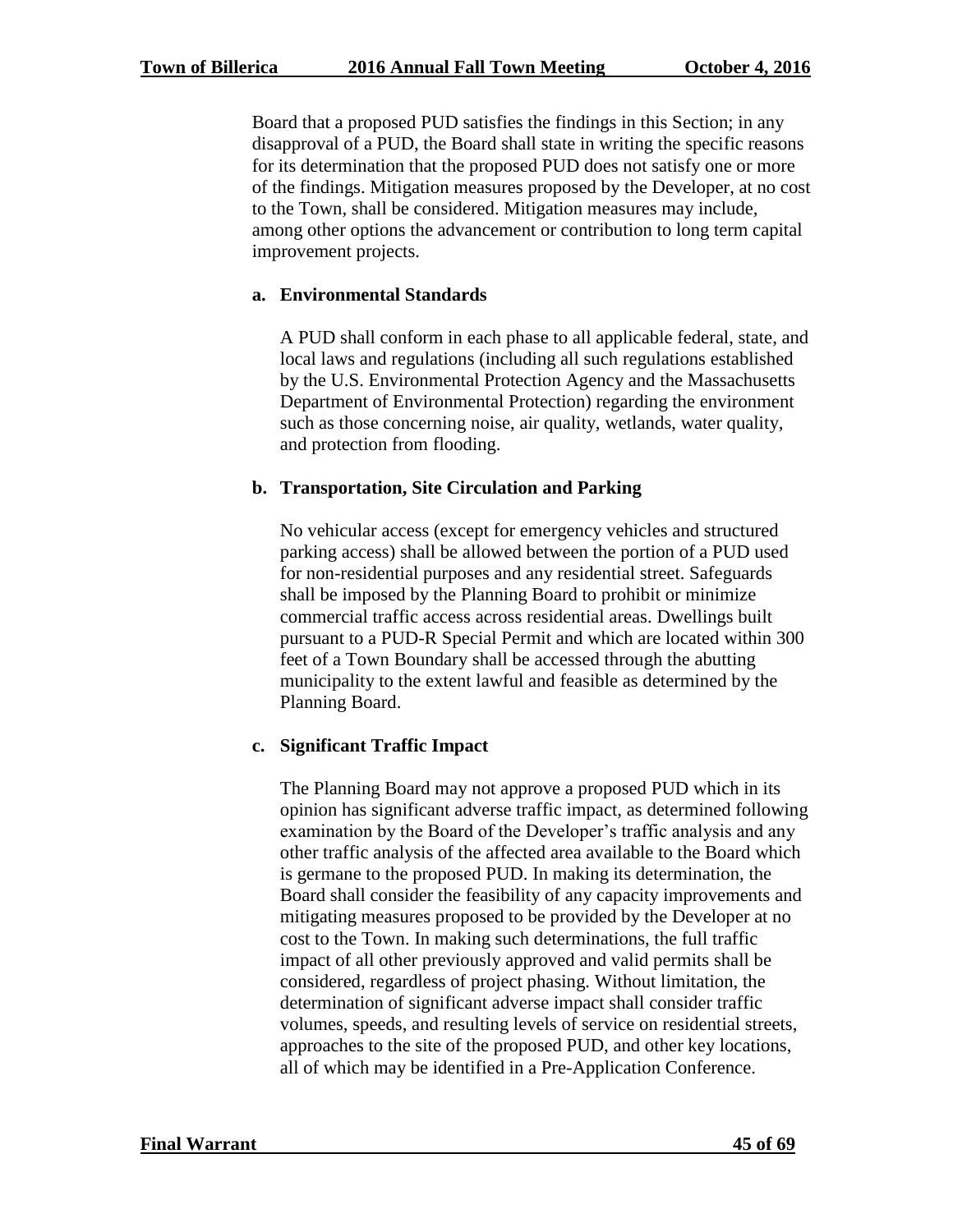# **d. Circulation**

Site circulation shall meet accepted design standards for private automobiles, service vehicles, and emergency vehicles.

It is highly desirable to consolidate access to PUD's in a small number of widely spaced principal access points, which may be driveways or Town-accepted side streets lying entirely within the PUD Overlay District. Principal access should be consolidated in as few locations as possible and, if feasible, it is desirable for adjacent developments to share principal access. Principal access points generally should be spaced and aligned or alternated according to good traffic engineering practice, and should be signalized if necessary.

# **e. Parking**

Parking should be provided in at least the following ratios through each phase of development, unless the Planning Board determines that a larger number of spaces are dictated by special circumstances:

- (1) For office and research and development uses, and uses ancillary to them, three parking spaces per 1000 gross square feet of floor area
- (2) For hotels and customary uses within them, one parking space per rentable room or suite
- (3) For residential uses, a minimum of 1.25 parking spaces per unit, which parking spaces may be stacked (one space being located directly behind the other) to a depth of two spaces if serving the same residential unit. The Planning Board may allow shared parking on adjacent premises to count towards the residential parking requirement
- (4) For places of assembly, one parking space per four seats
- (5) For restaurants, one parking space for every four persons of the rated seating capacity of the facility, plus one parking space for every employee on the largest shift
- (6) For retail uses, one parking space per three hundred square feet of gross sales floor area
- (7) For financial institutions, one parking space for each one hundred square feet of floor area devoted to general banking services for public uses, including area for automatic teller machines, plus one parking space for each two hundred and fifty square feet devoted to office use, plus stacking lanes for six cars at each drive-thru, plus one bypass lane for the drive-thru area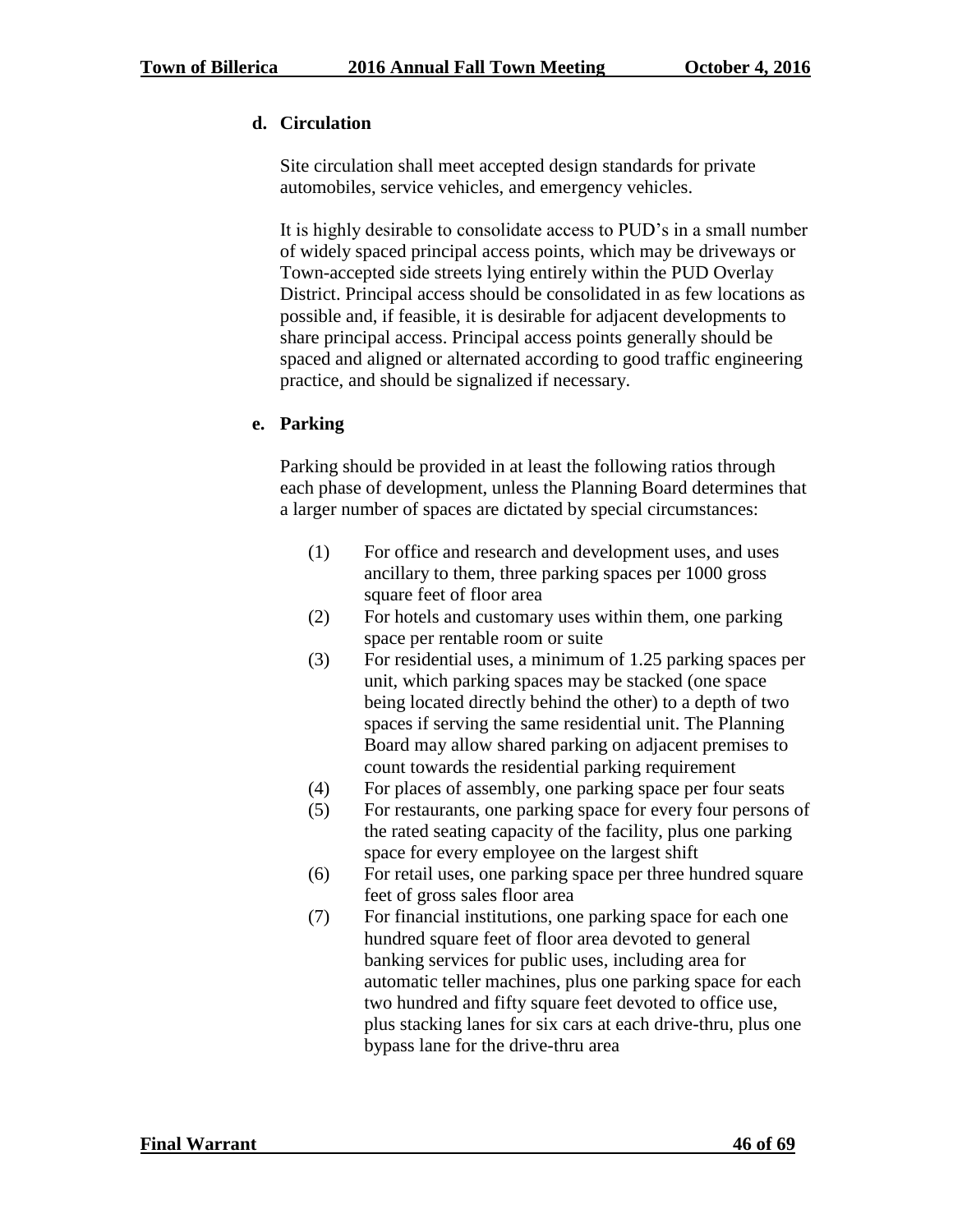Ancillary uses should not normally require additional parking spaces.

Loading requirements shall be determined based on activity analysis provided by the Developer.

Parking stall size shall be at least 8.5 by 18 feet, with provision for larger spaces as required by the Planning Board to accommodate short term parking, handicapped and large vehicles. Parking lots shall be landscaped in conformance with this Section.

# **f. Shared Parking**

Shared parking may be approved by the Planning Board as part of the PUD decision subject to the following criteria:

- (1) Shared parking areas must be shown on a plan, be definable, be separated by topography from other shared parking areas, and be in close proximity to the uses they serve
- (2) Parking needs between the uses sharing parking areas shall be shown by the applicant to be different in terms of the times of the peak needs with little overlap of such peak needs
- (3) The number of parking spaces for a shared parking area shall be at least the required number for the larger of the needs
- (4) An executed lease or other form of agreement between or referencing the parties sharing parking must be filed with the Planning Board and the Town Clerk prior to issuance of a building permit for the uses sharing the parking, such agreement shall be approved as to form, only, by Town Counsel
- (5) If uses, or parties in interest noted in subsection d. above, change for the areas delineated on the PUD plan, then a modification subject to the requirements of this Section shall be filed and decided upon by the Planning Board prior to the issuance of building permits for the proposed areas.

# **g. Roadways**

Roadways within a PUD shall be constructed in conformance with standards established by the Billerica Department of Public Works. The design of the overall circulation pattern shall be prepared in accordance with the principles and concepts established in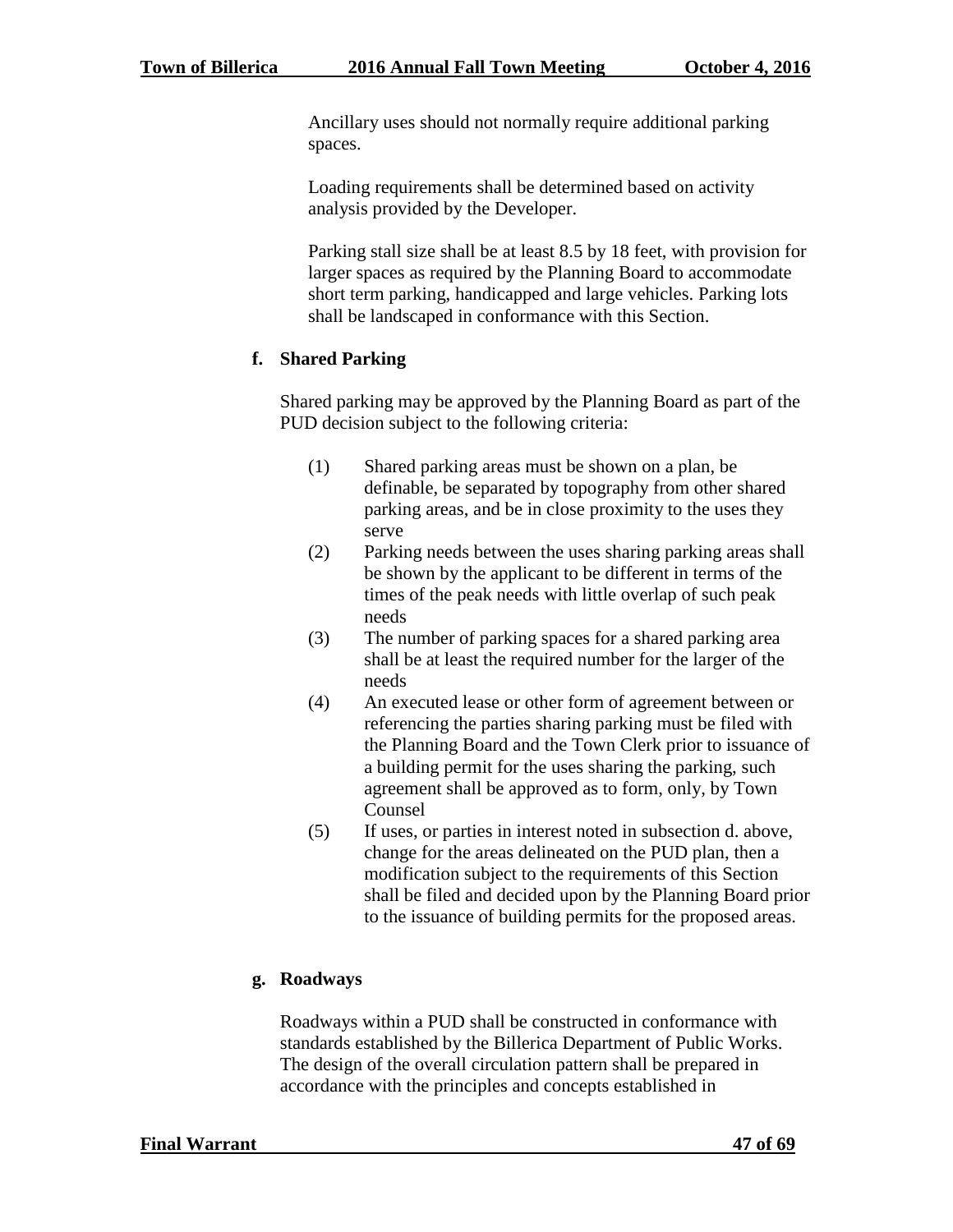"Recommended Practices for Subdivision Streets" prepared by the Institute of Traffic Engineers (1965).

# **h. Public Works Standards**

All on-site and off-site improvements, which include the installation of utilities, public lighting, sewers and other public improvements, shall be constructed according to the standards of the Billerica Public Works Department and other appropriate departments.

# **i Design Quality**

Project design shall be reviewed by the Planning Board with input from Town officials, the review consultant(s) employed by the Board, and other property owners in the PUD Overlay District. The following are to be interpreted as guidelines to be applied flexibly by the Board and as appropriate to the situation under review, including factors such as foundation conditions and other extraordinary constraints. These guidelines apply to all site improvements, buildings and structures, including structured parking facilities.

# **j. Building Placement**

- (1) Provide and preserve attractive views from major vantage points, especially from major thoroughfares and residential neighborhoods
- (2) Avoid regular spacing and building placements that will be viewed as continuous walls from important vantage points, which may be identified in a PUD Pre-Application Conference.

# **k. Building Massing/Articulation**

- (1) Avoid unbroken building facades longer than 100 feet.
- (2) Provide human scale features, especially at street level.

(3) Avoid unarticulated and monotonous building facades and window placement.

# **l. Roofline Articulation**

- (1) Provide a variety of building heights and varied roofline articulation.
- (2) Provide step backs above the fourth level on buildings within 100 feet of major streets.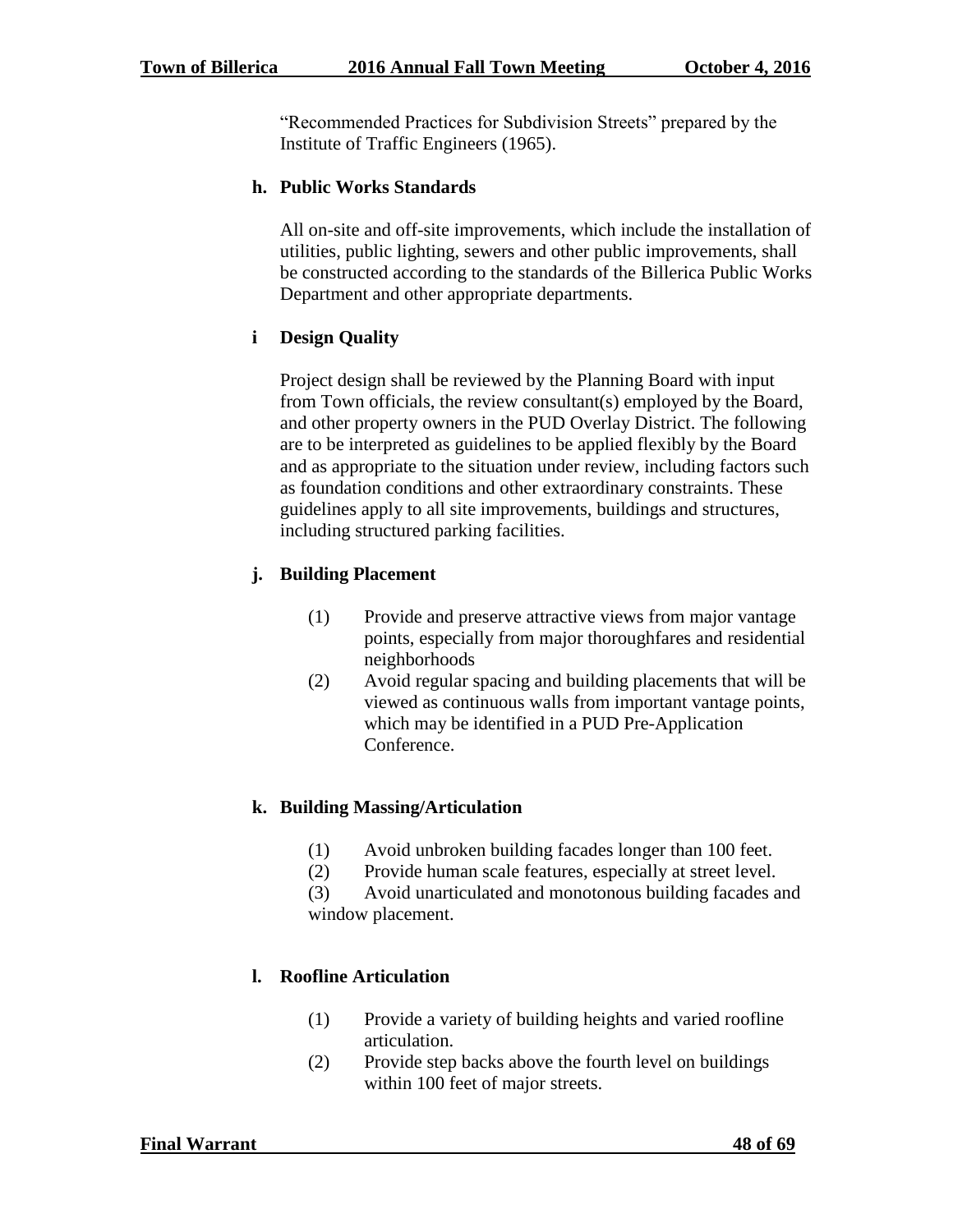# **m. Building Materials**

- (1) Use materials and building treatments that reduce the visibility of buildings from distant vantage points and are compatible with backgrounds and surroundings.
- (2) Use materials and colors compatible with other quality buildings of similar scale in the area.

# **n. Landscape Treatment**

- (1) All open areas within a PUD should be landscaped in an appropriate manner utilizing both natural and manmade materials such as grass, trees, shrubs, attractive paving materials and outdoor furniture.
- (2) Deciduous trees should be planted along new and existing streets.
- (3) Plazas, arcades, malls, and similar amenities are encouraged.
- (4) Outdoor lighting should be considered in the landscaping plan and should be designed to complement both manmade and natural elements of the PUD and adjacent areas.
- (5) Intensive, high quality landscaping should be provided within the PUD where it abuts major streets and on internal drives to achieve a boulevard character.
- (6) Landscape treatment should be emphasized on site boundaries facing residential districts.
- (7) Existing vegetation shall be maintained wherever possible to provide buffers and enhance site development.

# **o. Parking Lots**

- (1) Parking lots should use landscaping, screening, and terracing to break up large areas of pavement and to enhance the appearance of such areas to the greatest extent feasible, but no less than 5% of the total parking lot area.
- (2) Most parking lot landscaping should have a minimum dimension of five feet.
- (3) Trees and shrubs should be used to the maximum extent feasible.

# **p. Pedestrian Amenities**

(1) Emphasize pedestrian amenities such as covered walkways, landscaped open space, drop-off areas, and recreation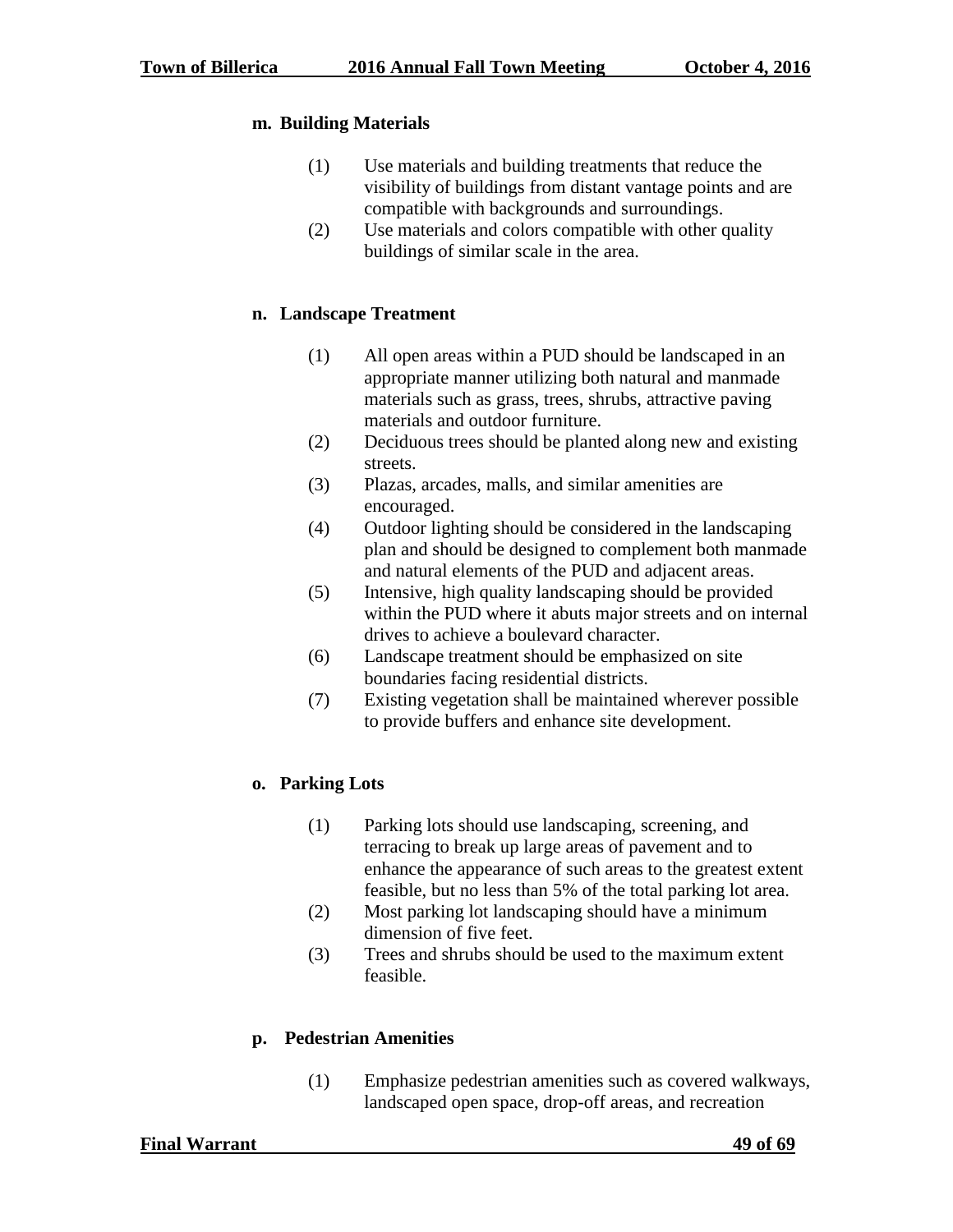facilities such as pedestrian and/or jogging paths along onsite watercourses or which follow a PUD parcel boundary.

(2) Tree lined or otherwise appropriately landscaped pedestrian walkways should link together areas designated as open space within the boundaries of a site and wherever possible with designated open space throughout a PUD Overlay District.

# **q. Utilities**

To the extent feasible, all utilities should be located underground.

# **24. Additional Use and Dimensional Requirements as to PUD-R**

The following paragraphs shall serve as the basic Use and Dimension Requirements to which all PUD-R projects shall adhere within each PUD-R overlay district and shall be used by the Planning Board to evaluate any proposed project.

# **a. Parcel Size and Eligibility**

The minimum size of a PUD-R development parcel shall be 10 acres. A development parcel may consist of land in more than one ownership, provided that all land comprising the parcel lies entirely within the PUD-R overlay district and is contiguous. Lots separated by a minor street or right-of-way or private way may be considered contiguous for this purpose. Proposed developments may include preexisting buildings provided that all PUD requirements are satisfied by each new or existing building and for the PUD as a whole. More than one principal building may be located on a lot.

# **b. Permitted Uses in PUD-R**

A PUD-R may contain two or more of the following uses subject to the findings of the Planning Board as to net benefit and adverse impacts of the proposed PUD:

- (1) Any or all of the uses allowed in a PUD, housing for the elderly, day care facility, elder care facility.
- (2) Independent/Congregate Living Community ("ICLC").
- (3) Retail, consumer service, restaurant (with no drive-thru service), and place of assembly and recreational use, but only if such use is located within 300 feet of a Town boundary and is specifically found by the Planning Board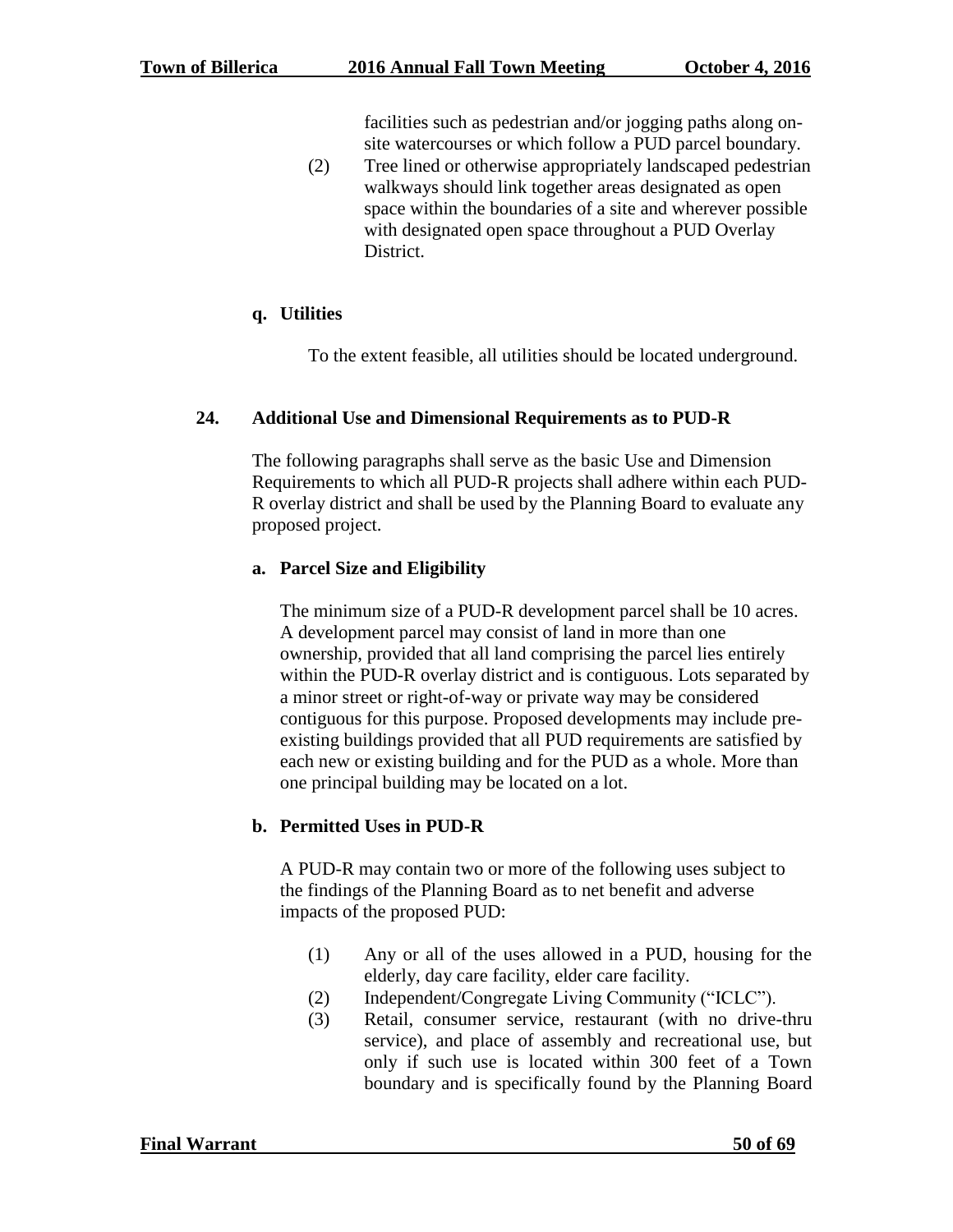to be ancillary to or supportive of a permitted use proposed in the PUD-R development.

- (4) Open space: Areas used for open space, yards, buffer areas, private ways, walkways, driveways, parking, recreation areas and areas classified as resource areas in Massachusetts General Law, Chapter 131, Section 40, as amended, and in the Billerica Wetlands Bylaw; such open spaces as may be included in determining open space requirements.
- (5) Recreational Uses
- (6) Public and Quasi-Public Uses
- (7) All other uses are excluded from a Planned Unit Development in a PUD-R. Adult Uses are expressly prohibited in a PUD-R District.

To encourage and promote the establishment of those uses permitted within portions of a PUD-R district that are within 300 feet of a Town boundary, no two-family dwellings, or multifamily dwellings shall be built pursuant to a PUD-R Special Permit on land that is within 300 feet of a Town boundary for a period of seven years after the adoption of the Zoning Bylaw placing such land within the PUD-R overlay district.

In recognition of increased density and economic benefits to the applicant pursuant to a PUD-R Plan, the Planning Board may consider and condition the number and interior layout of bedrooms in each residential unit that are being proposed by the developer in evaluating the criteria pursuant to this Section.

# **c. Intensity of Use in PUD-R**

The basic permitted intensity of the residential use in a PUD-R development shall not average more than twelve (12) units to the acre for the portions of a PUD-R development that are more than 300 feet from a municipal boundary.

If developed residentially the basic permitted intensity of residential use in a PUD-R development shall not average more than fifteen (15) units to the acre for the portions of a PUD-R development that lies within 300 feet of a Town boundary.

The basic permitted intensity of commercial use in a PUD-R development, expressed as the Floor Area Ratio, is 0.55. In order to assist in making this calculation, plans submitted for a PUD-R Special Permit that contain a such use shall show what portion and area of the development parcel will be put to such use. Land under dwellings,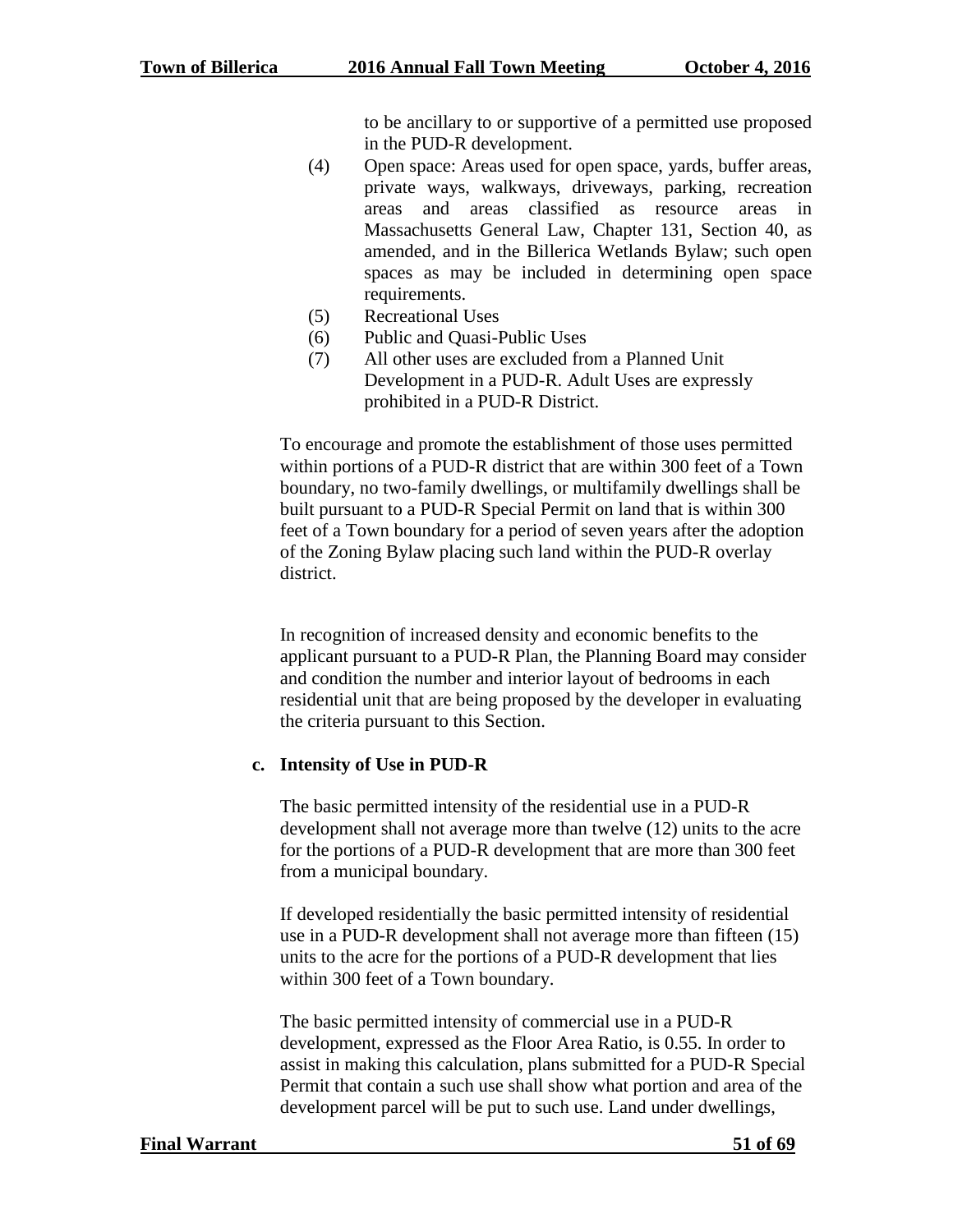residential court yards, residential driveways, non-structured parking areas that serve only residential uses and roadways that serve only residential uses shall not be counted as part of the development parcel in calculating the FAR.

Areas which have been counted to satisfy the intensity limit for residential use may not be counted also to satisfy the intensity limit for commercial use and areas which have been counted to satisfy the intensity limit for commercial use may not be counted also to satisfy the intensity limit for residential use.

#### **d. Dimensional Requirements**

Each PUD-R development shall be governed by the dimensional requirements of this Section. These requirements apply only to the subject parcel as a whole, not to individual lots created within the PUD-R.

#### **Height**

The maximum building height within a PUD-R shall be as follows:

- (1) The maximum building height as to a dwelling shall be 45 feet except that a dwelling that is more than 50 feet from the PUD-R parcel boundary may be 50 feet in height and a dwelling that is at least 150 feet from dwellings that are outside of a PUD and in existence at the time of Preliminary PUD Plan submission, may have a maximum height of 55 feet, excepting that a dwelling that is within 300 feet of the Town boundary may have a maximum height of 60 feet.
- (2) The maximum height of a commercial building shall be 65 feet. Height shall be measured in the manner defined in Section 2 of this Bylaw.

# **Setbacks and Buffers in a PUD-R**

The extent of buffering and setbacks shall in every case be based upon the following criteria as reviewed by the Planning Board:

- Existing topography
- Existing vegetation
- Existing and Proposed Structures within and outside the PUD-R district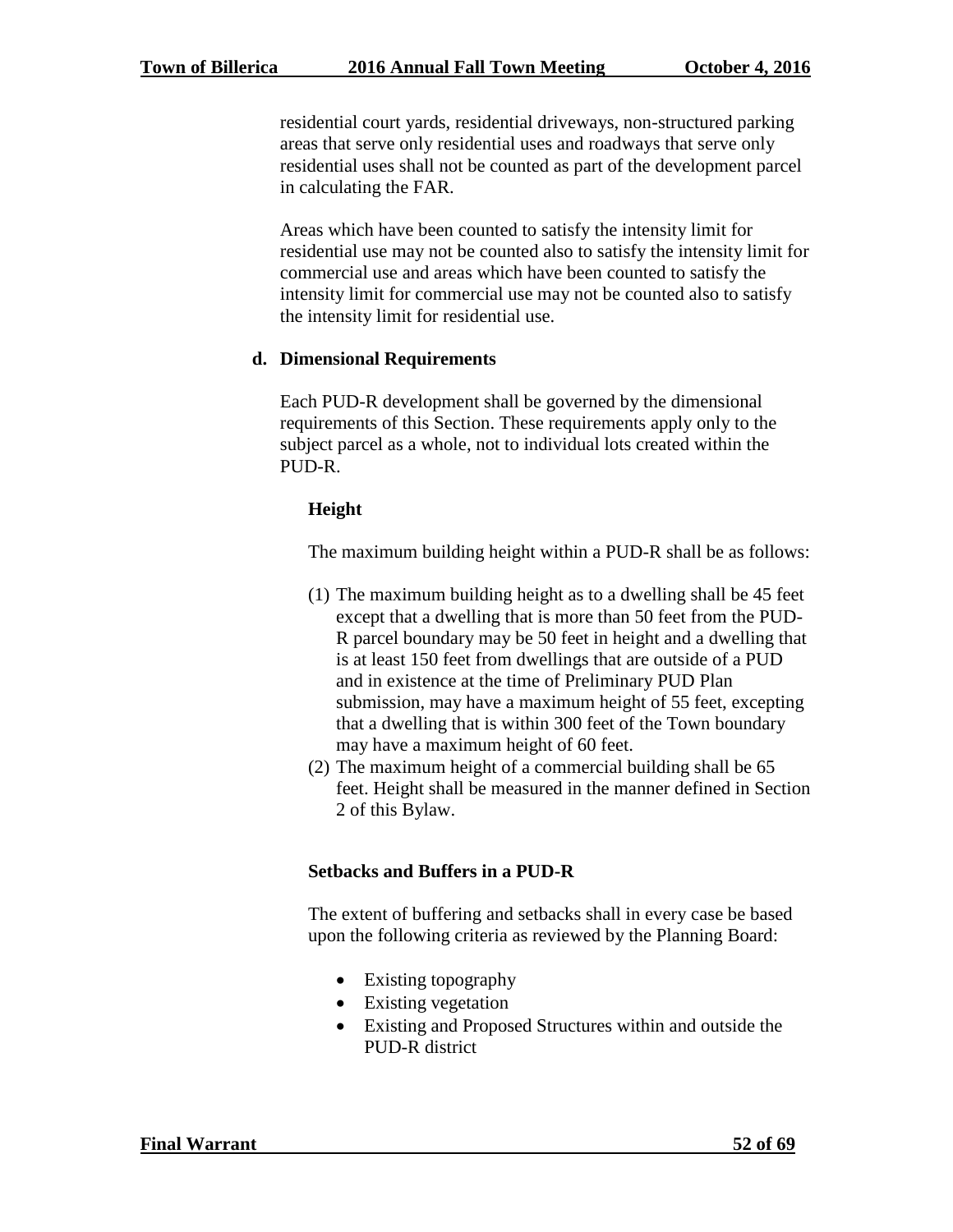#### **Non-residential Setbacks**

All non-residential buildings shall be located at least 50 feet from the boundary of the PUD parcel, excepting a boundary which is also the Town boundary. Nonresidential buildings (except structured parking) shall not be located less than 150 feet from dwellings outside of a PUD and in existence at the time of Preliminary PUD Plan submission without the written consent of the owner of such dwellings and shall not be less than 50 feet from dwellings in the PUD parcel. There shall be a landscaped and/or naturally vegetated buffer at least 50 feet wide where a nonresidential area of a PUD-R parcel abuts residential properties outside the PUD-R district.

# **Shadow Impact**

Between 9:00 a.m. and 3:00 p.m. (EST) from February 21 to October 21, no building may cast a shadow on any dwelling outside of the PUD-R parcel and in existence at the time of Preliminary PUD Plan submission.

# **Residential Setbacks**

All dwellings within a PUD-R shall be at least 20 feet from the PUD-R parcel boundary, which 20 foot strip shall be landscaped and/or naturally vegetated, except that a dwelling that is between 30 and 35 feet in height must be at least 40 feet from the PUD-R parcel boundary (excluding a parcel boundary that is also a Town boundary) and a dwelling that is over 35 feet in height must be at least 50 feet from the PUD-R parcel boundary (excluding a parcel boundary that is also a Town boundary). Natural vegetation shall be preserved in the minimum setback area along the PUD-R parcel boundaries that abut property used for residential purposes as reviewed and determined by the Planning Board. Buildings within the PUD-R which contain residential units shall be no closer than 15 feet to each other. The Planning Board may allow the required 20 foot residential setback strip for dwellings in a PUD-R parcel to be measured from the outer boundary of an abutting parcel.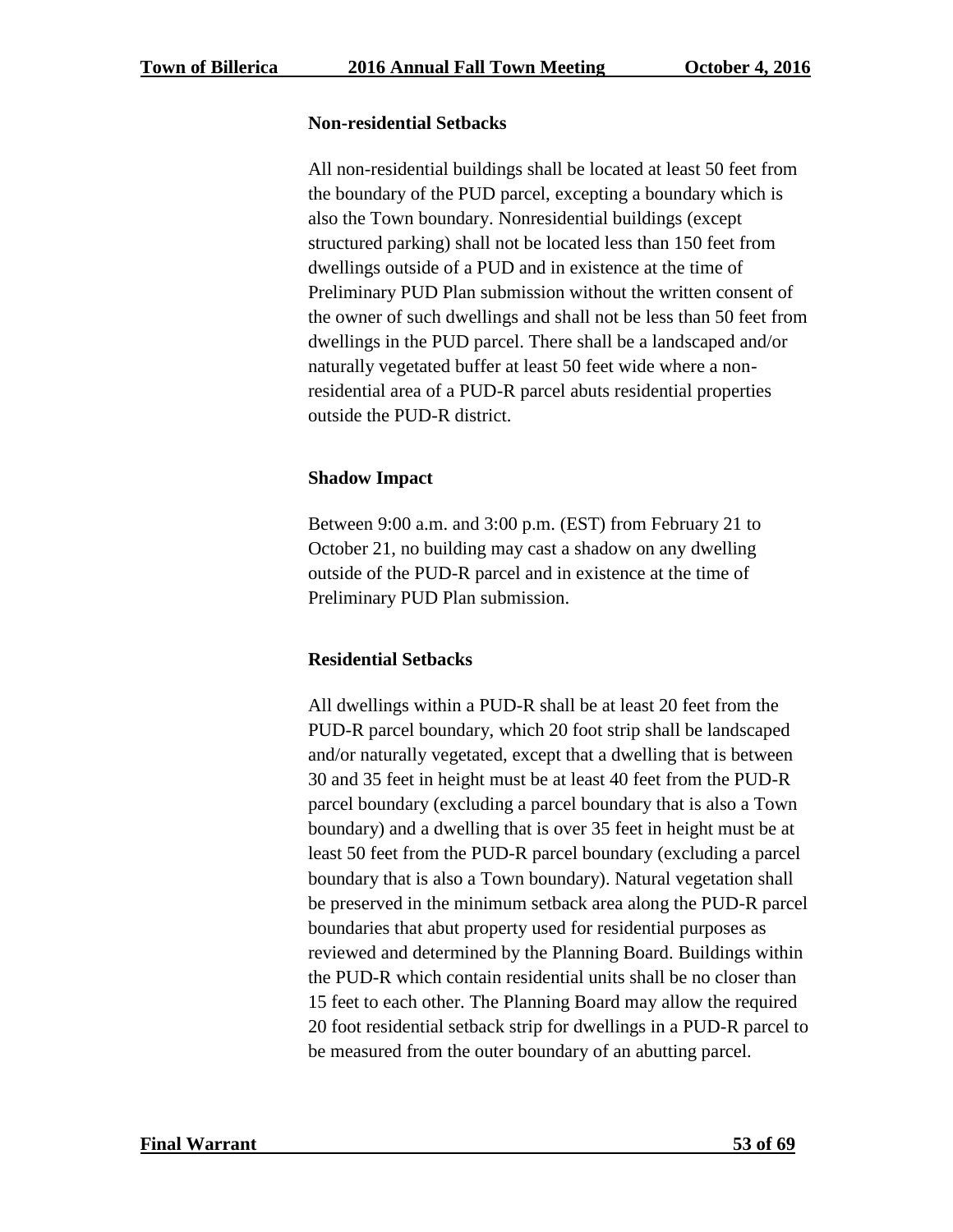#### **Open Space**

A PUD-R shall set aside at least 25% of its total parcel area as required open space. Required Open Space may include wetlands and water bodies; vegetated/landscaped area, including buffers; pedestrian paths, side-walks, and covered walkways; public plazas and hard surfaced recreation areas. Required Open Space shall have a minimum dimension of 20 feet (which may include the dimension across a water body) and shall be open to occupants within the PUD-R; access by the general public is desirable.

# **Recreation Space**

A PUD-R that includes land within three hundred (300') of the Town boundary must provide at least 15% of land within three hundred feet (300<sup>o</sup>) of the municipal boundary for recreational uses, such uses being subject to approval of the Planning Board.

# **Parking**

Parking within the PUD-R will be calculated at a minimum of 1.25 spaces per unit for residential developments with 125 or less units, and 0.75 spaces for residential developments with more than 125. The Planning Board may also waive some factor of parking if reduced parking is shown to not cause a detriment to the neighborhood.

# **25. Required Findings**

The following are the findings the Planning Board shall use in making such satisfactory determinations:

- **a.** That it conforms as appropriate to the existing policy plans established by the Town Meeting, Selectmen, and Planning Board for the specific area of the Town in which the proposed PUD is located.
- **b.** That there is no significant adverse effect under any of the following:
	- (1) Quality of site design, building design, and landscaping as they affect occupants of the proposed development, the PUD Overlay District, adjacent residential districts, and the Town of Billerica as a whole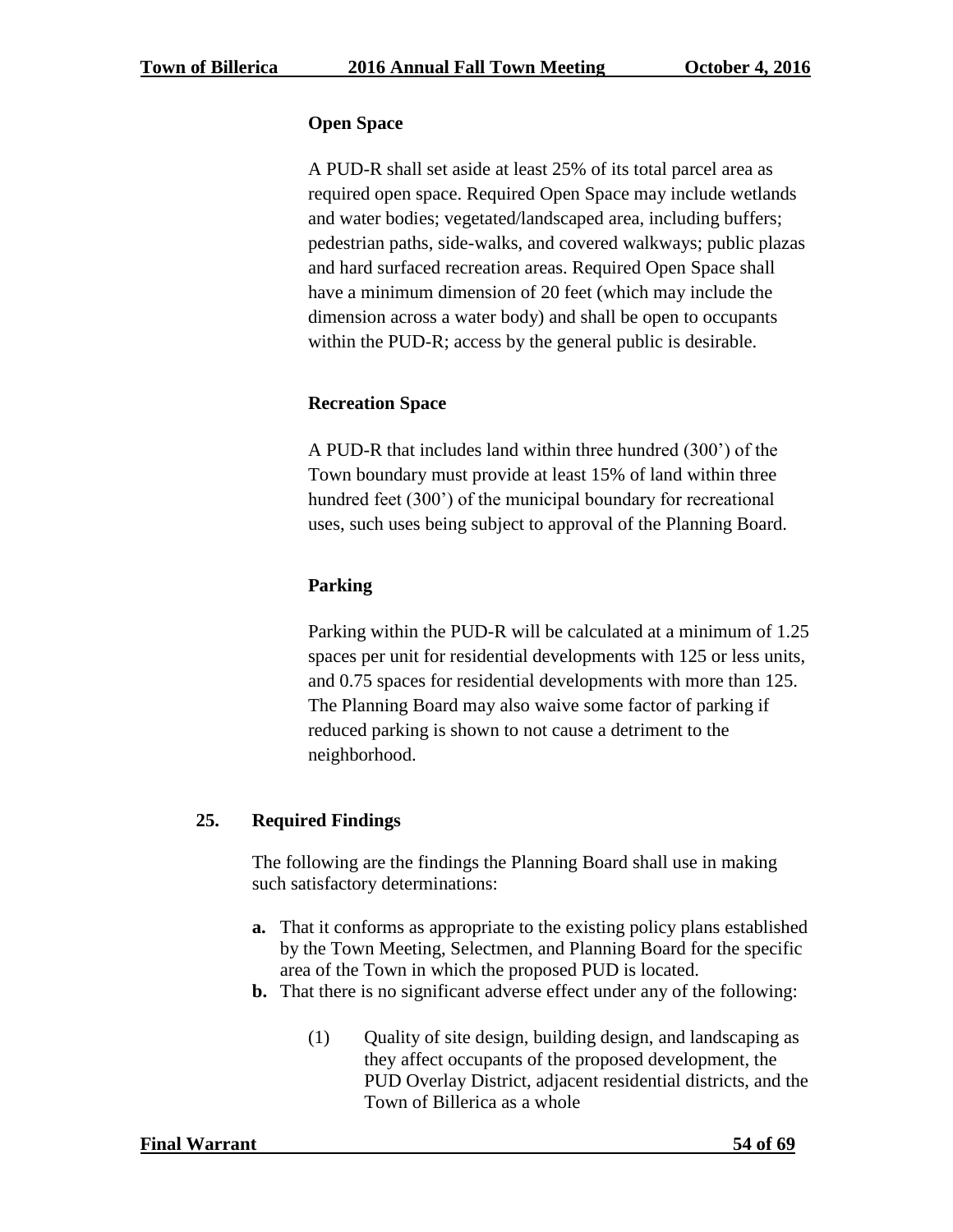- (2) Traffic flow and safety in the context of this and other proposed developments in the PUD Overlay District and sensitive nearby areas, which may be identified in the scope of a State Environmental Impact Report and/or in a Pre-Application Conference
- (3) Water quality, air quality, wetlands, and the natural environment
- (4) Provision of open space
- (5) Adequacy of utilities and other public works and impact on existing public facilities within the Town
- (6) Potential fiscal impact to the Town of Billerica.
- (7) That approval of the proposed PUD provides benefits to the Town which outweigh all adverse effects, as evaluated under the above criteria.

Or act in relation thereto.

Submitted by the Planning Board

#### *Finance Committee recommends approval.*

Article 42 Explanation: A Planned Unit Development (PUD) is an overlay district that allows for a mix of uses on a collection of parcels identified by a municipality. The PUD language and identification of PUD districts is a business retention and recruitment tool that Billerica can use to: increase commercial activity, give greater site design standards for construction, focus mixed-use development, promote pedestrian safety, provide significant tax revenue and lower infrastructure costs, and lessen the effects of suburban sprawl.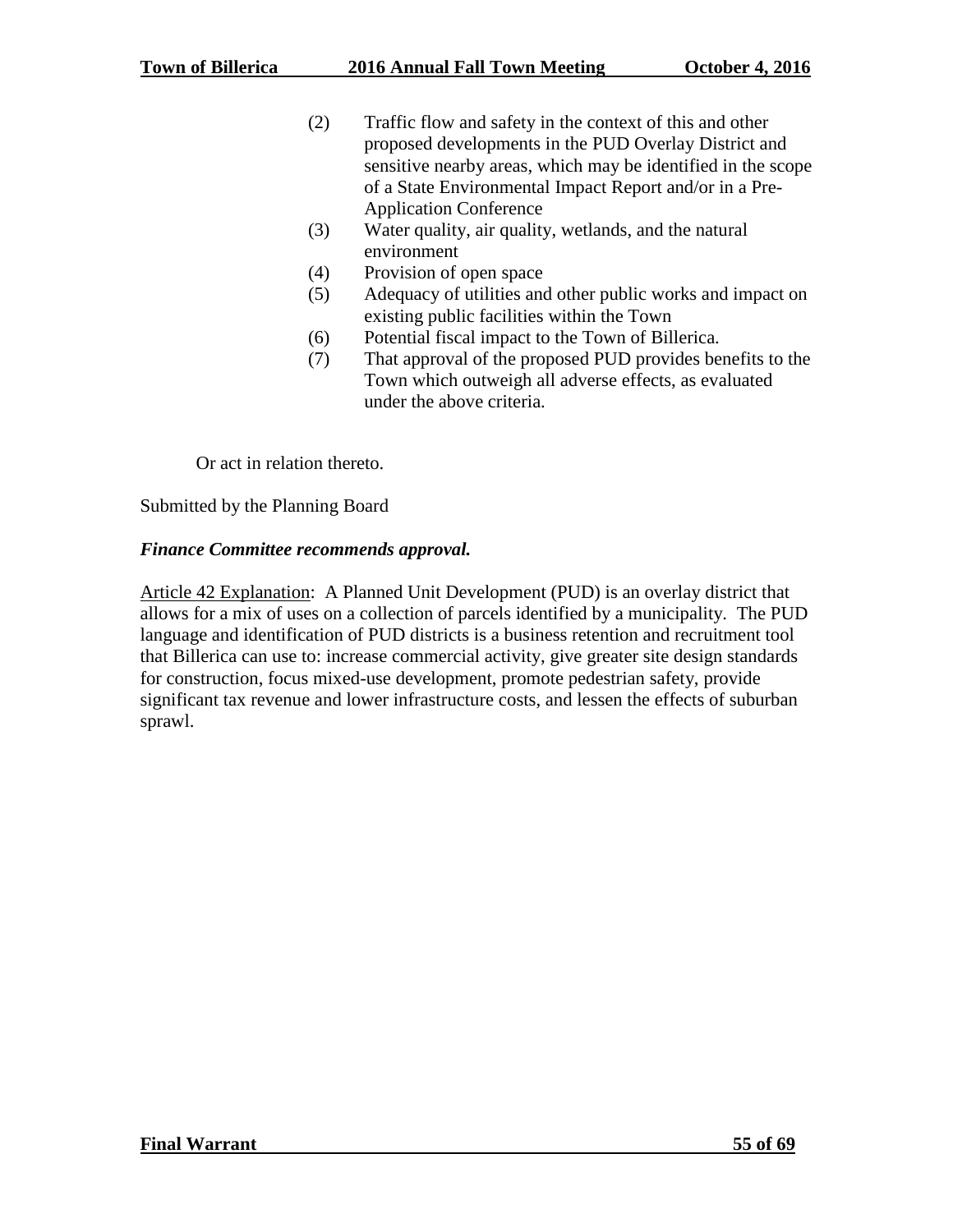# **ARTICLE 43 – PROPOSED ZONING MAP CHANGE TO CREATE THE PUD-R OVERLAY DISTRICT**

To see if the Town will vote to amend the Zoning Map to create a new zoning overlay district entitled: "Planned Unit Development-R" ("PUD-R") comprised of those properties listed on the table below entitled "*Nashua Road PUD-R Parcel Inventory"*, and further to amend Section 3.A of the Zoning By-Laws to add this district as a new overlay district; or act in relation thereto.

| <b>Nashua Road PUD-R Parcel Inventory</b> |                |  |
|-------------------------------------------|----------------|--|
| <b>Parcel</b>                             | Address        |  |
| <b>Number</b>                             |                |  |
| 47-29-1                                   | 44 Nashua Road |  |

Submitted by the Planning Board

#### *Finance Committee recommends approval.*

Article 43 Explanation: A PUD should be placed in areas identified for increased development, to leverage assets, and improve existing infrastructure. The identification of this as a PUD location will garner more for the community through tax revenue, job creation and infrastructure investments.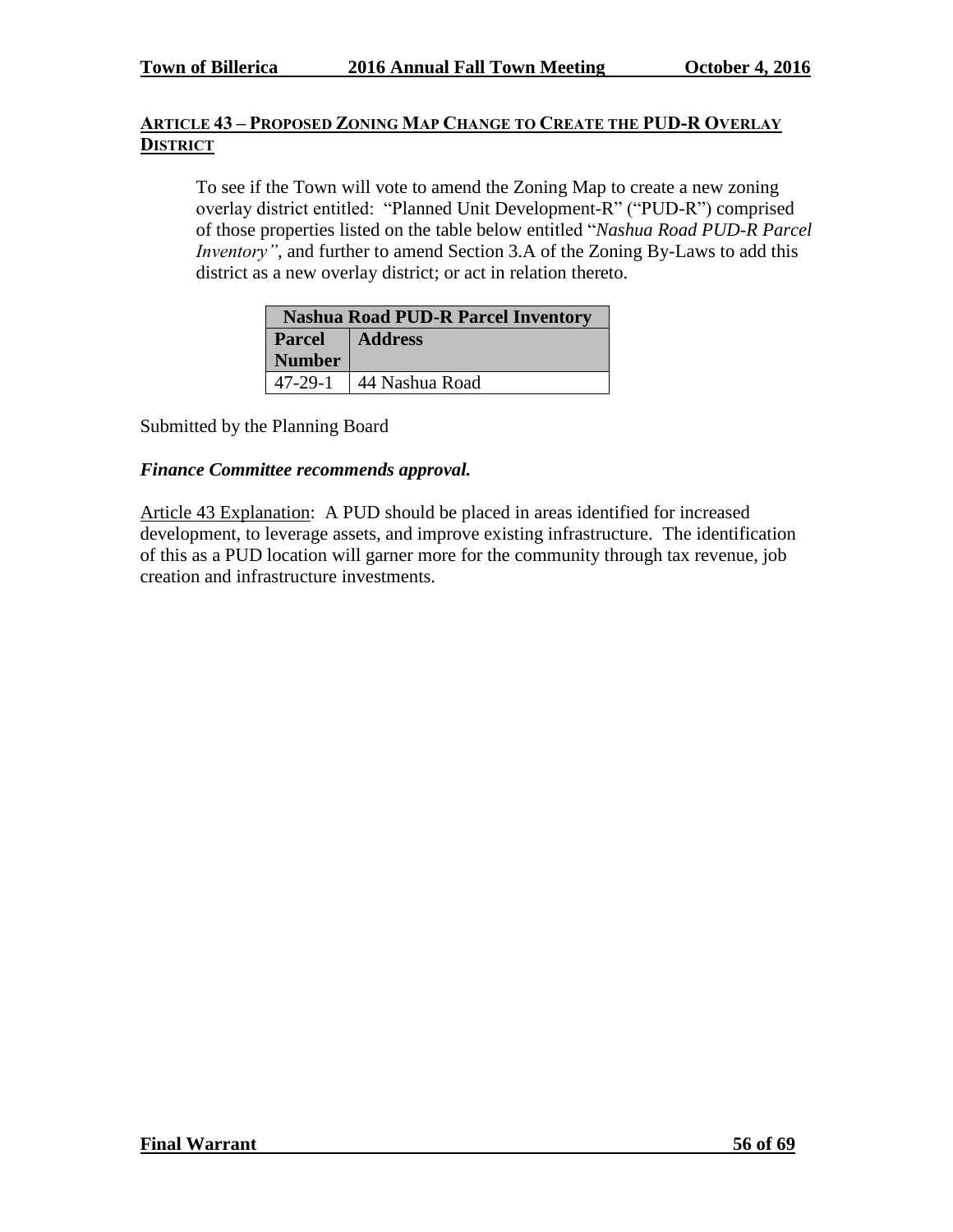# **ARTICLE 44 – PROPOSED ZONING MAP CHANGE TO CREATE THE PUD-G OVERLAY DISTRICT**

To see if the Town will vote to amend the Zoning Map to create a new zoning overlay district entitled: "Planned Unit Development-G" ("PUD-G"), compromised of those properties listed on the table below titled "*Boston Road North PUD Parcel Inventory"*, and further to amend Section 3.A of the Zoning By-Laws to add this district as a new overlay district; or act in relation thereto.

| <b>Boston Road PUD Parcel Inventory</b> |                         |  |
|-----------------------------------------|-------------------------|--|
| <b>Parcel</b>                           | <b>Address</b>          |  |
| <b>Number</b>                           |                         |  |
| $14 - 281 - 0$                          | 8 Chelmsford Road       |  |
| $14 - 62 - 0$                           | 16 Chelmsford Road      |  |
| $14-63-1-1-1$                           | 3 Survey Circle         |  |
| $14 - 63 - 1 - 1 - 2$                   | 3 Survey Circle         |  |
| $14 - 63 - 1 - 1 - 3$                   | 3 Survey Circle         |  |
| $14 - 63 - 1 - 1 - 4$                   | 3 Survey Circle         |  |
| $14-63-2-1-1$                           | 1 Survey Circle         |  |
| $14 - 63 - 2 - 1 - 2$                   | 1 Survey Circle         |  |
| $14-63-2-2-1$                           | 2 Survey Circle         |  |
| $14 - 63 - 2 - 2 - 2$                   | 2 Survey Circle         |  |
| $14 - 67 - 0$                           | <b>Chelmsford Road</b>  |  |
| $15 - 124 - 1$                          | 44 Treble Cove          |  |
|                                         | Road                    |  |
| $15 - 126 - 1$                          | 184 Boston Road         |  |
| 15-126-2                                | <b>Treble Cove Road</b> |  |
| $15 - 131 - 0$                          | 176 Boston Road         |  |
| $15 - 140 - 0$                          | 161 Boston Road         |  |
| 15-148-2                                | 175 Boston Road         |  |
| 15-237-2                                | <b>Boston Road</b>      |  |
| 15-237-3                                | 1 Chelmsford Road       |  |
| 15-248-1                                | 186 Boston Road         |  |
| $22 - 10 - 1 - 2$                       | 179 Boston Road         |  |
| $22 - 10 - 3 - 1$                       | <b>Treble Cove Road</b> |  |
| $22 - 10 - 3 - 2$                       | 181 Boston Road         |  |
| $22 - 11 - 1$                           | 199 Boston Road         |  |
| 22-130-0                                | <b>Rear Boston Road</b> |  |
| 22-132-1                                | 202 Boston Road         |  |
| $22 - 137 - 1$                          | 192 Boston Road         |  |
| $22 - 15 - 0$                           | <b>Rear Boston Road</b> |  |
| $\overline{2}$ 2-152-0                  | 221 Boston Road         |  |
| $\overline{2}$ 2-153-1                  | 223 Boston Road         |  |
| $22 - 154 - 1$                          | <b>Boston Road</b>      |  |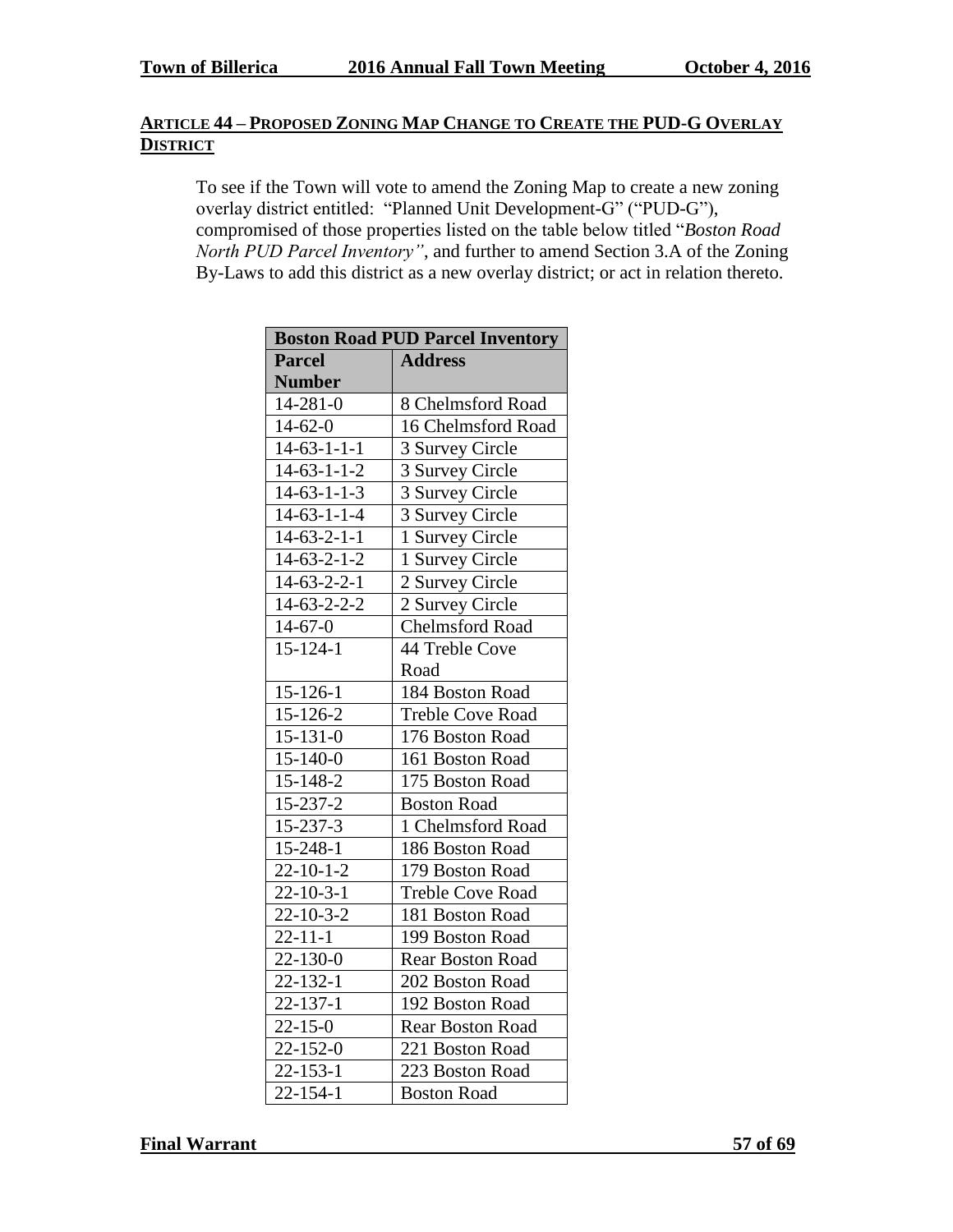| $22 - 17 - 1$    | 245-247 249 Boston |
|------------------|--------------------|
|                  | Road               |
| $22 - 17 - 2$    | 257 Boston Road    |
| $22 - 18 - 0$    | 250 Boston Road    |
| $22 - 19 - 0$    | 240 Boston Road    |
| $22 - 20 - 0$    | <b>Boston Road</b> |
| $22 - 5 - 0$     | 47 Treble Cove     |
|                  | Road               |
| $22 - 7 - 1$     | 188-190 Boston     |
|                  | Road               |
| $22 - 7 - 2$     | 188-190 Boston     |
|                  | Road               |
| $22 - 7 - 5$     | 188-190 Boston     |
|                  | Road               |
| $22 - 8 - 2$     | 220 Boston Road    |
| $22 - 8 - 3$     | 210 Boston Road    |
| $22 - 9 - 0$     | 200 Boston Road    |
| $31 - 12 - 0$    | <b>Boston Road</b> |
| $31 - 151 - 0$   | 2 Bridge Street    |
| $31 - 153 - 1$   | 279 Boston Road    |
| $31 - 155 - 0$   | 290 Boston Road    |
| $31 - 272 - 1$   | 273 Boston Road    |
| $31 - 4 - 3$     | 261 Boston Road    |
| $31 - 4 - 5$     | 265 Boston Road    |
| $31 - 4 - 6$     | 265 Boston Road    |
| $31 - 5 - 1 - 1$ | 267 Boston Road    |
| $31 - 5 - 1 - 3$ | 267 Boston Road    |

# Submitted by the Planning Board

# *Finance Committee recommends approval.*

Article 44 Explanation: A PUD should be placed in areas identified for increased development, to leverage assets, and improve existing infrastructure. Boston Road in North Billerica has significant opportunities for redevelopment and new construction, and although the area is already zoned industrial or business, a PUD will deter marginal and unsustainable uses.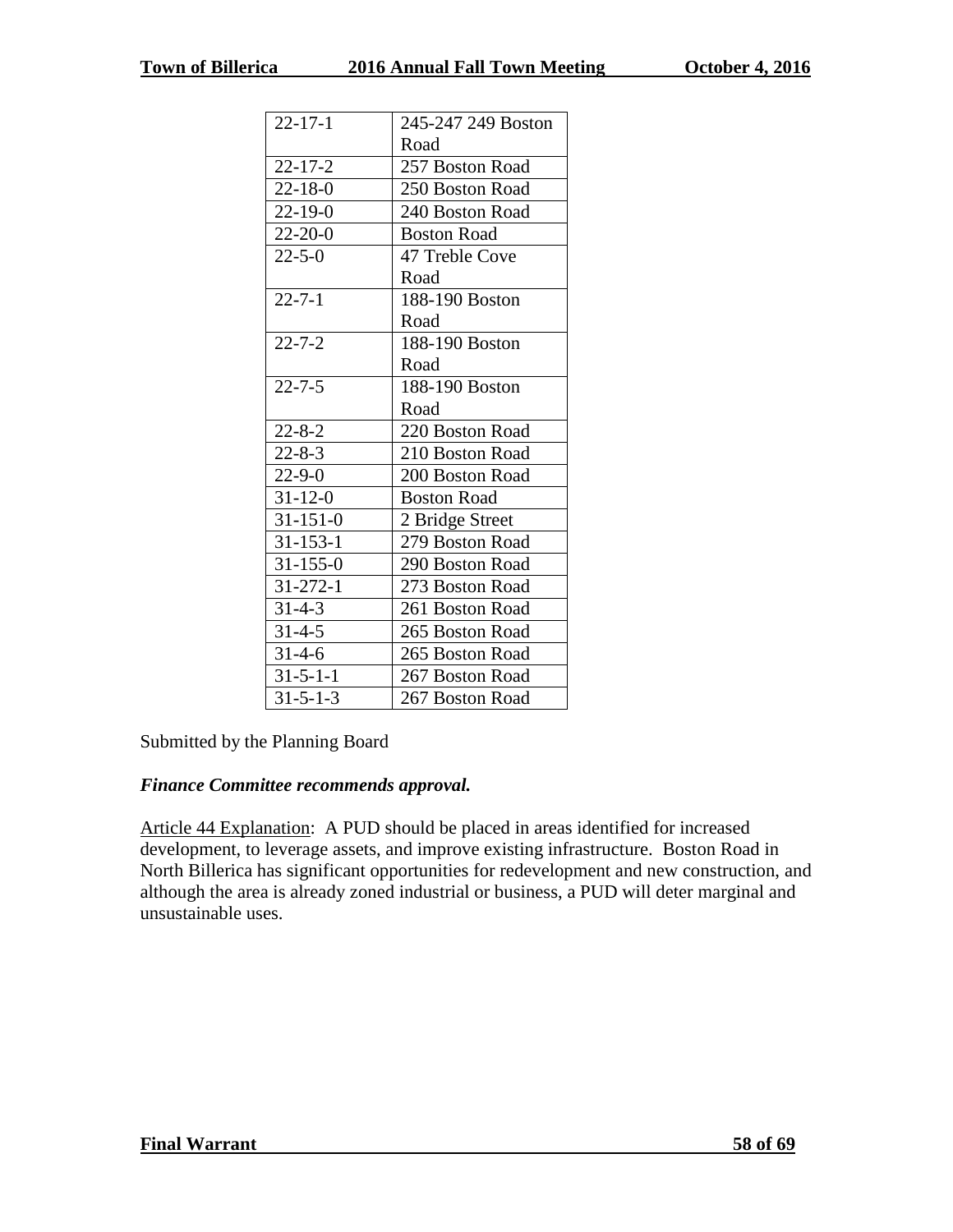# **ARTICLE 45 – PROPOSED ZONING MAP CHANGES TO ADD PROPERTIES TO THE PUD-G OVERLAY DISTRICT**

To see if the Town will vote to amend the Zoning Map by placing within the Planned Unit Development-G overlay district previously established those properties listed on the table below titled "*Boston Road Center PUD Parcel Inventory"*; or act in relation thereto.

| <b>Boston Road Center Parcel</b> |                        |  |
|----------------------------------|------------------------|--|
| <b>Inventory</b>                 |                        |  |
| <b>Parcel</b>                    | <b>Address</b>         |  |
| <b>Number</b>                    |                        |  |
| $51 - 34 - 1$                    | 12 Andover Road        |  |
| $51 - 35 - 0$                    | 10 Andover Road        |  |
| $51-37-0$                        | 2 Andover Road         |  |
| $51-39-1$                        | 8 Andover Road         |  |
| $51-40-0$                        | 406-408 Boston         |  |
|                                  | Road                   |  |
| $51-41-0$                        | <b>Boston Road</b>     |  |
| $51 - 78 - 1$                    | 15 Andover Road        |  |
| $51 - 80 - 0$                    | 13 Andover Road        |  |
| $51 - 81 - 1$                    | 9 Andover Road         |  |
| $51 - 83 - 5$                    | 5 Andover Road         |  |
| $51 - 83 - 6$                    | 7 Andover Road         |  |
| $51 - 84 - 1$                    | 420-428 Boston         |  |
|                                  | Road                   |  |
| $51 - 85 - 0$                    | 432 Boston Road        |  |
| 51-86-2                          | 446 Boston Road        |  |
| $51 - 88 - 1$                    | 464 Boston Road        |  |
| 51-92-0                          | 1-C Andover Road       |  |
| 51-95-0                          | 460 Boston Road        |  |
| $61 - 100 - 0$                   | 474 Boston Road        |  |
| $61 - 101 - 0$                   | 476 Boston Road        |  |
| $61 - 102 - 0$                   | 478 Boston Road        |  |
| $61 - 103 - 4$                   | 476 Boston Road        |  |
| $61 - 103 - 5$                   | 476 Boston Road        |  |
| $61 - 113 - 0$                   | 500 Boston Road        |  |
| $61 - 113 - 0$                   | 500 Boston Road        |  |
| 61-115-1                         | 508 Boston Road        |  |
| $61 - 122 - 0$                   | 524 Boston Road        |  |
| 61-146-0                         | <b>Boston Road</b>     |  |
| $61 - 149 - 1$                   | 510 Boston Road        |  |
| $61 - 150 - 0$                   | 4 Tower Farm Road      |  |
| $61 - 151 - 0$                   | <b>Tower Farm Road</b> |  |
| $61 - 152 - 0$                   | 8 Tower Farm Road      |  |

**Final Warrant 59 of 69**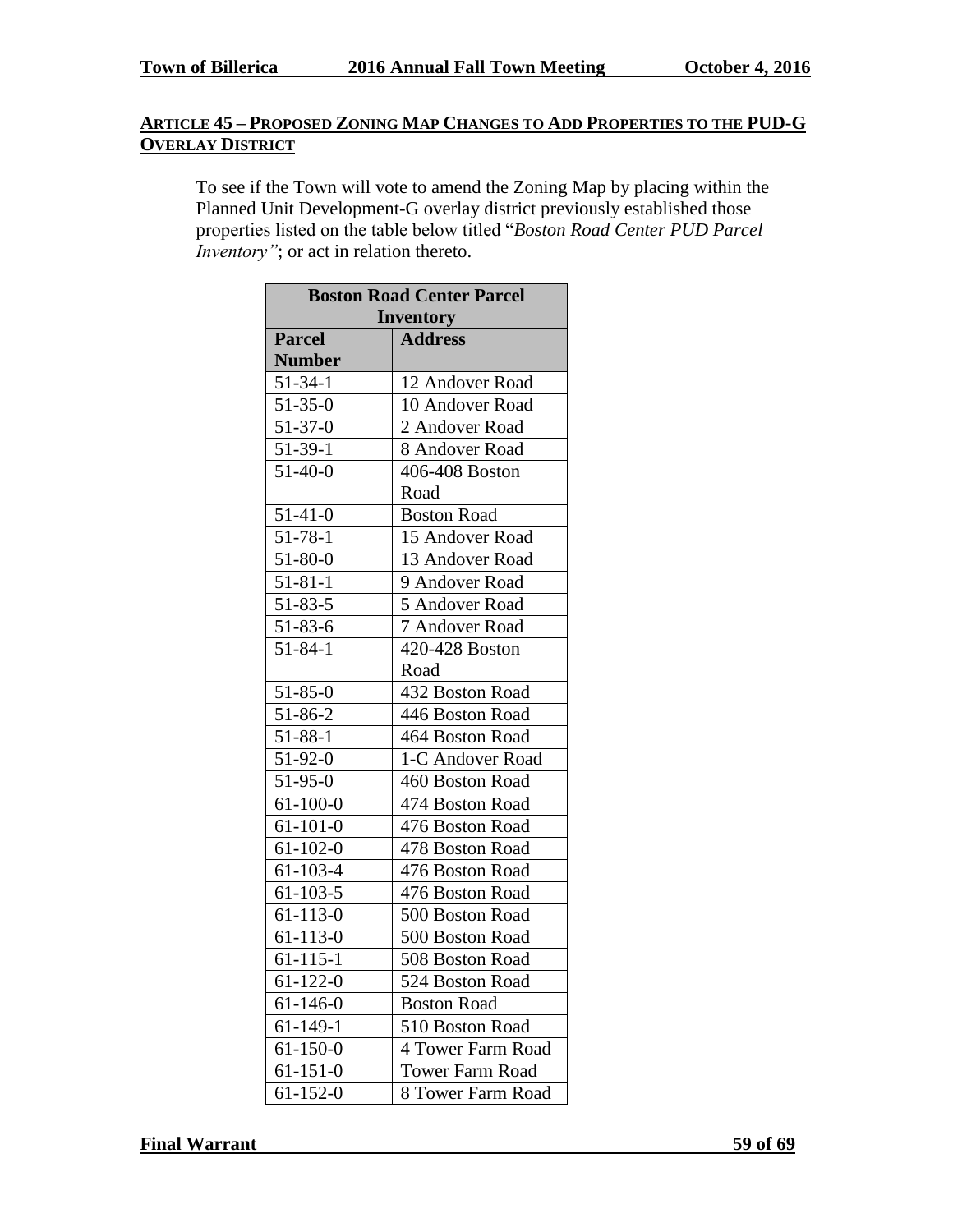| $61 - 153 - 1$ | <b>Tower Farm Road</b> |  |
|----------------|------------------------|--|
| $61 - 191 - 0$ | <b>Tower Farm Road</b> |  |
| 61-192-1       | <b>Tower Farm Road</b> |  |
| $61 - 194 - 1$ | 520 Boston Road        |  |
| $61 - 203 - 0$ | 486 Boston Road        |  |
| $61 - 205 - 1$ | 480 Boston Road        |  |
| $61 - 216 - 0$ | <b>Rear Tower Farm</b> |  |
|                | Road                   |  |
| $61-217-0$     | <b>Boston Road</b>     |  |
| $61 - 218 - 0$ | <b>Boston Road</b>     |  |
| $61-67-1$      | 449 Boston Road        |  |
| $61 - 78 - 0$  | 451 Boston Road        |  |
| $61 - 80 - 1$  | 455 Boston Road        |  |
| $61 - 81 - 2$  | 459 Boston Road        |  |
| $61 - 83 - 1$  | 461 Boston Road        |  |
| $61 - 84 - 1$  | 6 Cunningham Lane      |  |
| 61-98-0        | <b>Boston Road</b>     |  |
| $61-99-0$      | <b>Boston Road</b>     |  |
| $61 - 68 - 0$  | 8 Charnstaffe Lane     |  |
| $51 - 87 - 0$  | 1 Cummings Street      |  |
| $61 - 33 - 1$  | 405 Boston Road        |  |
| $61 - 33 - 2$  | 405 Boston Road        |  |
| $61 - 33 - 3$  | 405 Boston Road        |  |
| $61 - 33 - 4$  | 405 Boston Road        |  |
| $61 - 33 - 5$  | 405 Boston Road        |  |
| $61-33-6$      | 405 Boston Road        |  |
| $61-46-0$      | 407 Boston Road        |  |
| $61-47-0$      | 409 Boston Road        |  |
| $61 - 48 - 1$  | 413 Boston Road        |  |
| $61-48-2$      | 411 Boston Road        |  |
| $61-49-0$      | 415 Boston Road        |  |
| $61 - 50 - 0$  | 419 Boston Road        |  |
| $61 - 52 - 1$  | <b>Boston Road</b>     |  |
| $61 - 55 - 0$  | 423 Boston Road        |  |
| $61 - 56 - 0$  | 427-429 Boston         |  |
|                | Road                   |  |
| 61-58-0        | 433 Boston Road        |  |
| $61-59-1$      | 435-437 Boston         |  |
|                | Road                   |  |
| $61 - 62 - 1$  | 441 Boston Road        |  |
| $61 - 63 - 0$  | 7 Charnstaffe Lane     |  |
| $61 - 64 - 0$  | 9 Charnstaffe Lane     |  |

Submitted by the Planning Board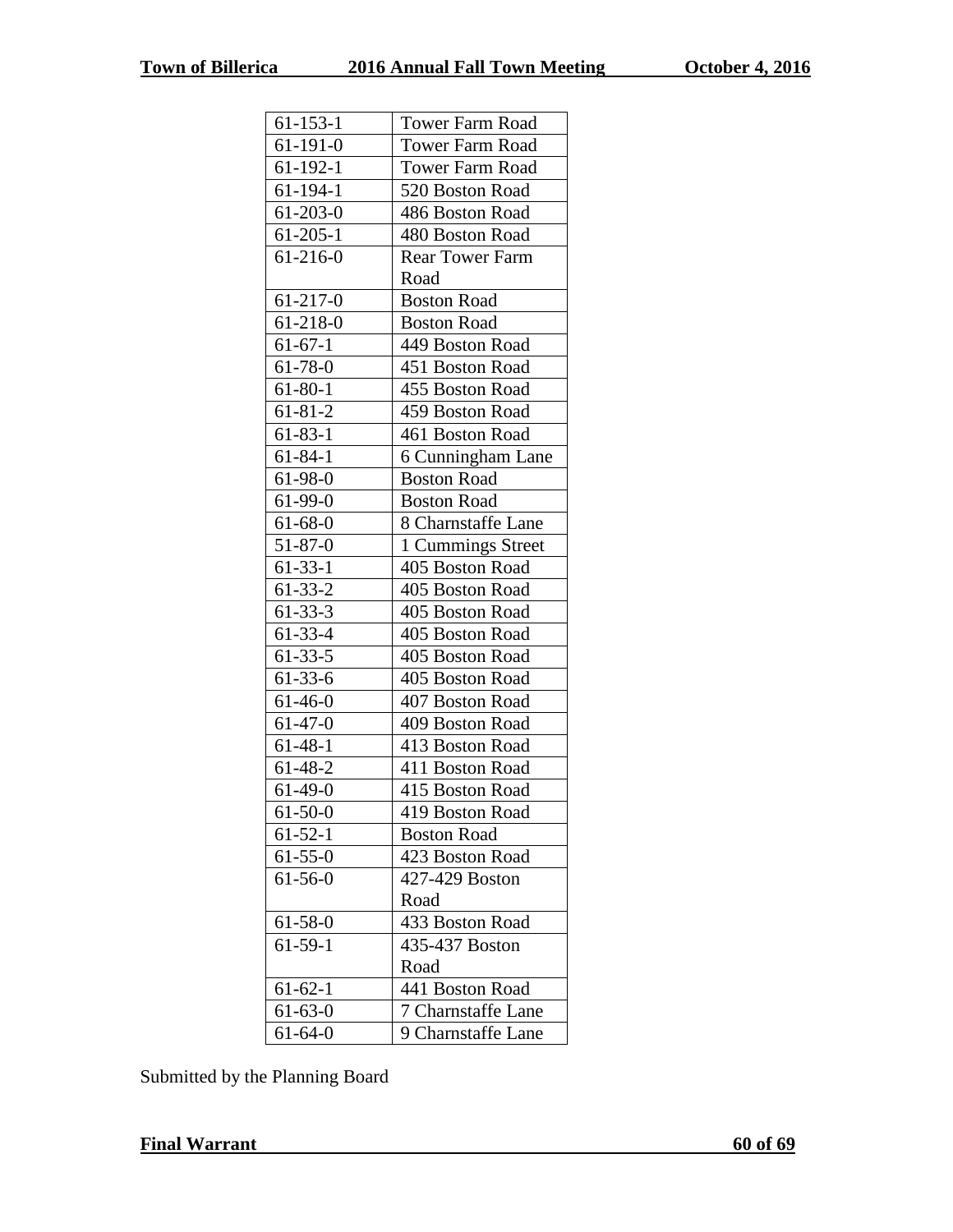#### *Finance Committee recommends approval.*

Article 45 Explanation: A PUD should be placed in areas identified for increased development, to leverage assets, and improve existing infrastructure. A PUD at the retail locus of Billerica creates a sustainable environment for the growth of existing and future businesses.

\_\_\_\_\_\_\_\_\_\_\_\_\_\_\_\_\_\_\_\_\_\_\_\_\_\_\_\_\_\_\_\_\_\_\_\_\_\_\_\_\_\_\_\_\_\_\_\_\_\_\_\_\_\_\_\_\_\_\_\_\_\_\_\_\_\_\_\_\_\_\_\_

#### **ARTICLE 46 – PROPOSED ZONING BY-LAW AND ZONING MAP CHANGE**

To see if the Town will vote to amend the Zoning Map by RE-ZONING from a NEIGHBORHOOD RESIDENCE DISTRICT TO A NEIGHBORHOOD BUSINESS DISTRICT the Land identified as Billerica Assessor's Map 80, Parcel 1-0, having a present street address of 581 Boston Road; or act in relation thereto.

Submitted by the Planning Board

#### *Finance Committee recommends approval.*

Article 46 Explanation: This property is a former gas station located on Boston Road. Deed restrictions on the site disallow residential construction for a site previously used for commercial activity. A zoning change - to Neighborhood Business, the zoning on abutting parcels - can lead to Billerica's goal of site cleanup and redevelopment.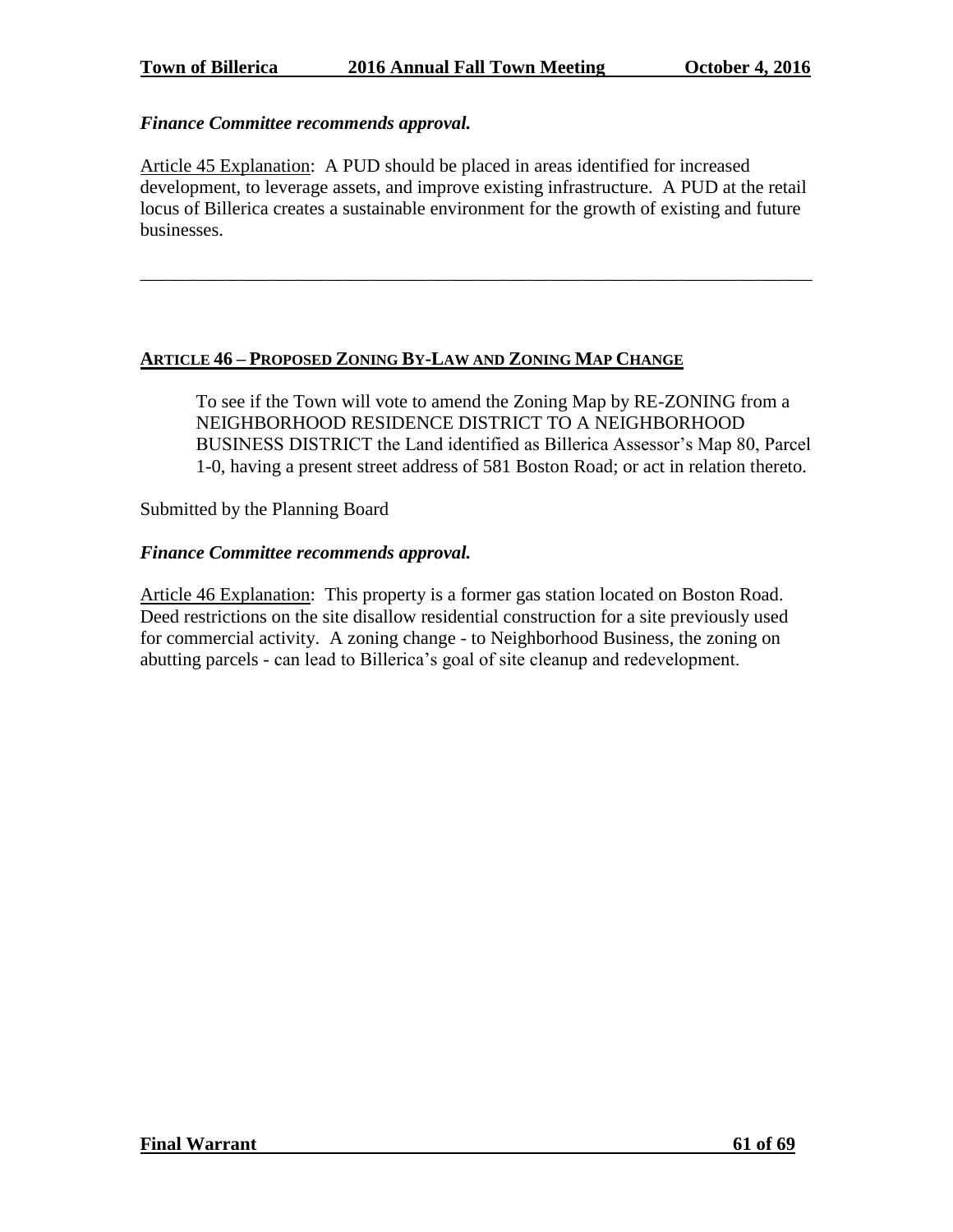#### **ARTICLE 47 – TO AMEND A GENERAL BY-LAW ARTICLE VII REGULATION OF DOGS**

To see if the Town will vote to amend Article VII, "Animals" of the Town's General By-Laws by striking said article in its entirety and replacing it with the following:

#### **ARTICLE VII: ANIMALS**

#### **DEFINITIONS**

The terms used herein shall be as defined in M.G.L. Chapter 140, Section 136A.

#### **GENERAL**

In addition to the requirements set forth in this By-Law, the licensing, keeping and control of animals shall be in accordance with all applicable provisions of the Massachusetts General Laws, including but not limited to the provisions of M.G.L. Chapter 140, Sections 136A to 174E, inclusive, as may be amended from time to time.

#### **1. PASTURING**

Whoever shall pasture any cattle, horses or other animals, either with or without a keeper, upon any street or way in the Town, shall forfeit a sum not less than two nor exceeding ten dollars for each violation thereof; provided that nothing herein contained shall affect the right of a person to the use of the land within the limits of a street or way adjoining his own premises.

# **2. REGULATION OF DOGS**

#### **2.1 ADMINISTRATION AND LICENSING**

The Board of Selectmen act as Hearing Authority for purposes of M.G.L. Chapter 140, Section 157.

The Town Manager, in accordance with Section 3-3 of the Town Charter, shall annually appoint an Animal Control Officer who shall be sworn in by the Town Clerk. The Animal Control Officer and/or his assistants are not required to be a resident of the Town. The Animal Control Officer may be a salaried employee of the Town. The Animal Control Officer shall receive such compensation as agreed upon by the Animal Control Officer and the Board of Selectmen.

Annual dog and kennel licenses, as required by M.G.L. Chapter 140, Sections 137 and 137A, must be obtained from the Office of the Town Clerk by January 1 for a licensing period of January 1 through December 31.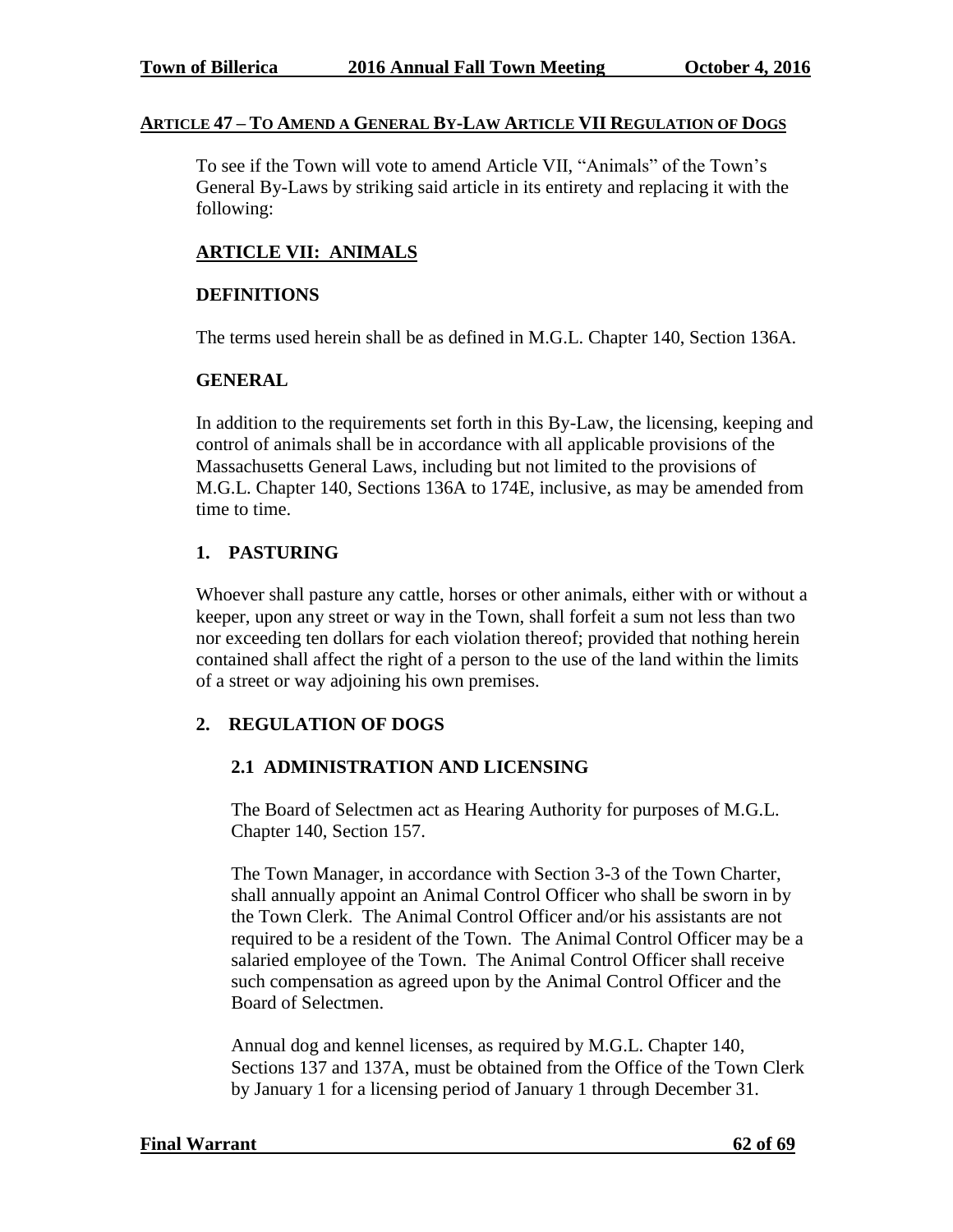When licensing a dog for the first time, proof of spay or neutering should be presented in order to be eligible for neutered or spayed license fee. There will be a late fee per dog for licensing after March  $1<sup>st</sup>$ .

Applications for personal kennel licenses shall include the name, breed, age, proof of fixing (if applicable), proof of rabies vaccinations, a photograph of each dog, and the telephone number where the licensee can be reached at all times.

In addition to meeting all of the requirements of M.G.L. Chapter 140, Sections 137A to 137C and this By-Law, no commercial kennel license shall be issued unless the applicant demonstrates that the use of the subject property as a kennel is permitted under the Town's Zoning By-Laws.

#### **2.2 FEES**

The annual fee for individual and kennel licenses shall be as follows:

| 1. Six Dollars $(\$6.00)$         | for every neutered male dog                           |
|-----------------------------------|-------------------------------------------------------|
| 2. Six Dollars $(\$6.00)$         | for every spayed female dog                           |
| 3. Ten Dollars $(\$10.00)$        | for every unaltered dog                               |
| 4. Twenty Dollars (\$20.00)       | for kennels with 4 dogs or less                       |
| 5. Forty Dollars (\$40.00)        | for kennels with more than 4 but less<br>than 10 dogs |
| 6. Seventy-five Dollars (\$75.00) | for kennels with more than 10 dogs                    |
| 7. One Dollar $(\$1.00)$          | for replacement of lost tag                           |
| 8. Ten Dollars (\$10.00)          | late license fee for individual dog or<br>kennel      |

#### **2.3 RESTRAINT AND CONFINEMENT OF DOGS**

No person shall permit any dog, whether licensed or unlicensed, to wander on private property without permission of the owner thereof, or on any public property within the Town, including but not limited-to public ways, school grounds, recreation areas and cemeteries, unless the dog is properly restrained. A dog is under restraint for purposes of this By-Law if it is accompanied by its owner or other person responsible for the dog, who is in full control of such dog and the dog is held firmly on a leash of not more than  $six(6)$  feet.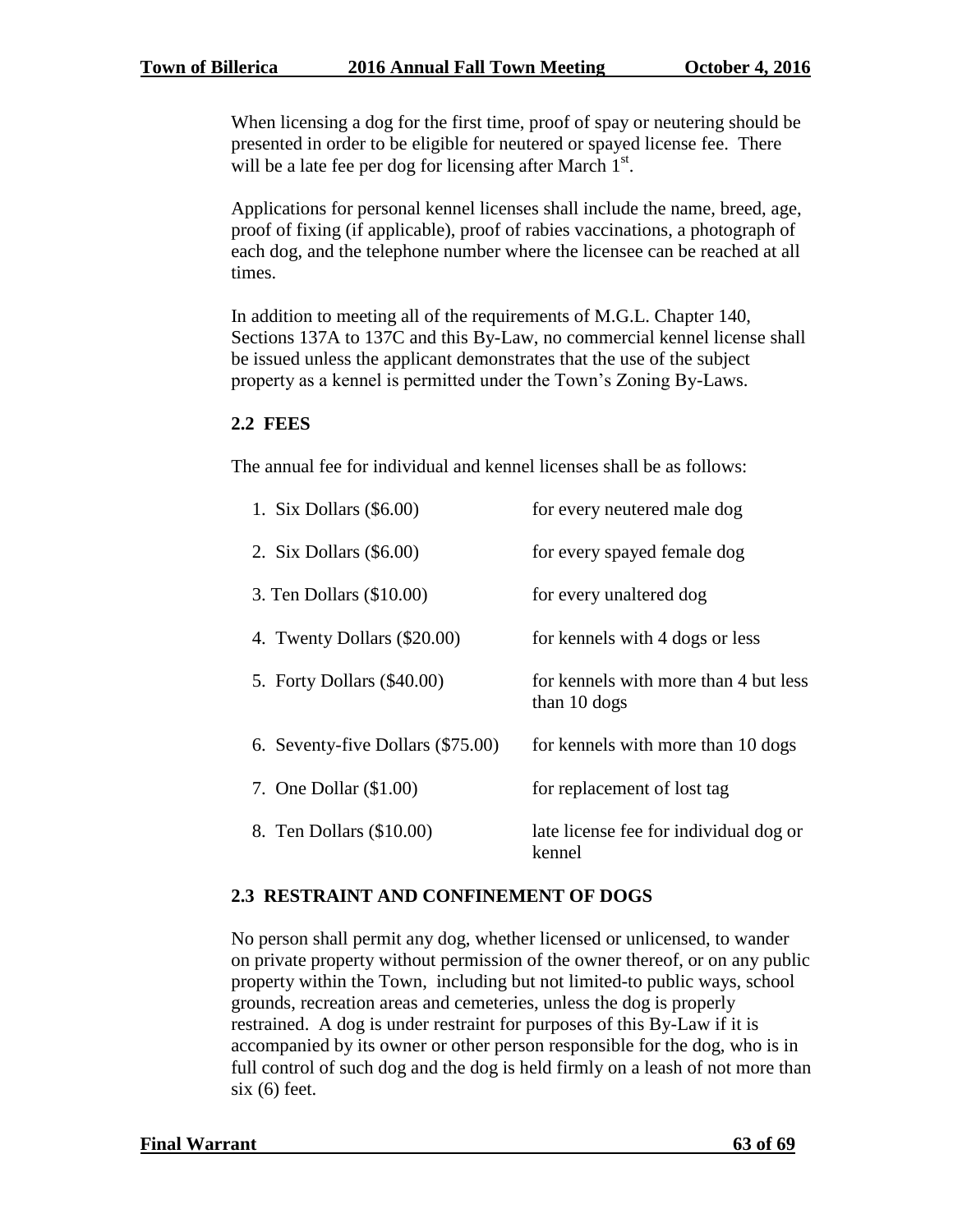All persons keeping, owning or having possession, charge, custody of any dog shall confine such dog on their own premises by means of a suitable enclosure. As used in this By-Law, the term "enclosure" shall include solid walls, wire or stockade fences and electric or so-called "invisible" fences, provided that any such enclosure be in good repair and serve to prevent the dog (s) from leaving the confines of the owner's property at all times and furthermore, owners using electric or "invisible" fences shall provide proof of such fencing when registering the animal and also shall maintain a sign clearly visible from the street advising that their property has "invisible" or electric fence.

Notwithstanding the previous paragraphs, the Board of Selectmen may designate certain areas in which dogs will be permitted to run at large, subject to such rules and regulations as may be determined by the Board of Selectmen. Owners of dogs shall be legally responsible for any and all injury or destruction of property caused by their dog(s) in an off-leash area.

Except as otherwise permitted by this By-Law, unrestrained or unlicensed dogs may be sought out, caught and confined by the Animal Control Officer or any police officer of the Town, and impounded pursuant to M.G.L. Chapter 140, Sections 151A and 167.

Nothing in this By-Law shall be deemed to prohibit the use of dogs for hunting, sporting or working purposes as long as said dogs are properly controlled.

The owner or keeper of any dog impounded under the provisions of M.G.L. Chapter 140, Section 167 may claim such dog, provided he or she first procures from the Town Clerk a license and tag for any such dog that is not licensed and pays the sum of **twenty dollars (\$20.00),** plus **ten dollars (\$10.00)** per day for the care of the dog during the period of impoundment, to a total maximum impound fee of **one hundred dollars (\$100.00).**

# **2.4 CLEANING UP AFTER DOGS**

No person shall fail to promptly remove and properly dispose of any feces left by any dog owned, kept or controlled by them on the property of another, including but not limited to any public property within the Town.

#### **2.5 ENFORCEMENT**

The Animal Control Officer or any police officer of the Town shall be empowered to enforce provisions of this By-Law.

In addition to the remedies set forth herein and in M.G.L. Chapter 140, Section 136A to 174E, inclusive, or any other applicable provision of law,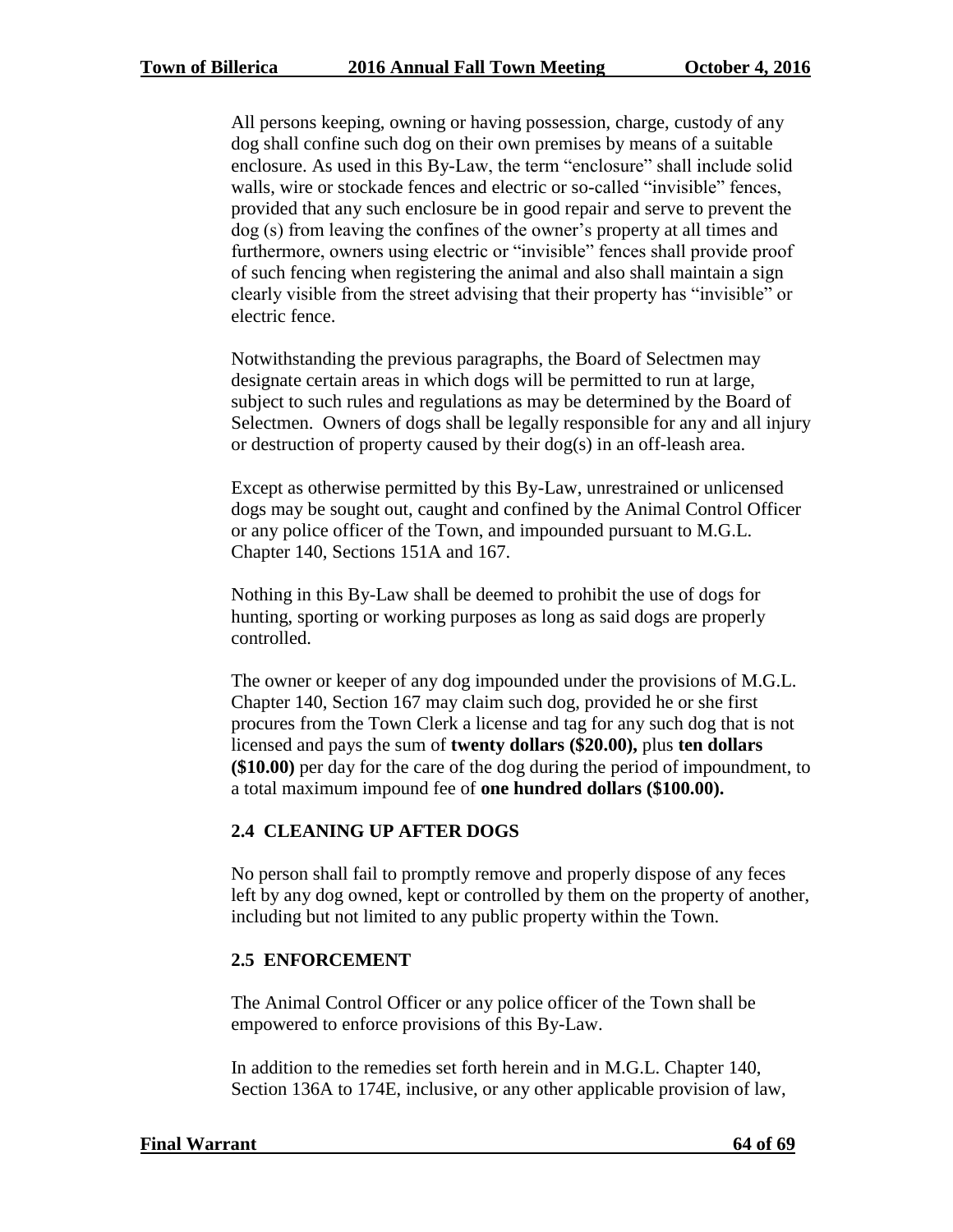this By-Law may be enforced through any lawful means in law or in equity, including, but not limited to, non-criminal disposition pursuant to M.G.L. Chapter 40, Section 21D. If non-criminal disposition is elected, then any person who violates any provision of this by-law shall be subject to the following penalties:

| <b>First Offense:</b>                | \$50 fine  |
|--------------------------------------|------------|
| <b>Second Offense:</b>               | \$100 fine |
| <b>Third and subsequent Offense:</b> | \$200 fine |

Subsequent offenses shall be determined as offenses occurring within two years of the date of the first noticed offense. Each day or portion thereof shall constitute a separate offense. If more than one, each condition violated shall constitute a separate offense.

# **3. ANIMAL CONTROL FUND**

There shall be an Animal Control Revolving Fund established in accordance with M.G.L. Chapter 44, Section 53E ½, for the purpose of purchasing supplies and providing services in connection with the licensing, control, impoundment and regulation of animals. Donations, grants, fees and fines collected in relation to said purpose shall be credited to the Fund and expenditures from the Fund shall be approved by the Board of Selectmen, up to a maximum of **five thousand dollars (\$5,000)**, provided however, that said spending limit may be increased with the approval of the Board of Selectmen and Finance Committee.

# **4. SEVERABILITY**

The invalidity of any section, provision, paragraph, sentence or clause of this By-Law shall not validate any other section, provision, paragraph, sentence or clause thereof, nor shall it invalidate any license or determination that previously has been issued.

Submitted by the Town Manager; authorized by the Board of Selectmen

# *Finance Committee has not yet made final recommendation.*

Article 47 Explanation: If adopted, this will replace Article VII Animals, in the current Town By-Law. This new By-Law was crafted by our Town Counsel and is in use in other communities. In 2012 the State modernized the Animal Control laws in Chapter 140. Our proposed By-Law will work in conjunction with Chapter 140 and keep our Animal Control operations current and up to legal standards.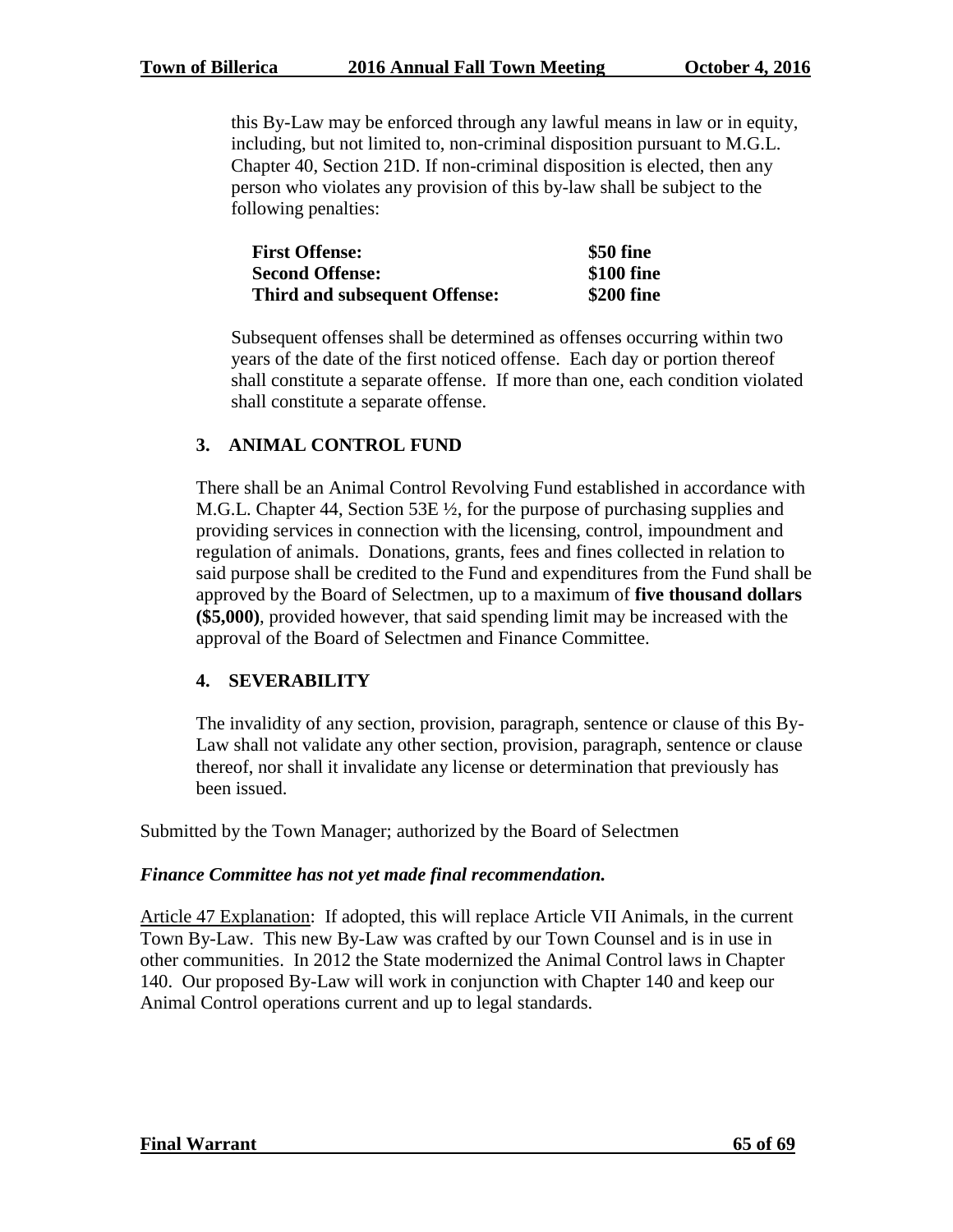#### **ARTICLE 48 – PETITIONERS ARTICLE**

To see if the Town, pursuant to MGL Chapter 44b, will vote to amend the Billerica General By-Laws by adopting the following new Section to be entitled Article II, Section 42, "Community Preservation Committee", to be implemented after adoption of the Community Preservation Act, or act in relation thereto:

#### Chapter 42.1: Establishment

There is hereby established a Community Preservation Committee (hereinafter referred to as "CPC"), consisting of seven (7) voting members pursuant to MGL Chapter 44b. The composition of the committee, the appointment authority and the term of office for the committee members shall be as follows:

- One voting member of the Conservation Commission (created by Section 8C of Chapter 40) as designated by the Conservation Commission for a term of three years.
- One voting member of the Historical Commission (created by Section 8D of Chapter 40) as designated by the Historical Commission for a term of three years.
- One voting member of the Planning Board (created by Section 81a of Chapter 41) as designated by the Planning Board for a term of two years and thereafter for a term of three years.
- One voting member of the Recreation Commission (created by Section 2 of Chapter 45) as designated by the Recreation Commission for a term of two years and thereafter for a term of three years.
- One voting member of the Housing Authority Board (created by Section 3 of Chapter 121B) as designated by its Board of Commissioners for a term of 1 year and thereafter for a term of three years.
- One at-large member, citizen of Billerica who does not currently serve as a municipal employee, to be appointed by the Town Manager, for an initial term of one year and thereafter for three years.
- One at-large member, who does not currently hold elected or appointed office, nor currently serves as municipal employee, to be appointed by the Board of Selectmen, for an initial term of two years, and thereafter for a term of three years.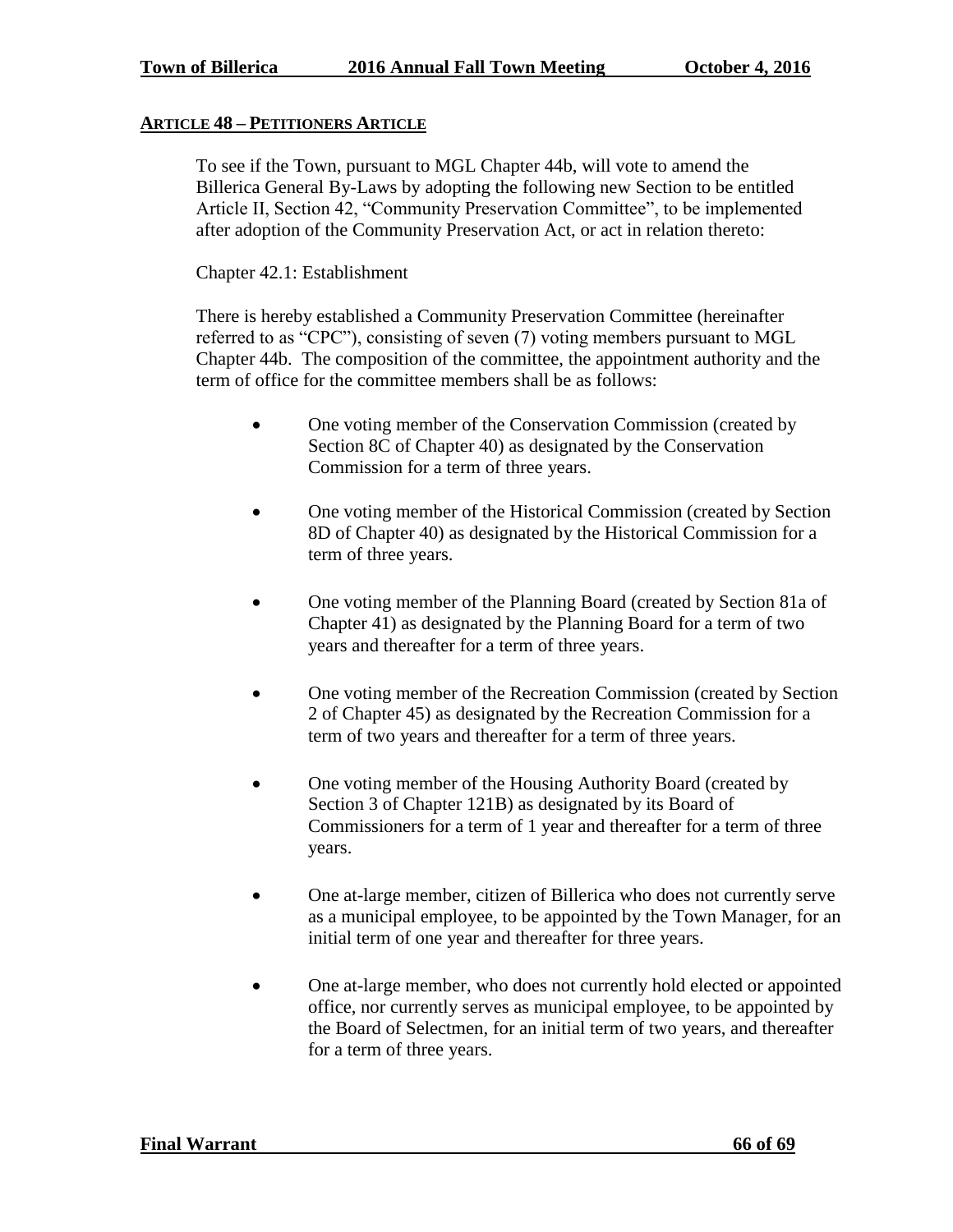Any vacancy on the Community Preservation Committee shall be filled by the commission, authority or board that designated the member who creates the vacancy by designating another member in accordance with the above for the unexpired term.

Should any of the Commissions, Boards, Councils or Committees who have appointment authority under this Chapter be no longer in existence for whatever reason, the appointment authority for that Commission, Board, Council, or Committee shall become the responsibility of the Board of Selectmen.

Chapter 42.2: Duties

- 1. (42.2.1) The CPC shall study the needs, possibilities and resources of the town regarding community preservation. The committee shall consult with the Town Manager, existing municipal boards, including the Board of Selectmen, the conservation commission, the historical commission, the planning board, the recreation commissioners and the housing authority, or persons acting in those capacities or performing like duties, in conducting such studies. As part of its study, the committee shall hold one or more public informational hearings on the needs, possibilities and resources of the town regarding community preservation possibilities and resources, notice of which shall be posted publicly and published for each of two weeks preceding a hearing in a newspaper of general circulation in the town. The committee may, after proper appropriation, incur expenses as permitted by state law using funds from the community preservation fund to pay such expenses.
- 2. (42.2.2) The CPC shall make recommendations to Town Meeting for the acquisition, creation and preservation of open space; for the acquisition, preservation, rehabilitation and restoration of historic resources; for the acquisition, creation, preservation, rehabilitation and restoration of land for recreational use; for the acquisition, creation, preservation and support of community housing; and for the rehabilitation or restoration of open space and community housing that is acquired or created with Community Preservation Funds. With respect to community housing, the community preservation committee shall recommend, wherever possible, the reuse of existing buildings or construction of new buildings on previously developed sites.
- 3. (42.2.3) The CPC may include in its recommendation to the Town Meeting a recommendation to set aside for later spending funds for specific purposes that are consistent with community preservation but for which sufficient revenues are not then available in the Community Preservation Fund to accomplish that specific purpose or recommended action to set aside for later spending funds for general purposes that are consistent with community preservation.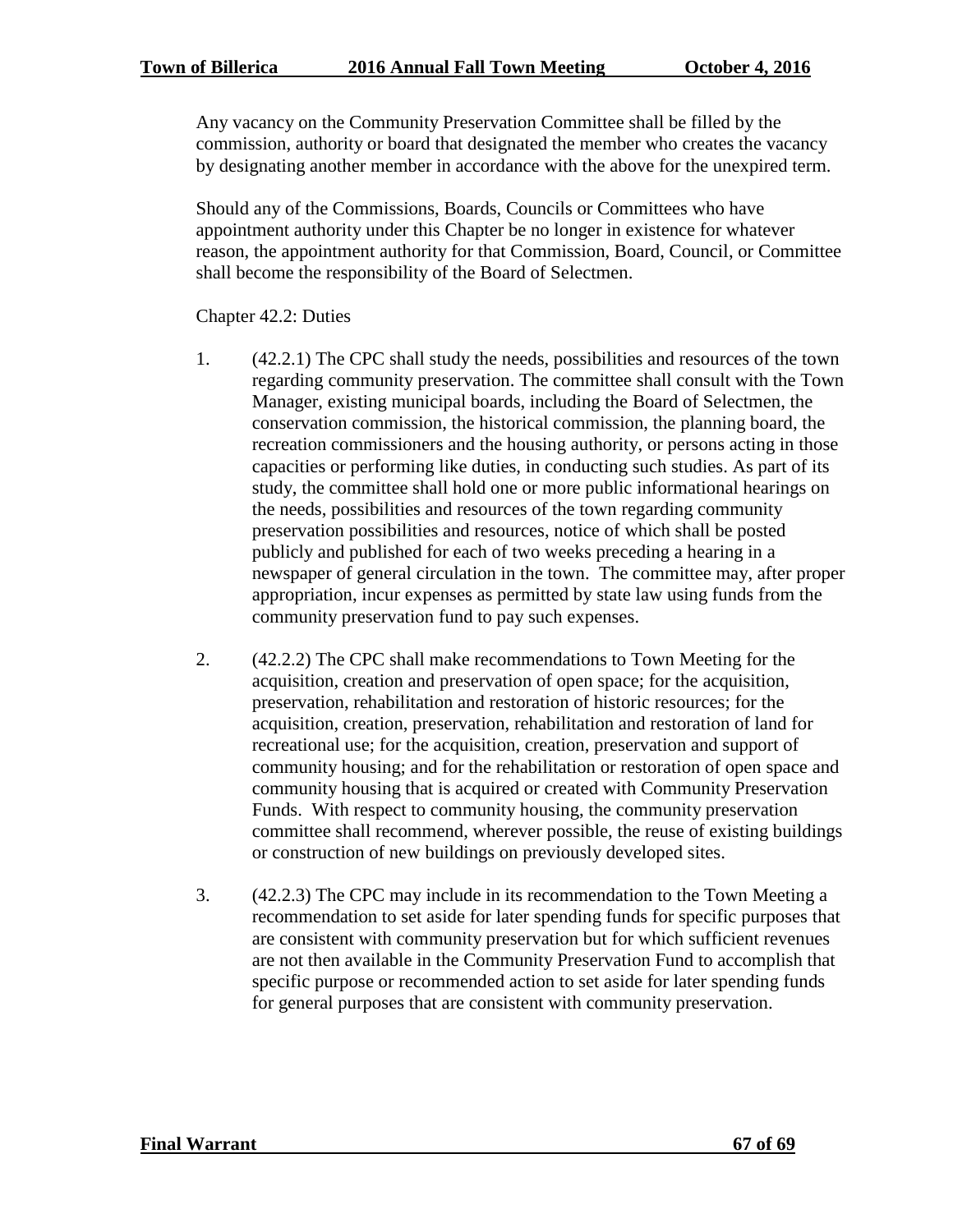Chapter 42.3: Requirement for a quorum and cost estimates

The CPC committee shall not meet or conduct business without the presence of a quorum and shall keep a written record of its proceedings. A majority of the members of the CPC shall constitute a quorum. The CPC shall approve its actions by majority vote of the quorum. Recommendations to the Town Meeting shall include their anticipated costs.

Chapter 42.4: Amendments

The CPC shall, from time to time, review the administration of this By-law, making recommendations, as needed, for changes in the By-law and in administrative practice to improve the operations of the CPC. This Bylaw may be amended from time to time by a majority vote of the Town Meeting, provided that the amendments would not be in conflict with Chapter 44B of the Massachusetts General Laws.

Chapter 42.5: Severability

In case any section, paragraph or part of this chapter be for any reason declared invalid or unconstitutional by any court of last resort, every other section, paragraph or part shall continue in full force and effect.

Chapter 42.6: Effective Date

Following municipal acceptance of the Community Preservation Act and Town Meeting approval of this bylaw, this Section shall take effect immediately upon approval by the Attorney General of the Commonwealth. Each appointing authority shall have thirty days after approval by the Attorney General to make their initial appointments.

Submitted by Margaretha Henderson and Messrs. Henderson, Ingraham, Casey, O'Donnell, McKenna, Libby and Madames Card, Card, Potter, Laundry, Donahue, McKenna, McKenna and Libby.

# *Finance Committee has not yet made final recommendation.*